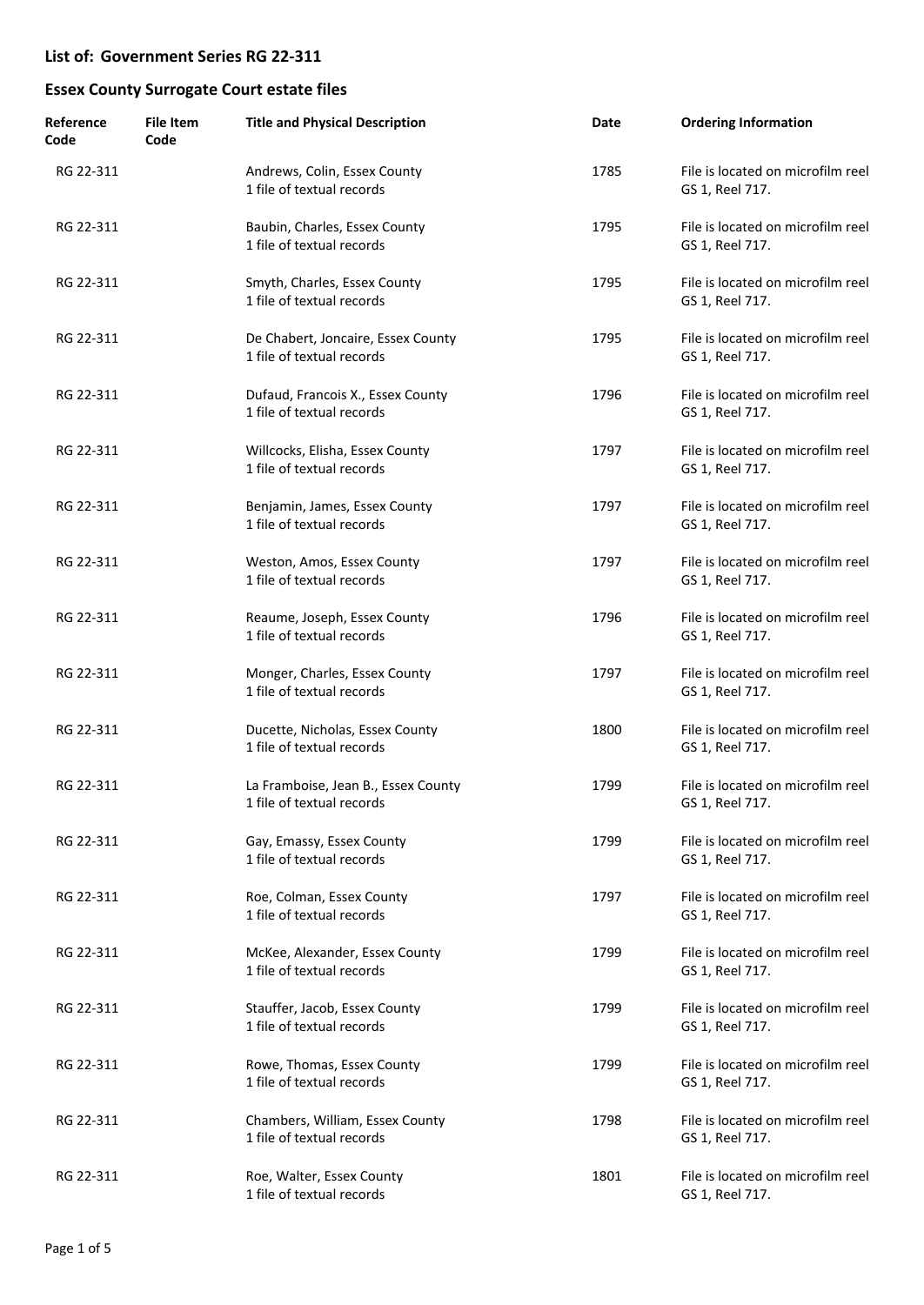| Reference<br>Code | <b>File Item</b><br>Code | <b>Title and Physical Description</b>                           | Date | <b>Ordering Information</b>                          |
|-------------------|--------------------------|-----------------------------------------------------------------|------|------------------------------------------------------|
| RG 22-311         |                          | Donaldson, James, Essex County<br>1 file of textual records     | 1801 | File is located on microfilm reel<br>GS 1, Reel 717. |
| RG 22-311         |                          | Renau, Charles, Essex County<br>1 file of textual records       | 1802 | File is located on microfilm reel<br>GS 1, Reel 717. |
| RG 22-311         |                          | Borrel, Joseph, Essex County<br>1 file of textual records       | 1802 | File is located on microfilm reel<br>GS 1, Reel 717. |
| RG 22-311         |                          | McCormick, Alexander, Essex County<br>1 file of textual records | 1803 | File is located on microfilm reel<br>GS 1, Reel 717. |
| RG 22-311         |                          | McKellup, Daniel, Essex County<br>1 file of textual records     | 1803 | File is located on microfilm reel<br>GS 1, Reel 717. |
| RG 22-311         |                          | Boismier, Charles, Essex County<br>1 file of textual records    | 1803 | File is located on microfilm reel<br>GS 1, Reel 717. |
| RG 22-311         |                          | Kennedy, John, Essex County<br>1 file of textual records        | 1802 | File is located on microfilm reel<br>GS 1, Reel 717. |
| RG 22-311         |                          | Harffey, William, Essex County<br>1 file of textual records     | 1803 | File is located on microfilm reel<br>GS 1, Reel 717. |
| RG 22-311         |                          | Urquhart, James, Essex County<br>1 file of textual records      | 1803 | File is located on microfilm reel<br>GS 1, Reel 717. |
| RG 22-311         |                          | Field, Daniel, Essex County<br>1 file of textual records        | 1803 | File is located on microfilm reel<br>GS 1, Reel 717. |
| RG 22-311         |                          | Gibson, Matthew, Essex County<br>1 file of textual records      | 1803 | File is located on microfilm reel<br>GS 1, Reel 717. |
| RG 22-311         |                          | Pouget, Joseph, Essex County<br>1 file of textual records       | 1803 | File is located on microfilm reel<br>GS 1, Reel 717. |
| RG 22-311         |                          | Jackson, James, Essex County<br>1 file of textual records       | 1803 | File is located on microfilm reel<br>GS 1, Reel 717. |
| RG 22-311         |                          | Jeffries, Isaac A., Essex County<br>1 file of textual records   | 1803 | File is located on microfilm reel<br>GS 1, Reel 717. |
| RG 22-311         |                          | Cornwall, Francis, Essex County<br>1 file of textual records    | 1804 | File is located on microfilm reel<br>GS 1, Reel 717. |
| RG 22-311         |                          | Bondy, Gabriel, Essex County<br>1 file of textual records       | 1804 | File is located on microfilm reel<br>GS 1, Reel 717. |
| RG 22-311         |                          | Duggan, Thomas, Essex County<br>1 file of textual records       | 1804 | File is located on microfilm reel<br>GS 1, Reel 717. |
| RG 22-311         |                          | Charron, Jacques, Essex County<br>1 file of textual records     | 1804 | File is located on microfilm reel<br>GS 1, Reel 717. |
| RG 22-311         |                          | Dufresne, Antoine I., Essex County<br>1 file of textual records | 1804 | File is located on microfilm reel<br>GS 1, Reel 717. |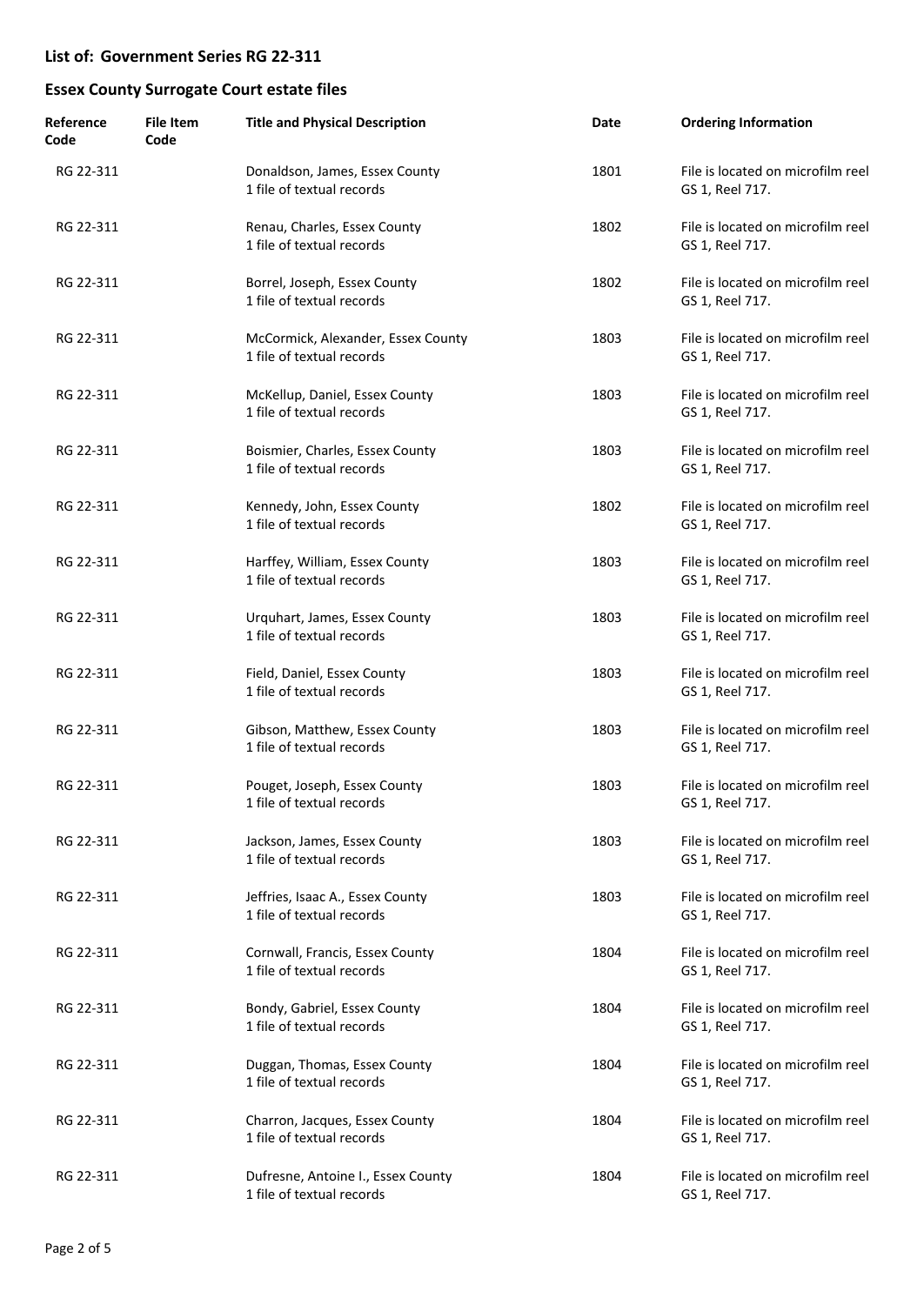| Reference<br>Code | File Item<br>Code | <b>Title and Physical Description</b>                          | Date | <b>Ordering Information</b>                          |
|-------------------|-------------------|----------------------------------------------------------------|------|------------------------------------------------------|
| RG 22-311         |                   | Donovan, Richard, Essex County<br>1 file of textual records    | 1805 | File is located on microfilm reel<br>GS 1, Reel 717. |
| RG 22-311         |                   | Mutton, Francois, Essex County<br>1 file of textual records    | 1805 | File is located on microfilm reel<br>GS 1, Reel 717. |
| RG 22-311         |                   | Campigny, Jacques, Essex County<br>1 file of textual records   | 1805 | File is located on microfilm reel<br>GS 1, Reel 717. |
| RG 22-311         |                   | L'Hussier, Augustin, Essex County<br>1 file of textual records | 1805 | File is located on microfilm reel<br>GS 1, Reel 717. |
| RG 22-311         |                   | Miller, James, Essex County<br>1 file of textual records       | 1805 | File is located on microfilm reel<br>GS 1, Reel 717. |
| RG 22-311         |                   | Abbott, Joseph, Essex County<br>1 file of textual records      | 1805 | File is located on microfilm reel<br>GS 1, Reel 717. |
| RG 22-311         |                   | Janoise, Nicholas, Essex County<br>1 file of textual records   | 1805 | File is located on microfilm reel<br>GS 1, Reel 717. |
| RG 22-311         |                   | Auge, Benjamin, Essex County<br>1 file of textual records      | 1805 | File is located on microfilm reel<br>GS 1, Reel 717. |
| RG 22-311         |                   | Gaillard, Louis, Essex County<br>1 file of textual records     | 1805 | File is located on microfilm reel<br>GS 1, Reel 717. |
| RG 22-311         |                   | Williams, Thomas, Essex County<br>1 file of textual records    | 1805 | File is located on microfilm reel<br>GS 1, Reel 718. |
| RG 22-311         |                   | Smith, Thomas, Essex County<br>1 file of textual records       | 1805 | File is located on microfilm reel<br>GS 1, Reel 718. |
| RG 22-311         |                   | Janisse, Nicholas, Essex County<br>1 file of textual records   | 1806 | File is located on microfilm reel<br>GS 1, Reel 718. |
| RG 22-311         |                   | Meilleur, Joseph, Essex County<br>1 file of textual records    | 1806 | File is located on microfilm reel<br>GS 1, Reel 718. |
| RG 22-311         |                   | Pertaite, Francois, Essex County<br>1 file of textual records  | 1804 | File is located on microfilm reel<br>GS 1, Reel 718. |
| RG 22-311         |                   | Antayla, Jean B., Essex County<br>1 file of textual records    | 1806 | File is located on microfilm reel<br>GS 1, Reel 718. |
| RG 22-311         |                   | Harper, William, Essex County<br>1 file of textual records     | 1806 | File is located on microfilm reel<br>GS 1, Reel 718. |
| RG 22-311         |                   | Culbertson, Samuel, Essex County<br>1 file of textual records  | 1806 | File is located on microfilm reel<br>GS 1, Reel 718. |
| RG 22-311         |                   | Rachelot, Joseph, Essex County<br>1 file of textual records    | 1806 | File is located on microfilm reel<br>GS 1, Reel 718. |
| RG 22-311         |                   | Park, Abiah, Essex County<br>1 file of textual records         | 1806 | File is located on microfilm reel<br>GS 1, Reel 718. |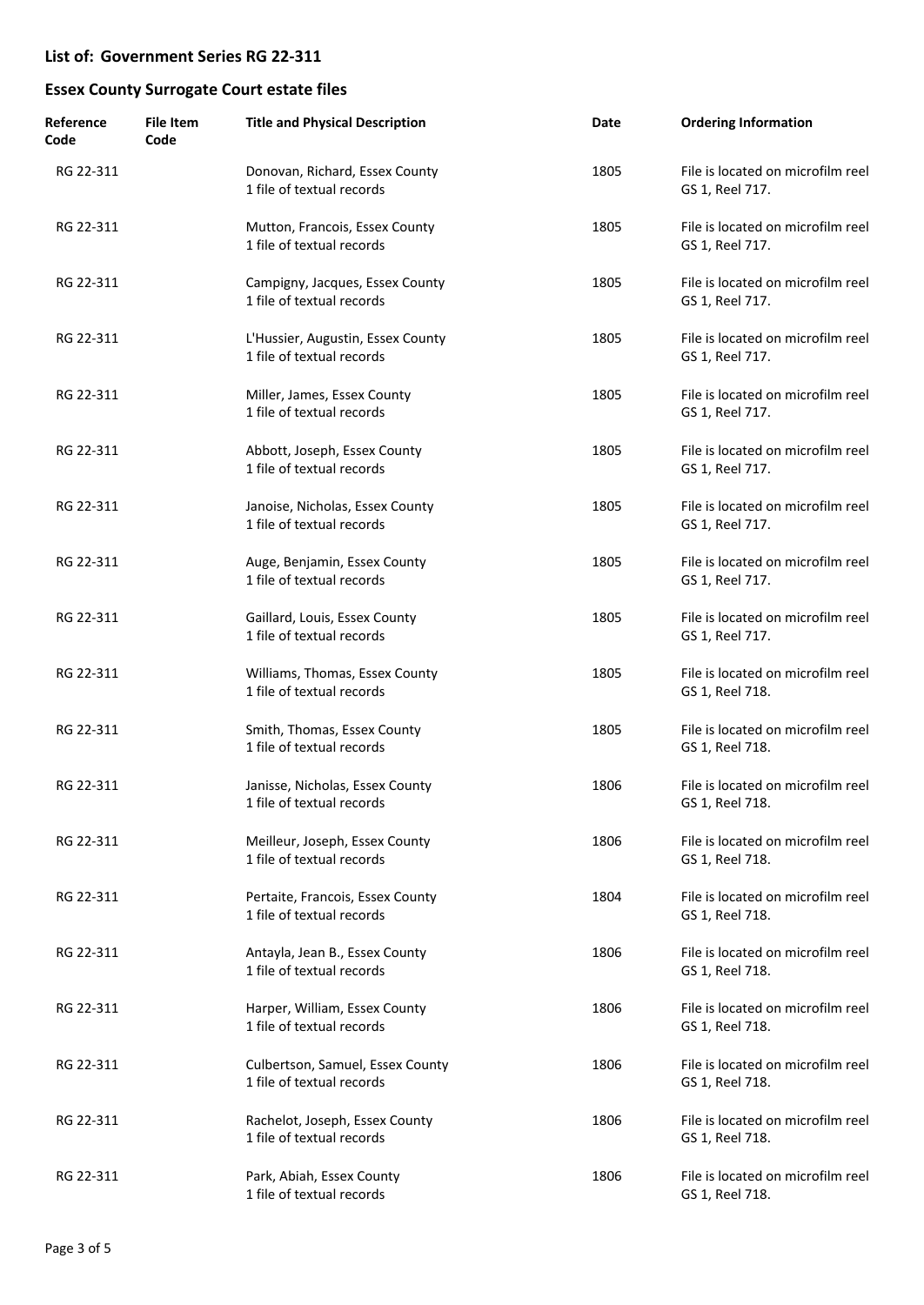| Reference<br>Code | <b>File Item</b><br>Code | <b>Title and Physical Description</b>                          | Date | <b>Ordering Information</b>                          |
|-------------------|--------------------------|----------------------------------------------------------------|------|------------------------------------------------------|
| RG 22-311         |                          | Wyman, Ashael, Essex County<br>1 file of textual records       | 1806 | File is located on microfilm reel<br>GS 1, Reel 718. |
| RG 22-311         |                          | Shonk, Peter, Essex County<br>1 file of textual records        | 1806 | File is located on microfilm reel<br>GS 1, Reel 718. |
| RG 22-311         |                          | Dufresne, Louis, Essex County<br>1 file of textual records     | 1806 | File is located on microfilm reel<br>GS 1, Reel 718. |
| RG 22-311         |                          | Iredele, Abraham, Essex County<br>1 file of textual records    | 1806 | File is located on microfilm reel<br>GS 1, Reel 718. |
| RG 22-311         |                          | Rice, James, Essex County<br>1 file of textual records         | 1807 | File is located on microfilm reel<br>GS 1, Reel 718. |
| RG 22-311         |                          | Baldwin, Joseph, Essex County<br>1 file of textual records     | 1807 | File is located on microfilm reel<br>GS 1, Reel 718. |
| RG 22-311         |                          | Duffette, Augustin, Essex County<br>1 file of textual records  | 1809 | File is located on microfilm reel<br>GS 1, Reel 718. |
| RG 22-311         |                          | Cloutier, Joseph, Essex County<br>1 file of textual records    | 1808 | File is located on microfilm reel<br>GS 1, Reel 718. |
| RG 22-311         |                          | Ribley, Fredrick, Essex County<br>1 file of textual records    | 1808 | File is located on microfilm reel<br>GS 1, Reel 718. |
| RG 22-311         |                          | Meloche, Antoin, Essex County<br>1 file of textual records     | 1808 | File is located on microfilm reel<br>GS 1, Reel 718. |
| RG 22-311         |                          | McKindley, Samuel, Essex County<br>1 file of textual records   | 1808 | File is located on microfilm reel<br>GS 1, Reel 718. |
| RG 22-311         |                          | Labadie, Antoine D., Essex County<br>1 file of textual records | 1809 | File is located on microfilm reel<br>GS 1, Reel 718. |
| RG 22-311         |                          | Surplet, Robert, Essex County<br>1 file of textual records     | 1809 | File is located on microfilm reel<br>GS 1, Reel 718. |
| RG 22-311         |                          | Scott, Robert, Essex County<br>1 file of textual records       | 1809 | File is located on microfilm reel<br>GS 1, Reel 718. |
| RG 22-311         |                          | Hembrow, John, Essex County<br>1 file of textual records       | 1809 | File is located on microfilm reel<br>GS 1, Reel 718. |
| RG 22-311         |                          | Donovan, Mathew, Essex County<br>1 file of textual records     | 1809 | File is located on microfilm reel<br>GS 1, Reel 718. |
| RG 22-311         |                          | Duff, Alexander, Essex County<br>1 file of textual records     | 1809 | File is located on microfilm reel<br>GS 1, Reel 718. |
| RG 22-311         |                          | Laughton, John, Essex County<br>1 file of textual records      | 1810 | File is located on microfilm reel<br>GS 1, Reel 718. |
| RG 22-311         |                          | Moore, John, Essex County<br>1 file of textual records         | 1810 | File is located on microfilm reel<br>GS 1, Reel 718. |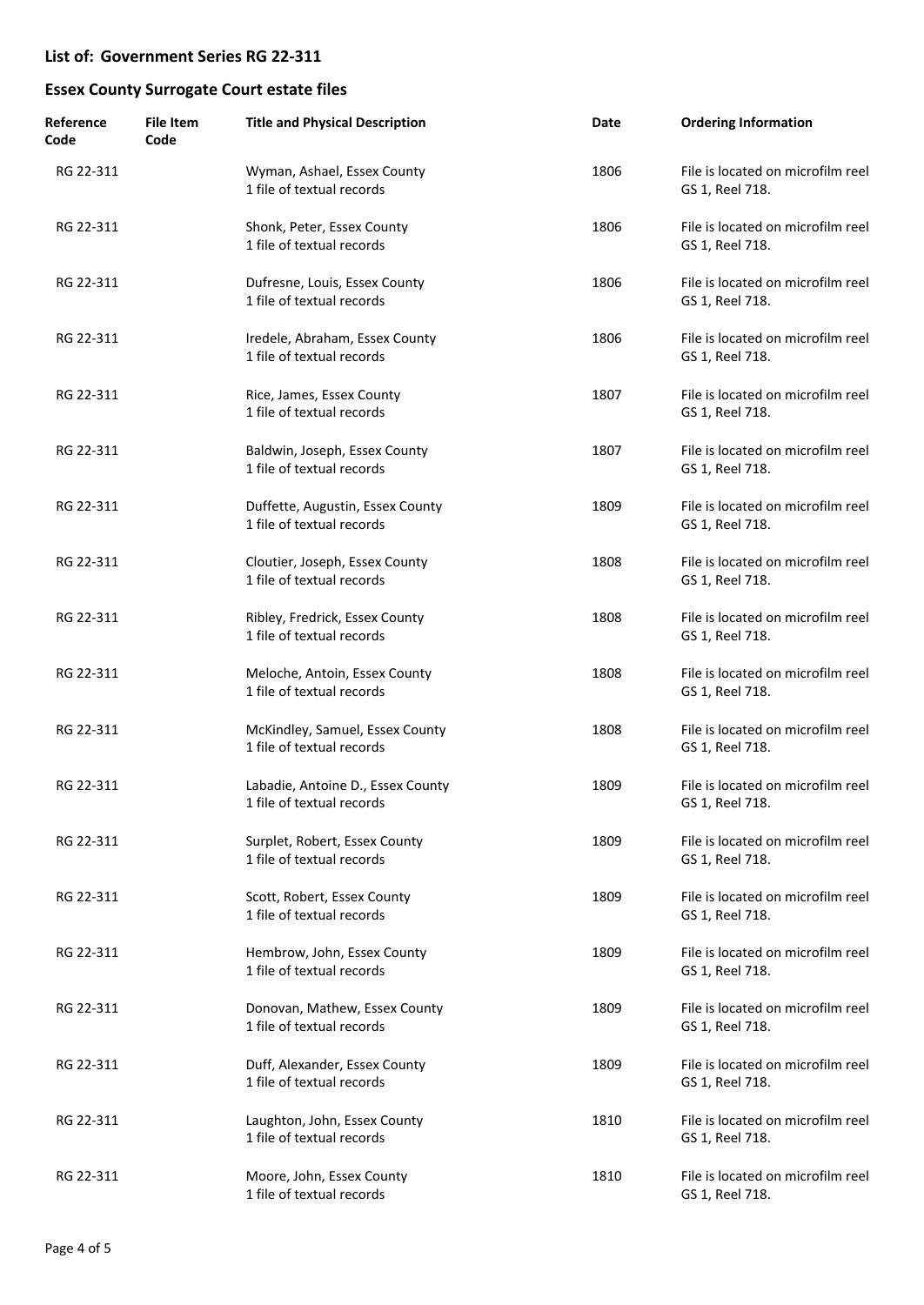| Reference<br>Code | <b>File Item</b><br>Code | <b>Title and Physical Description</b>                        | Date | <b>Ordering Information</b>                          |
|-------------------|--------------------------|--------------------------------------------------------------|------|------------------------------------------------------|
| RG 22-311         |                          | Fauvelle, Jean B., Essex County<br>1 file of textual records | 1810 | File is located on microfilm reel<br>GS 1, Reel 718. |
| RG 22-311         |                          | Campeau, Louis, Essex County<br>1 file of textual records    | 1810 | File is located on microfilm reel<br>GS 1, Reel 718. |
| RG 22-311         |                          | MacClean, John, Essex County<br>1 file of textual records    | 1810 | File is located on microfilm reel<br>GS 1, Reel 718. |
| RG 22-311         |                          | McGregor, Gregor, Essex County<br>1 file of textual records  | 1811 | File is located on microfilm reel<br>GS 1, Reel 718. |
| RG 22-311         |                          | McLoche, Thomas, Essex County<br>1 file of textual records   | 1811 | File is located on microfilm reel<br>GS 1, Reel 718. |
| RG 22-311         |                          | Meloche, Antoine, Essex County<br>1 file of textual records  | 1811 | File is located on microfilm reel<br>GS 1, Reel 718. |
| RG 22-311         |                          | Baby, Peter, Essex County<br>1 file of textual records       | 1811 | File is located on microfilm reel<br>GS 1, Reel 718. |
| RG 22-311         |                          | Fisher, Fredrick, Essex County<br>1 file of textual records  | 1811 | File is located on microfilm reel<br>GS 1, Reel 718. |
| RG 22-311         |                          | Antailla, Jean B., Essex County<br>1 file of textual records | 1811 | File is located on microfilm reel<br>GS 1, Reel 718. |
| RG 22-311         |                          | Beauchamp, Henry, Essex County<br>1 file of textual records  | 1811 | File is located on microfilm reel<br>GS 1, Reel 718. |
| RG 22-311         |                          | Reynolds, Thomas, Essex County<br>1 file of textual records  | 1811 | File is located on microfilm reel<br>GS 1, Reel 718. |
| RG 22-311         |                          | Park, William, Essex County<br>1 file of textual records     | 1811 | File is located on microfilm reel<br>GS 1, Reel 718. |
| RG 22-311         |                          | McGarvin, Patrick, Essex County<br>1 file of textual records | 1812 | File is located on microfilm reel<br>GS 1, Reel 718. |
| RG 22-311         |                          | Lamarche, Charles, Essex County<br>1 file of textual records | 1812 | File is located on microfilm reel<br>GS 1, Reel 718. |
| RG 22-311         |                          | Dewar, John, Essex County<br>1 file of textual records       | 1812 | File is located on microfilm reel<br>GS 1, Reel 718. |
| RG 22-311         |                          | Barthe, Jean B., Essex County<br>1 file of textual records   | 1812 | File is located on microfilm reel<br>GS 1, Reel 718. |
| RG 22-311         |                          | Frere, Joseph, Essex County<br>1 file of textual records     | 1812 | File is located on microfilm reel<br>GS 1, Reel 718. |
| RG 22-311         |                          | Gibson, Matthew, Essex County<br>1 file of textual records   | 1812 | File is located on microfilm reel<br>GS 1, Reel 718. |
| RG 22-311         |                          | Sims, John, Essex County<br>1 file of textual records        | 1813 | File is located on microfilm reel<br>GS 1, Reel 718. |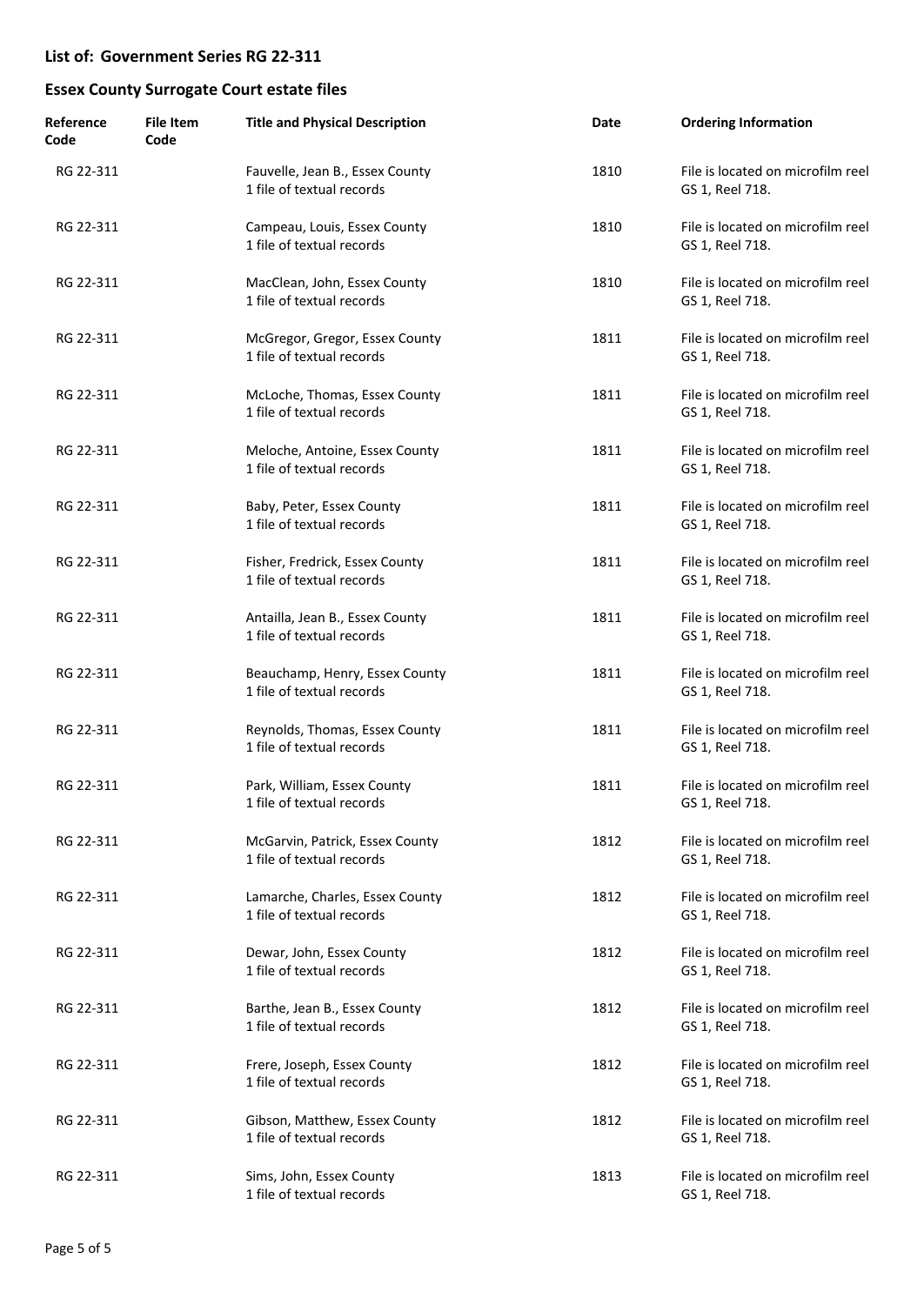| Reference<br>Code | File Item<br>Code | <b>Title and Physical Description</b>                        | Date | <b>Ordering Information</b>                          |
|-------------------|-------------------|--------------------------------------------------------------|------|------------------------------------------------------|
| RG 22-311         |                   | Dolsen, Isaac Sr., Essex County<br>1 file of textual records | 1813 | File is located on microfilm reel<br>GS 1, Reel 718. |
| RG 22-311         |                   | La Bute, Pierre, Essex County<br>1 file of textual records   | 1813 | File is located on microfilm reel<br>GS 1, Reel 718. |
| RG 22-311         |                   | Wright, Henry, Essex County<br>1 file of textual records     | 1813 | File is located on microfilm reel<br>GS 1, Reel 718. |
| RG 22-311         |                   | Lozon, Gabriel, Essex County<br>1 file of textual records    | 1813 | File is located on microfilm reel<br>GS 1, Reel 718. |
| RG 22-311         |                   | Bole, Adam, Essex County<br>1 file of textual records        | 1813 | File is located on microfilm reel<br>GS 1, Reel 718. |
| RG 22-311         |                   | Franche, Jean B., Essex County<br>1 file of textual records  | 1813 | File is located on microfilm reel<br>GS 1, Reel 718. |
| RG 22-311         |                   | McDonald, Daniel, Essex County<br>1 file of textual records  | 1813 | File is located on microfilm reel<br>GS 1, Reel 718. |
| RG 22-311         |                   | Parre, Jean B., Essex County<br>1 file of textual records    | 1813 | File is located on microfilm reel<br>GS 1, Reel 718. |
| RG 22-311         |                   | Bondy, Laurent, Essex County<br>1 file of textual records    | 1813 | File is located on microfilm reel<br>GS 1, Reel 718. |
| RG 22-311         |                   | Stuart, James, Essex County<br>1 file of textual records     | 1813 | File is located on microfilm reel<br>GS 1, Reel 718. |
| RG 22-311         |                   | Fleet, James, Essex County<br>1 file of textual records      | 1813 | File is located on microfilm reel<br>GS 1, Reel 718. |
| RG 22-311         |                   | Estell, Daniel, Essex County<br>1 file of textual records    | 1813 | File is located on microfilm reel<br>GS 1, Reel 718. |
| RG 22-311         |                   | Dolsen, Matthew, Essex County<br>1 file of textual records   | 1813 | File is located on microfilm reel<br>GS 1, Reel 718. |
| RG 22-311         |                   | Arnolt, Frederick, Essex County<br>1 file of textual records | 1813 | File is located on microfilm reel<br>GS 1, Reel 718. |
| RG 22-311         |                   | Gustin, Abel, Essex County<br>1 file of textual records      | 1813 | File is located on microfilm reel<br>GS 1, Reel 718. |
| RG 22-311         |                   | Selby, Prideaux, Essex County<br>1 file of textual records   | 1815 | File is located on microfilm reel<br>GS 1, Reel 718. |
| RG 22-311         |                   | Millar, James, Essex County<br>1 file of textual records     | 1815 | File is located on microfilm reel<br>GS 1, Reel 718. |
| RG 22-311         |                   | McKee, Thomas, Essex County<br>1 file of textual records     | 1815 | File is located on microfilm reel<br>GS 1, Reel 718. |
| RG 22-311         |                   | McCrae, Thomas, Essex County<br>1 file of textual records    | 1815 | File is located on microfilm reel<br>GS 1, Reel 718. |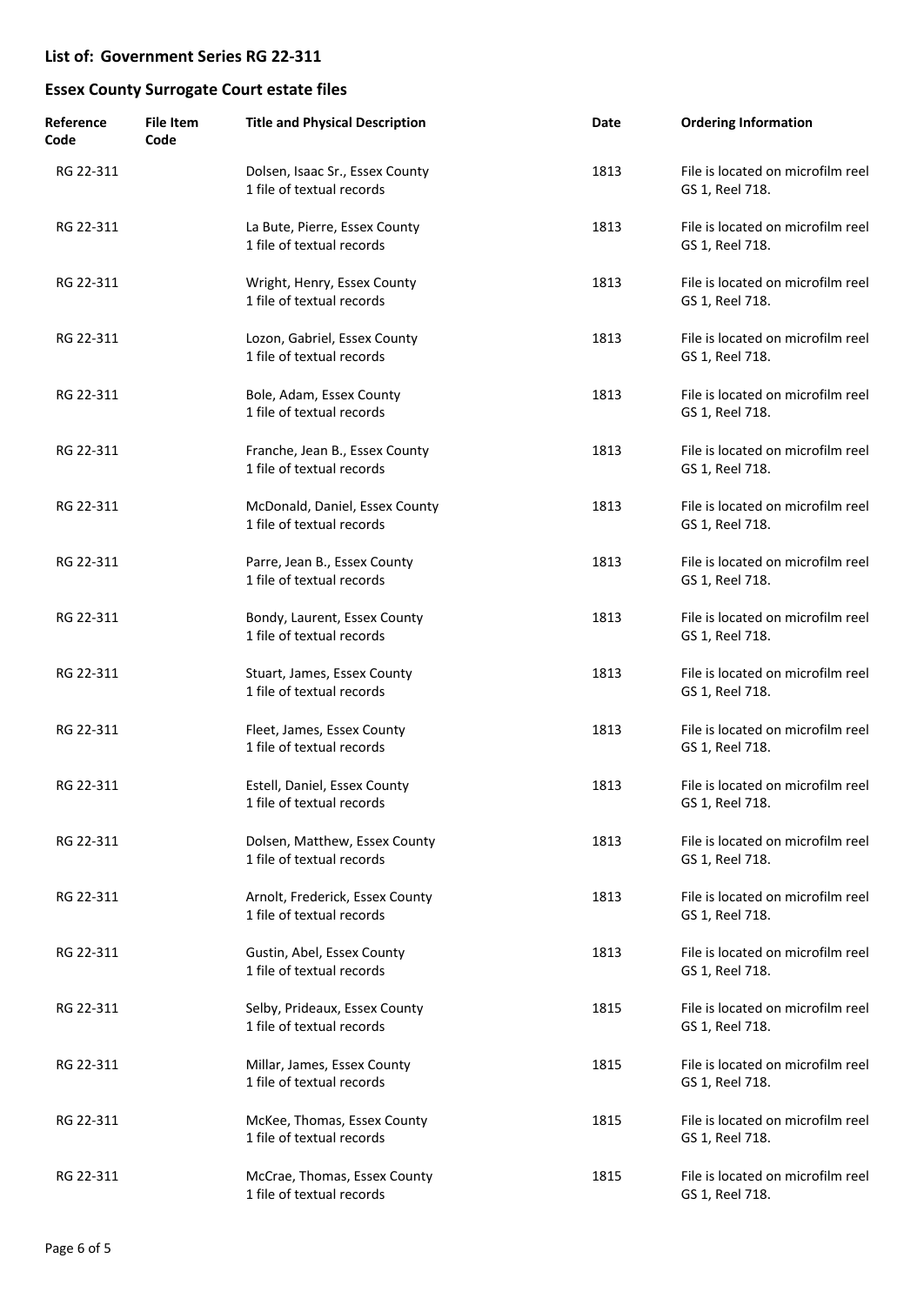| Reference<br>Code | <b>File Item</b><br>Code | <b>Title and Physical Description</b>                           | Date | <b>Ordering Information</b>                          |
|-------------------|--------------------------|-----------------------------------------------------------------|------|------------------------------------------------------|
| RG 22-311         |                          | Jannise, Vincent, Essex County<br>1 file of textual records     | 1815 | File is located on microfilm reel<br>GS 1, Reel 718. |
| RG 22-311         |                          | McGregor, James, Essex County<br>1 file of textual records      | 1815 | File is located on microfilm reel<br>GS 1, Reel 718. |
| RG 22-311         |                          | Chamberlain, Laurent, Essex County<br>1 file of textual records | 1815 | File is located on microfilm reel<br>GS 1, Reel 718. |
| RG 22-311         |                          | Holmes, Hugh, Essex County<br>1 file of textual records         | 1817 | File is located on microfilm reel<br>GS 1, Reel 718. |
| RG 22-311         |                          | Eberts, Henry, Essex County<br>1 file of textual records        | 1815 | File is located on microfilm reel<br>GS 1, Reel 718. |
| RG 22-311         |                          | Drake, John, Essex County<br>1 file of textual records          | 1815 | File is located on microfilm reel<br>GS 1, Reel 718. |
| RG 22-311         |                          | Bezer, Jacques, Essex County<br>1 file of textual records       | 1815 | File is located on microfilm reel<br>GS 1, Reel 718. |
| RG 22-311         |                          | Boyle, John, Essex County<br>1 file of textual records          | 1815 | File is located on microfilm reel<br>GS 1, Reel 718. |
| RG 22-311         |                          | Stewart, Daniel, Essex County<br>1 file of textual records      | 1815 | File is located on microfilm reel<br>GS 1, Reel 718. |
| RG 22-311         |                          | Aubertain, Francois, Essex County<br>1 file of textual records  | 1815 | File is located on microfilm reel<br>GS 1, Reel 718. |
| RG 22-311         |                          | Ainse, Sarah, Essex County<br>1 file of textual records         | 1824 | File is located on microfilm reel<br>GS 1, Reel 718. |
| RG 22-311         |                          | Girty, Thomas, Essex County<br>1 file of textual records        | 1816 | File is located on microfilm reel<br>GS 1, Reel 718. |
| RG 22-311         |                          | Boyle, William, Essex County<br>1 file of textual records       | 1816 | File is located on microfilm reel<br>GS 1, Reel 718. |
| RG 22-311         |                          | Brown, Neil, Essex County<br>1 file of textual records          | 1816 | File is located on microfilm reel<br>GS 1, Reel 718. |
| RG 22-311         |                          | Hunter, David, Essex County<br>1 file of textual records        | 1823 | File is located on microfilm reel<br>GS 1, Reel 718. |
| RG 22-311         |                          | Weston, Samuel, Essex County<br>1 file of textual records       | 1816 | File is located on microfilm reel<br>GS 1, Reel 718. |
| RG 22-311         |                          | Malott, Peter, Essex County<br>1 file of textual records        | 1816 | File is located on microfilm reel<br>GS 1, Reel 718. |
| RG 22-311         |                          | Antailla, Genevieve, Essex County<br>1 file of textual records  | 1816 | File is located on microfilm reel<br>GS 1, Reel 718. |
| RG 22-311         |                          | Badeshon, Pierre, Essex County<br>1 file of textual records     | 1816 | File is located on microfilm reel<br>GS 1, Reel 718. |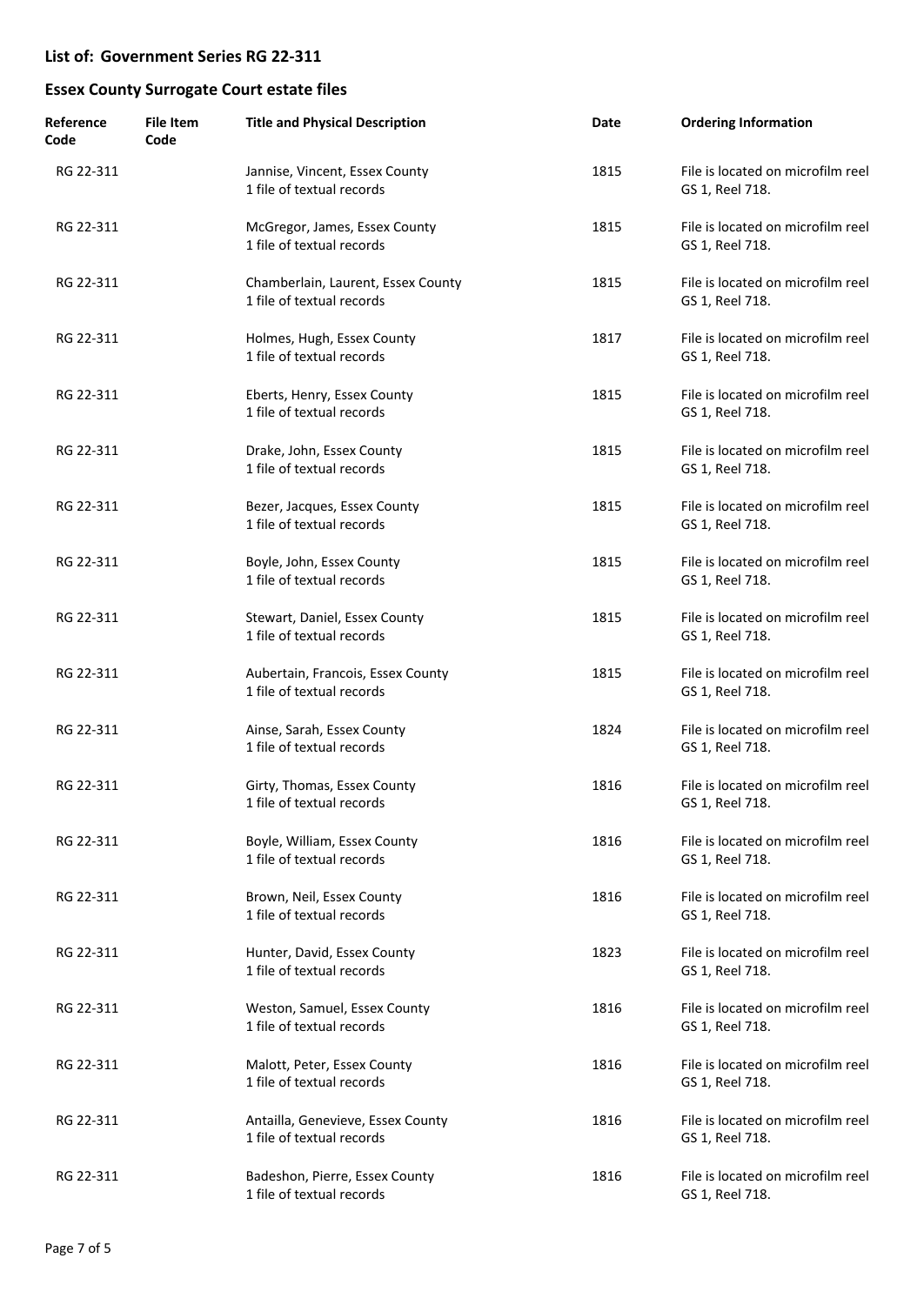| Reference<br>Code | File Item<br>Code | <b>Title and Physical Description</b>                         | Date | <b>Ordering Information</b>                          |
|-------------------|-------------------|---------------------------------------------------------------|------|------------------------------------------------------|
| RG 22-311         |                   | Askin, Alexander, Essex County<br>1 file of textual records   | 1816 | File is located on microfilm reel<br>GS 1, Reel 718. |
| RG 22-311         |                   | Reynolds, George, Essex County<br>1 file of textual records   | 1816 | File is located on microfilm reel<br>GS 1, Reel 718. |
| RG 22-311         |                   | Lobby, William, Essex County<br>1 file of textual records     | 1816 | File is located on microfilm reel<br>GS 1, Reel 718. |
| RG 22-311         |                   | Williams, Robert, Essex County<br>1 file of textual records   | 1816 | File is located on microfilm reel<br>GS 1, Reel 718. |
| RG 22-311         |                   | Gordon, John, Essex County<br>1 file of textual records       | 1816 | File is located on microfilm reel<br>GS 1, Reel 718. |
| RG 22-311         |                   | Woolsey, Robert, Essex County<br>1 file of textual records    | 1816 | File is located on microfilm reel<br>GS 1, Reel 718. |
| RG 22-311         |                   | Cornwall, John, Essex County<br>1 file of textual records     | 1816 | File is located on microfilm reel<br>GS 1, Reel 718. |
| RG 22-311         |                   | Grebill, Samuel, Essex County<br>1 file of textual records    | 1816 | File is located on microfilm reel<br>GS 1, Reel 718. |
| RG 22-311         |                   | Julien, Joseph, Essex County<br>1 file of textual records     | 1816 | File is located on microfilm reel<br>GS 1, Reel 718. |
| RG 22-311         |                   | Cornwall, Wheeler, Essex County<br>1 file of textual records  | 1816 | File is located on microfilm reel<br>GS 1, Reel 718. |
| RG 22-311         |                   | Weigle, Wendle, Essex County<br>1 file of textual records     | 1816 | File is located on microfilm reel<br>GS 1, Reel 718. |
| RG 22-311         |                   | Girty, James, Essex County<br>1 file of textual records       | 1817 | File is located on microfilm reel<br>GS 1, Reel 718. |
| RG 22-311         |                   | Kennedy, John, Essex County<br>1 file of textual records      | 1817 | File is located on microfilm reel<br>GS 1, Reel 718. |
| RG 22-311         |                   | Elliote, William, Essex County<br>1 file of textual records   | 1817 | File is located on microfilm reel<br>GS 1, Reel 718. |
| RG 22-311         |                   | Reneau, Jean, Essex County<br>1 file of textual records       | 1817 | File is located on microfilm reel<br>GS 1, Reel 718. |
| RG 22-311         |                   | Durrocher, Charles, Essex County<br>1 file of textual records | 1817 | File is located on microfilm reel<br>GS 1, Reel 718. |
| RG 22-311         |                   | Durocher, Martin, Essex County<br>1 file of textual records   | 1817 | File is located on microfilm reel<br>GS 1, Reel 718. |
| RG 22-311         |                   | Allen, James, Essex County<br>1 file of textual records       | 1817 | File is located on microfilm reel<br>GS 1, Reel 718. |
| RG 22-311         |                   | Reaume, Hypolite, Essex County<br>1 file of textual records   | 1812 | File is located on microfilm reel<br>GS 1, Reel 718. |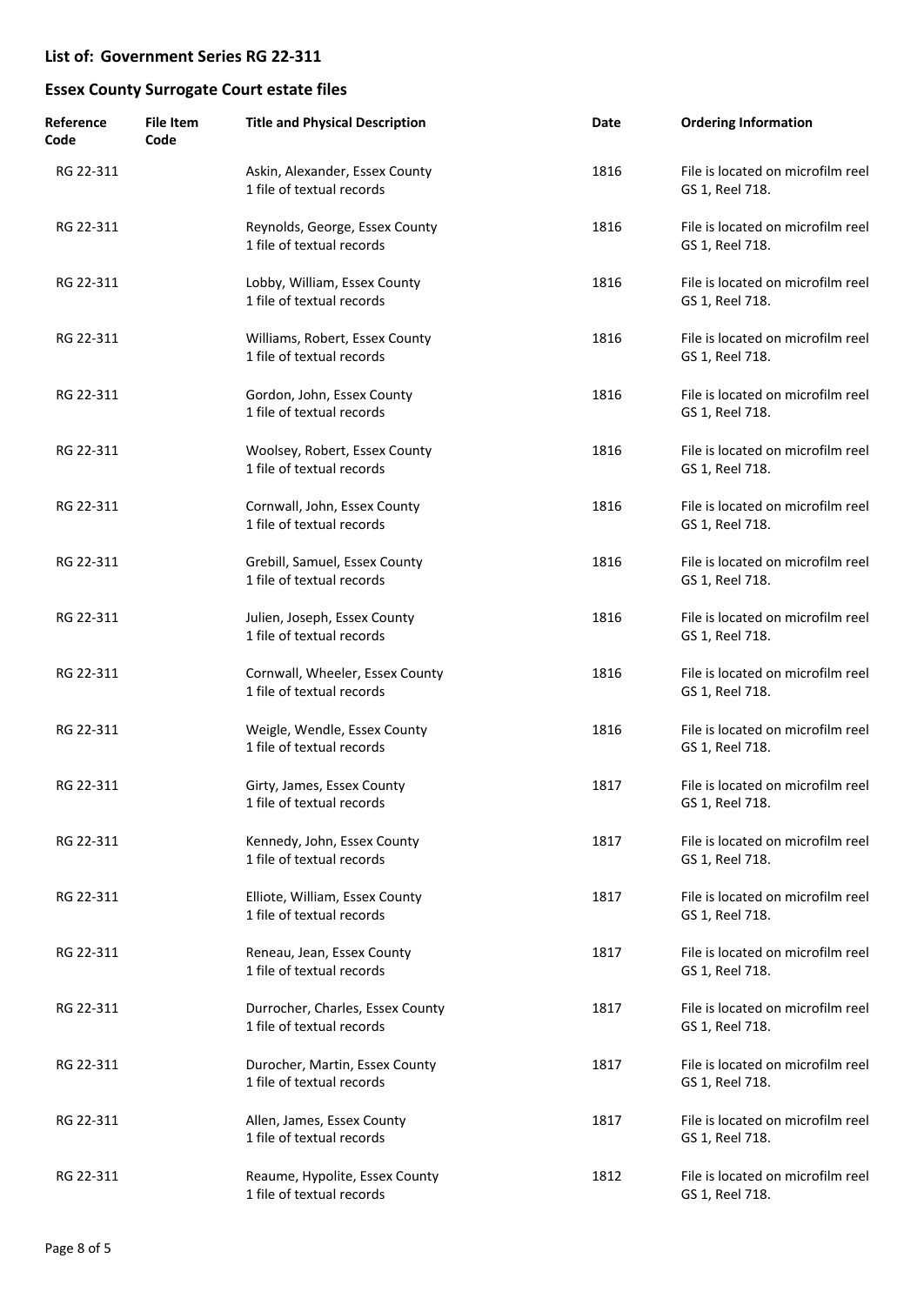| Reference<br>Code | <b>File Item</b><br>Code | <b>Title and Physical Description</b>                         | Date | <b>Ordering Information</b>                          |
|-------------------|--------------------------|---------------------------------------------------------------|------|------------------------------------------------------|
| RG 22-311         |                          | Coll, William, Essex County<br>1 file of textual records      | 1816 | File is located on microfilm reel<br>GS 1, Reel 718. |
| RG 22-311         |                          | Lauderoute, Alexis, Essex County<br>1 file of textual records | 1830 | File is located on microfilm reel<br>GS 1, Reel 718. |
| RG 22-311         |                          | Meloche, Pierre, Essex County<br>1 file of textual records    | 1817 | File is located on microfilm reel<br>GS 1, Reel 718. |
| RG 22-311         |                          | Fennel, Daniel, Essex County<br>1 file of textual records     | 1816 | File is located on microfilm reel<br>GS 1, Reel 718. |
| RG 22-311         |                          | Druilliard, Joseph, Essex County<br>1 file of textual records | 1817 | File is located on microfilm reel<br>GS 1, Reel 718. |
| RG 22-311         |                          | Meloche, Jean M., Essex County<br>1 file of textual records   | 1817 | File is located on microfilm reel<br>GS 1, Reel 718. |
| RG 22-311         |                          | Lyps, John, Essex County<br>1 file of textual records         | 1817 | File is located on microfilm reel<br>GS 1, Reel 718. |
| RG 22-311         |                          | Meldrum, John, Essex County<br>1 file of textual records      | 1817 | File is located on microfilm reel<br>GS 1, Reel 718. |
| RG 22-311         |                          | Richardson, Edward, Essex County<br>1 file of textual records | 1817 | File is located on microfilm reel<br>GS 1, Reel 718. |
| RG 22-311         |                          | Curry, Peter, Essex County<br>1 file of textual records       | 1817 | File is located on microfilm reel<br>GS 1, Reel 718. |
| RG 22-311         |                          | Eberts, Hermann H., Essex County<br>1 file of textual records | 1819 | File is located on microfilm reel<br>GS 1, Reel 718. |
| RG 22-311         |                          | Stockwell, John, Essex County<br>1 file of textual records    | 1819 | File is located on microfilm reel<br>GS 1, Reel 718. |
| RG 22-311         |                          | Swindall, John F., Essex County<br>1 file of textual records  | 1819 | File is located on microfilm reel<br>GS 1, Reel 718. |
| RG 22-311         |                          | Harper, Thomas, Essex County<br>1 file of textual records     | 1819 | File is located on microfilm reel<br>GS 1, Reel 718. |
| RG 22-311         |                          | Rochon, Joseph, Essex County<br>1 file of textual records     | 1819 | File is located on microfilm reel<br>GS 1, Reel 718. |
| RG 22-311         |                          | Coursolle, Mitchel, Essex County<br>1 file of textual records | 1819 | File is located on microfilm reel<br>GS 1, Reel 718. |
| RG 22-311         |                          | Dunord, Francois, Essex County<br>1 file of textual records   | 1819 | File is located on microfilm reel<br>GS 1, Reel 718. |
| RG 22-311         |                          | Montour, Nicholas, Essex County<br>1 file of textual records  | 1819 | File is located on microfilm reel<br>GS 1, Reel 718. |
| RG 22-311         |                          | McNabb, John, Essex County<br>1 file of textual records       | 1819 | File is located on microfilm reel<br>GS 1, Reel 718. |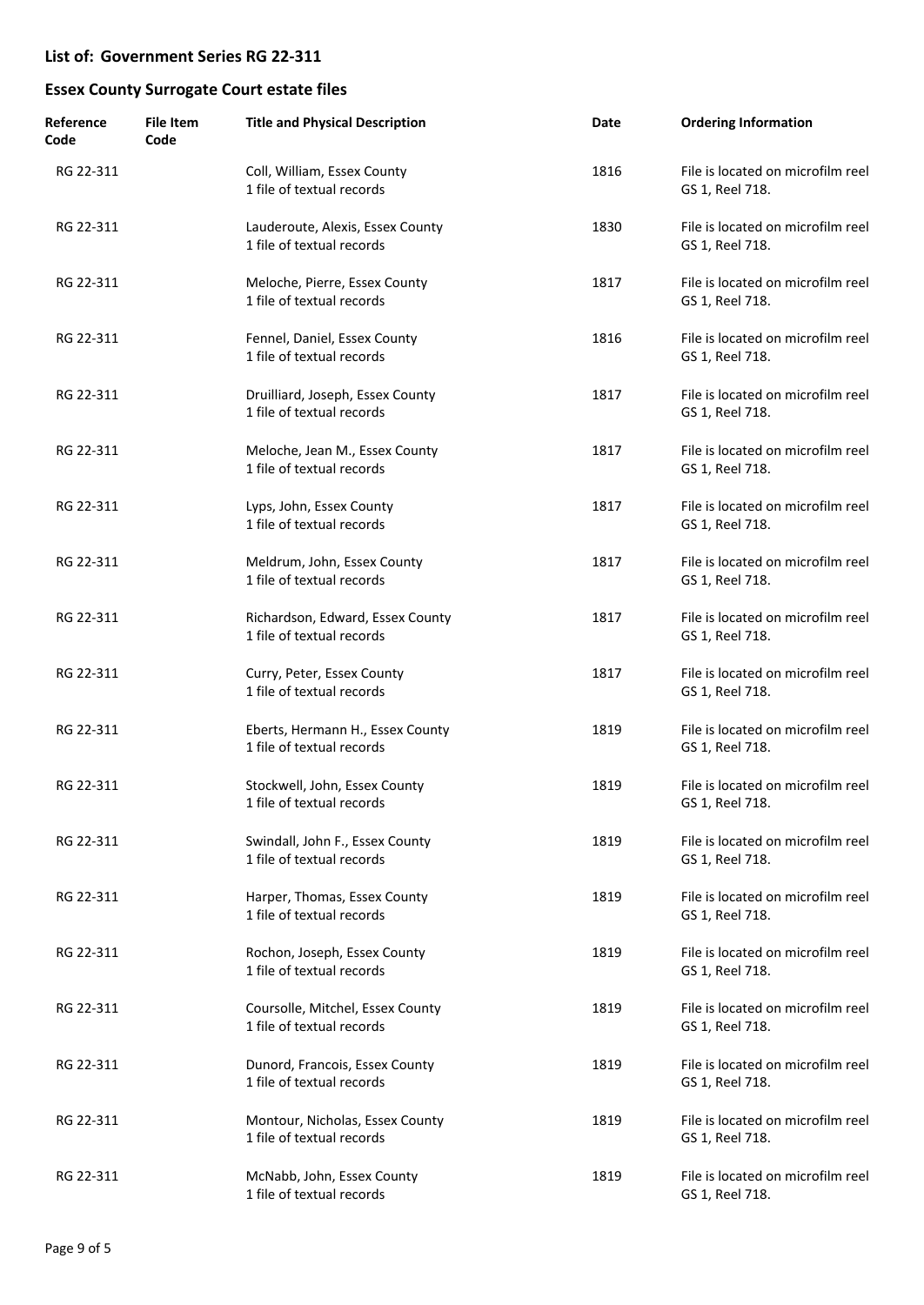| Reference<br>Code | <b>File Item</b><br>Code | <b>Title and Physical Description</b>                             | Date | <b>Ordering Information</b>                          |
|-------------------|--------------------------|-------------------------------------------------------------------|------|------------------------------------------------------|
| RG 22-311         |                          | Richardson, Robert Jr., Essex County<br>1 file of textual records | 1819 | File is located on microfilm reel<br>GS 1, Reel 718. |
| RG 22-311         |                          | Colberson, Samuel, Essex County<br>1 file of textual records      | 1819 | File is located on microfilm reel<br>GS 1, Reel 718. |
| RG 22-311         |                          | Boismier, Laurent, Essex County<br>1 file of textual records      | 1820 | File is located on microfilm reel<br>GS 1, Reel 718. |
| RG 22-311         |                          | Askin, Archange, Essex County<br>1 file of textual records        | 1820 | File is located on microfilm reel<br>GS 1, Reel 718. |
| RG 22-311         |                          | Askin, John Sr., Essex County<br>1 file of textual records        | 1820 | File is located on microfilm reel<br>GS 1, Reel 718. |
| RG 22-311         |                          | Fairchild, Sueton, Essex County<br>1 file of textual records      | 1820 | File is located on microfilm reel<br>GS 1, Reel 718. |
| RG 22-311         |                          | Lacroix, Jean B., Essex County<br>1 file of textual records       | 1820 | File is located on microfilm reel<br>GS 1, Reel 718. |
| RG 22-311         |                          | Stewart, William, Essex County<br>1 file of textual records       | 1820 | File is located on microfilm reel<br>GS 1, Reel 718. |
| RG 22-311         |                          | Murray, James, Essex County<br>1 file of textual records          | 1820 | File is located on microfilm reel<br>GS 1, Reel 718. |
| RG 22-311         |                          | Monger, William, Essex County<br>1 file of textual records        | 1820 | File is located on microfilm reel<br>GS 1, Reel 718. |
| RG 22-311         |                          | Baldwin, Joseph, Essex County<br>1 file of textual records        | 1808 | File is located on microfilm reel<br>GS 1, Reel 718. |
| RG 22-311         |                          | Parsons, Thomas, Essex County<br>1 file of textual records        | 1820 | File is located on microfilm reel<br>GS 1, Reel 718. |
| RG 22-311         |                          | Coll, John, Essex County<br>1 file of textual records             | 1820 | File is located on microfilm reel<br>GS 1, Reel 718. |
| RG 22-311         |                          | Blanchett, Louis, Essex County<br>1 file of textual records       | 1820 | File is located on microfilm reel<br>GS 1, Reel 718. |
| RG 22-311         |                          | Parent, Joseph, Essex County<br>1 file of textual records         | 1821 | File is located on microfilm reel<br>GS 1, Reel 718. |
| RG 22-311         |                          | Minnis, Hough, Essex County<br>1 file of textual records          | 1820 | File is located on microfilm reel<br>GS 1, Reel 718. |
| RG 22-311         |                          | Graveline, Orus, Essex County<br>1 file of textual records        | 1821 | File is located on microfilm reel<br>GS 1, Reel 718. |
| RG 22-311         |                          | Quick, John, Essex County<br>1 file of textual records            | 1821 | File is located on microfilm reel<br>GS 1, Reel 718. |
| RG 22-311         |                          | Trudelle, Louis, Essex County<br>1 file of textual records        | 1821 | File is located on microfilm reel<br>GS 1, Reel 718. |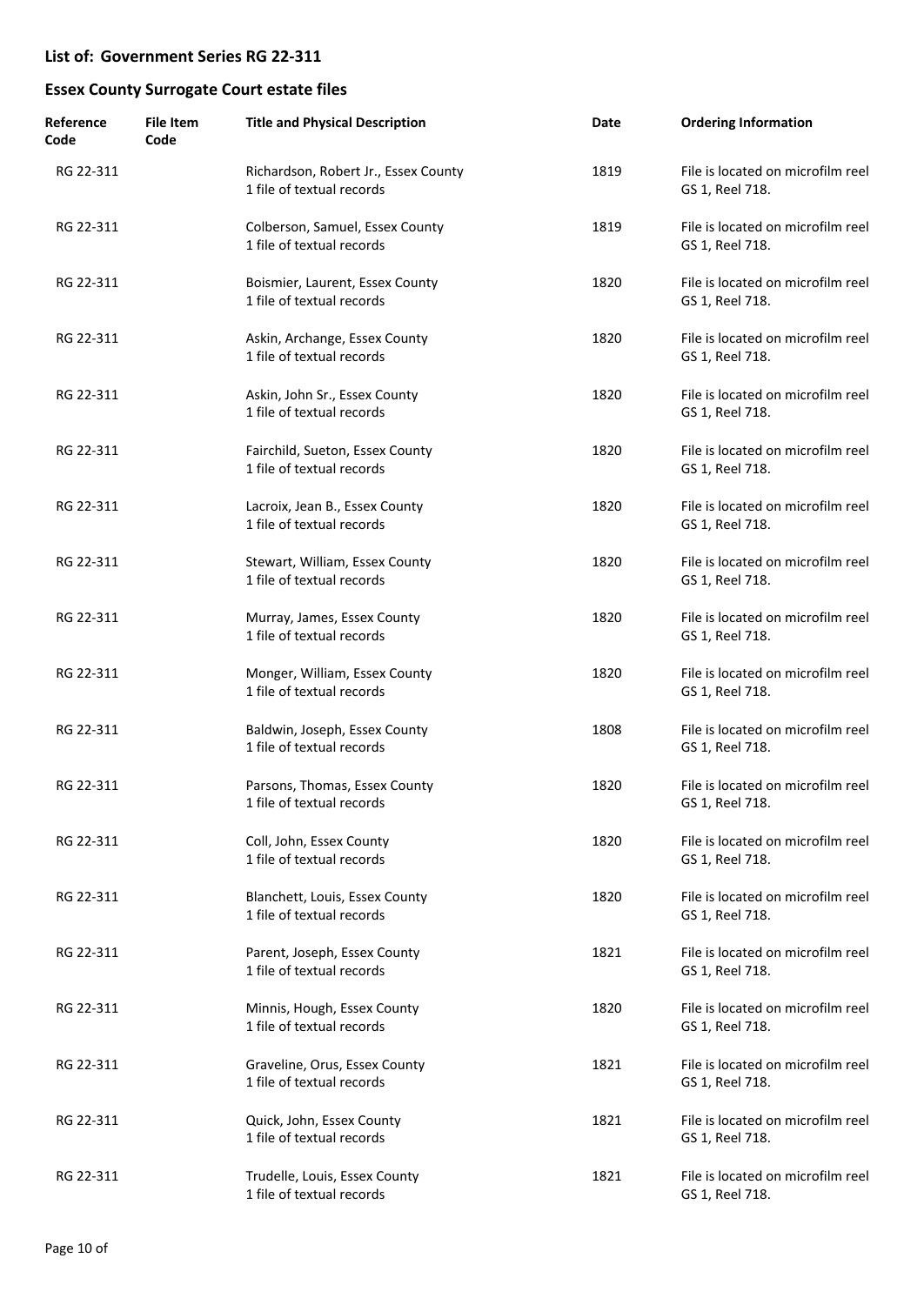| Reference<br>Code | <b>File Item</b><br>Code | <b>Title and Physical Description</b>                            | Date | <b>Ordering Information</b>                          |
|-------------------|--------------------------|------------------------------------------------------------------|------|------------------------------------------------------|
| RG 22-311         |                          | Meloche, Antoine, Essex County<br>1 file of textual records      | 1821 | File is located on microfilm reel<br>GS 1, Reel 718. |
| RG 22-311         |                          | Park, William, Essex County<br>1 file of textual records         | 1821 | File is located on microfilm reel<br>GS 1, Reel 718. |
| RG 22-311         |                          | St. Bernard, Francois, Essex County<br>1 file of textual records | 1819 | File is located on microfilm reel<br>GS 1, Reel 718. |
| RG 22-311         |                          | Hall, George B., Essex County<br>1 file of textual records       | 1821 | File is located on microfilm reel<br>GS 1, Reel 718. |
| RG 22-311         |                          | Abbott, Mary, Essex County<br>1 file of textual records          | 1821 | File is located on microfilm reel<br>GS 1, Reel 718. |
| RG 22-311         |                          | Hanchett, Hiram, Essex County<br>1 file of textual records       | 1821 | File is located on microfilm reel<br>GS 1, Reel 718. |
| RG 22-311         |                          | Sherman, Samuel, Essex County<br>1 file of textual records       | 1821 | File is located on microfilm reel<br>GS 1, Reel 718. |
| RG 22-311         |                          | La Roche, Mitchell, Essex County<br>1 file of textual records    | 1821 | File is located on microfilm reel<br>GS 1, Reel 718. |
| RG 22-311         |                          | Caldwell, William, Essex County<br>1 file of textual records     | 1822 | File is located on microfilm reel<br>GS 1, Reel 718. |
| RG 22-311         |                          | Vezey, Benjamin, Essex County<br>1 file of textual records       | 1822 | File is located on microfilm reel<br>GS 1, Reel 718. |
| RG 22-311         |                          | Cloutier, Charles, Essex County<br>1 file of textual records     | 1822 | File is located on microfilm reel<br>GS 1, Reel 718. |
| RG 22-311         |                          | Holmes, Joseph L., Essex County<br>1 file of textual records     | 1821 | File is located on microfilm reel<br>GS 1, Reel 718. |
| RG 22-311         |                          | Algio, Lewis, Essex County<br>1 file of textual records          | 1822 | File is located on microfilm reel<br>GS 1, Reel 718. |
| RG 22-311         |                          | Atteridge, Patrick, Essex County<br>1 file of textual records    | 1822 | File is located on microfilm reel<br>GS 1, Reel 718. |
| RG 22-311         |                          | Hands, Samuel, Essex County<br>1 file of textual records         | 1822 | File is located on microfilm reel<br>GS 1, Reel 718. |
| RG 22-311         |                          | Stewart, Charles, Essex County<br>1 file of textual records      | 1822 | File is located on microfilm reel<br>GS 1, Reel 718. |
| RG 22-311         |                          | Cornwall, John, Essex County<br>1 file of textual records        | 1822 | File is located on microfilm reel<br>GS 1, Reel 718. |
| RG 22-311         |                          | Drouilliard, Denis, Essex County<br>1 file of textual records    | 1822 | File is located on microfilm reel<br>GS 1, Reel 718. |
| RG 22-311         |                          | Sterling, William, Essex County<br>1 file of textual records     | 1823 | File is located on microfilm reel<br>GS 1, Reel 718. |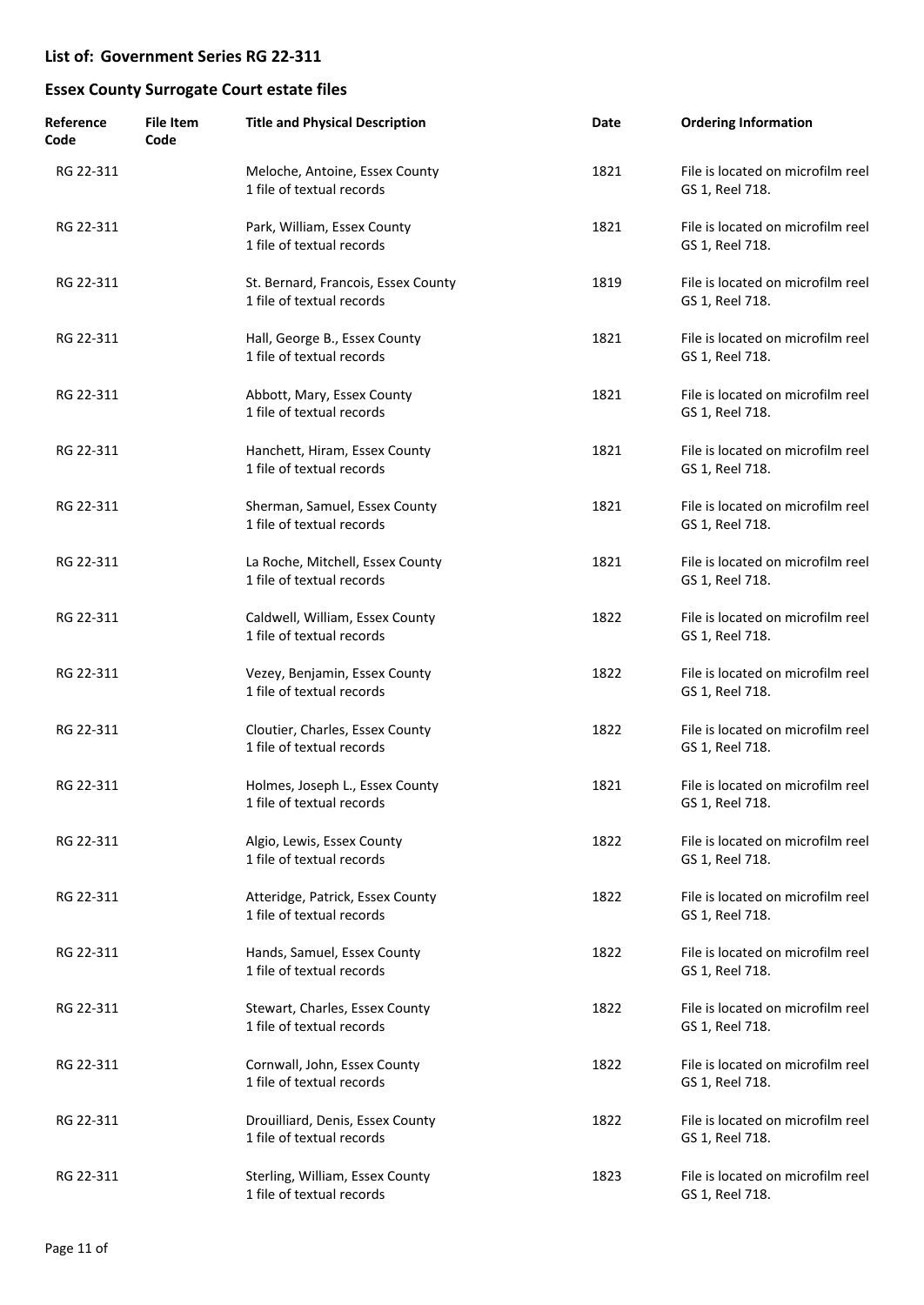| Reference<br>Code | <b>File Item</b><br>Code | <b>Title and Physical Description</b>                                     | Date | <b>Ordering Information</b>                          |
|-------------------|--------------------------|---------------------------------------------------------------------------|------|------------------------------------------------------|
| RG 22-311         |                          | Reaume, Claude, Essex County<br>1 file of textual records                 | 1823 | File is located on microfilm reel<br>GS 1, Reel 718. |
| RG 22-311         |                          | Begras, Magdeline, Essex County<br>1 file of textual records              | 1823 | File is located on microfilm reel<br>GS 1, Reel 718. |
| RG 22-311         |                          | Reaume, Joseph Sr., Essex County<br>1 file of textual records             | 1823 | File is located on microfilm reel<br>GS 1, Reel 718. |
| RG 22-311         |                          | Boismier, Jean B., Essex County<br>1 file of textual records              | 1823 | File is located on microfilm reel<br>GS 1, Reel 718. |
| RG 22-311         |                          | Arnold, Frederick, Essex County<br>1 file of textual records              | 1823 | File is located on microfilm reel<br>GS 1, Reel 718. |
| RG 22-311         |                          | Arnold Infants (Guardianship), Essex County<br>1 file of textual records  | 1827 | File is located on microfilm reel<br>GS 1, Reel 718. |
| RG 22-311         |                          | Ruddle, Thomas, Essex County<br>1 file of textual records                 | 1823 | File is located on microfilm reel<br>GS 1, Reel 718. |
| RG 22-311         |                          | Sykes, Elihu, Essex County<br>1 file of textual records                   | 1823 | File is located on microfilm reel<br>GS 1, Reel 718. |
| RG 22-311         |                          | Reaume, Charles, Essex County<br>1 file of textual records                | 1823 | File is located on microfilm reel<br>GS 1, Reel 718. |
| RG 22-311         |                          | Mettez, Pierre, Essex County<br>1 file of textual records                 | 1823 | File is located on microfilm reel<br>GS 1, Reel 719. |
| RG 22-311         |                          | Ireland, George T. F., Essex County<br>1 file of textual records          | 1823 | File is located on microfilm reel<br>GS 1, Reel 719. |
| RG 22-311         |                          | Ireland, Thomas (Guardianship), Essex County<br>1 file of textual records | 1827 | File is located on microfilm reel<br>GS 1, Reel 719. |
| RG 22-311         |                          | Petremoult, Pierre, Essex County<br>1 file of textual records             | 1823 | File is located on microfilm reel<br>GS 1, Reel 719. |
| RG 22-311         |                          | Sicklesteel, George, Essex County<br>1 file of textual records            | 1824 | File is located on microfilm reel<br>GS 1, Reel 719. |
| RG 22-311         |                          | Hurst, Solomon, Essex County<br>1 file of textual records                 | 1843 | File is located on microfilm reel<br>GS 1, Reel 719. |
| RG 22-311         |                          | Brown, Adam Sr., Essex County<br>1 file of textual records                | 1824 | File is located on microfilm reel<br>GS 1, Reel 719. |
| RG 22-311         |                          | Smith, John, Essex County<br>1 file of textual records                    | 1823 | File is located on microfilm reel<br>GS 1, Reel 719. |
| RG 22-311         |                          | Everett, P. William, Essex County<br>1 file of textual records            | 1824 | File is located on microfilm reel<br>GS 1, Reel 719. |
| RG 22-311         |                          | Lipscomb, John, Essex County<br>1 file of textual records                 | 1824 | File is located on microfilm reel<br>GS 1, Reel 719. |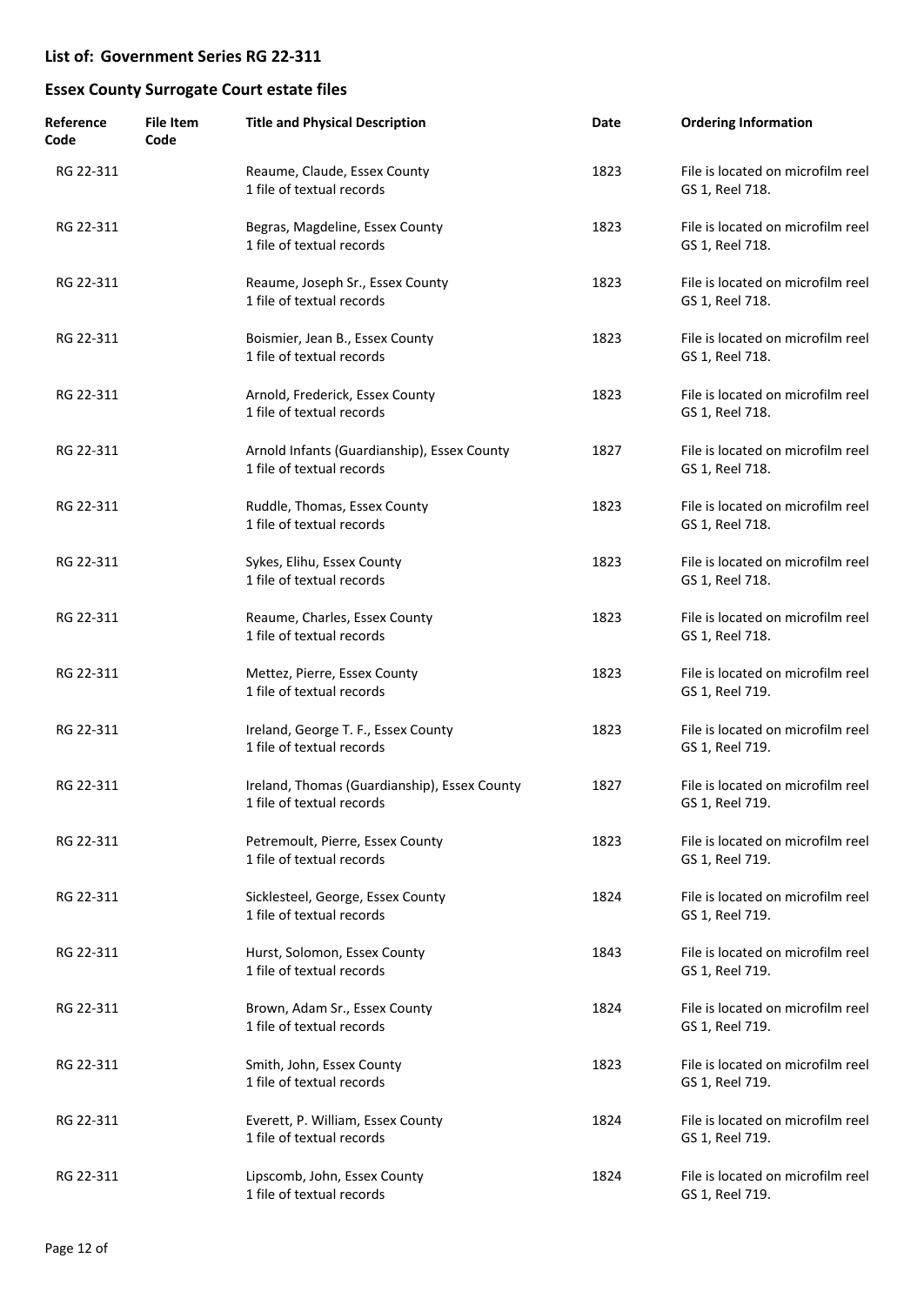| Reference<br>Code | <b>File Item</b><br>Code | <b>Title and Physical Description</b>                        | Date | <b>Ordering Information</b>                          |
|-------------------|--------------------------|--------------------------------------------------------------|------|------------------------------------------------------|
| RG 22-311         |                          | Shaw, William, Essex County<br>1 file of textual records     | 1824 | File is located on microfilm reel<br>GS 1, Reel 719. |
| RG 22-311         |                          | Meloche, Archange, Essex County<br>1 file of textual records | 1824 | File is located on microfilm reel<br>GS 1, Reel 719. |
| RG 22-311         |                          | Goff, John, Essex County<br>1 file of textual records        | 1824 | File is located on microfilm reel<br>GS 1, Reel 719. |
| RG 22-311         |                          | Mettez, Pierre, Essex County<br>1 file of textual records    | 1824 | File is located on microfilm reel<br>GS 1, Reel 719. |
| RG 22-311         |                          | Goyeau, Louis, Essex County<br>1 file of textual records     | 1824 | File is located on microfilm reel<br>GS 1, Reel 719. |
| RG 22-311         |                          | Fisher, Charles, Essex County<br>1 file of textual records   | 1824 | File is located on microfilm reel<br>GS 1, Reel 719. |
| RG 22-311         |                          | Sweaner, George, Essex County<br>1 file of textual records   | 1824 | File is located on microfilm reel<br>GS 1, Reel 719. |
| RG 22-311         |                          | Laird, John, Essex County<br>1 file of textual records       | 1824 | File is located on microfilm reel<br>GS 1, Reel 719. |
| RG 22-311         |                          | Hazlet, Joseph, Essex County<br>1 file of textual records    | 1824 | File is located on microfilm reel<br>GS 1, Reel 719. |
| RG 22-311         |                          | Reaume, Laurent, Essex County<br>1 file of textual records   | 1824 | File is located on microfilm reel<br>GS 1, Reel 719. |
| RG 22-311         |                          | Grondin, Charles, Essex County<br>1 file of textual records  | 1824 | File is located on microfilm reel<br>GS 1, Reel 719. |
| RG 22-311         |                          | Fox, James J., Essex County<br>1 file of textual records     | 1824 | File is located on microfilm reel<br>GS 1, Reel 719. |
| RG 22-311         |                          | Bennett, William, Essex County<br>1 file of textual records  | 1824 | File is located on microfilm reel<br>GS 1, Reel 719. |
| RG 22-311         |                          | Coll, Samuel, Essex County<br>1 file of textual records      | 1824 | File is located on microfilm reel<br>GS 1, Reel 719. |
| RG 22-311         |                          | Peltier, Louis, Essex County<br>1 file of textual records    | 1824 | File is located on microfilm reel<br>GS 1, Reel 719. |
| RG 22-311         |                          | Reaume, Pollite, Essex County<br>1 file of textual records   | 1824 | File is located on microfilm reel<br>GS 1, Reel 719. |
| RG 22-311         |                          | Morace, Antoine, Essex County<br>1 file of textual records   | 1824 | File is located on microfilm reel<br>GS 1, Reel 719. |
| RG 22-311         |                          | Colman, Conrad, Essex County<br>1 file of textual records    | 1824 | File is located on microfilm reel<br>GS 1, Reel 719. |
| RG 22-311         |                          | Kasler, Stephen, Essex County<br>1 file of textual records   | 1824 | File is located on microfilm reel<br>GS 1, Reel 719. |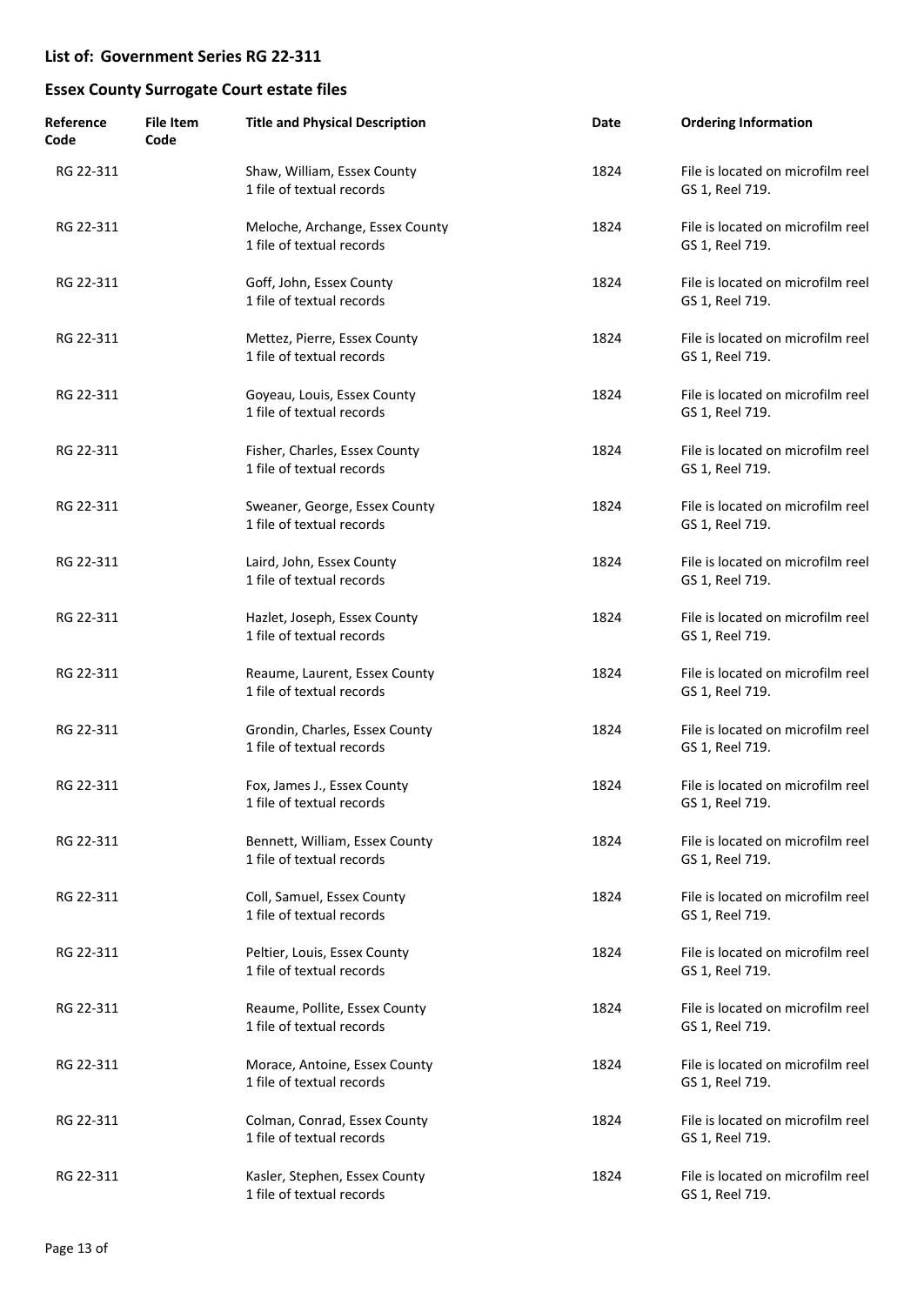| Reference<br>Code | <b>File Item</b><br>Code | <b>Title and Physical Description</b>                                        | Date            | <b>Ordering Information</b>                          |
|-------------------|--------------------------|------------------------------------------------------------------------------|-----------------|------------------------------------------------------|
| RG 22-311         |                          | Bazinet, Joseph, Essex County<br>1 file of textual records                   | 1824            | File is located on microfilm reel<br>GS 1, Reel 719. |
| RG 22-311         |                          | Campau, Antoine (alias Simonette), Essex County<br>1 file of textual records | $[1824 - 1825]$ | File is located on microfilm reel<br>GS 1, Reel 719. |
| RG 22-311         |                          | Marchand, Jean B., Essex County<br>1 file of textual records                 | 1825            | File is located on microfilm reel<br>GS 1, Reel 719. |
| RG 22-311         |                          | Mineau, Jean B., Essex County<br>1 file of textual records                   | 1825            | File is located on microfilm reel<br>GS 1, Reel 719. |
| RG 22-311         |                          | Maisonville, Alexis, Essex County<br>1 file of textual records               | 1825            | File is located on microfilm reel<br>GS 1, Reel 719. |
| RG 22-311         |                          | Lesperance, Louis, Essex County<br>1 file of textual records                 | 1825            | File is located on microfilm reel<br>GS 1, Reel 719. |
| RG 22-311         |                          | Bruilliet, Antoine, Essex County<br>1 file of textual records                | 1825            | File is located on microfilm reel<br>GS 1, Reel 719. |
| RG 22-311         |                          | Parent, Laurent, Essex County<br>1 file of textual records                   | 1825            | File is located on microfilm reel<br>GS 1, Reel 719. |
| RG 22-311         |                          | Baker, William, Essex County<br>1 file of textual records                    | 1825            | File is located on microfilm reel<br>GS 1, Reel 719. |
| RG 22-311         |                          | Arnold, Elizabeth, Essex County<br>1 file of textual records                 | 1825            | File is located on microfilm reel<br>GS 1, Reel 719. |
| RG 22-311         |                          | Stone, Bernard, Essex County<br>1 file of textual records                    | 1825            | File is located on microfilm reel<br>GS 1, Reel 719. |
| RG 22-311         |                          | Barthe, Louis, Essex County<br>1 file of textual records                     | 1825            | File is located on microfilm reel<br>GS 1, Reel 719. |
| RG 22-311         |                          | Ducharm, Pierre, Essex County<br>1 file of textual records                   | 1825            | File is located on microfilm reel<br>GS 1, Reel 719. |
| RG 22-311         |                          | Lagrave, Augustin, Essex County<br>1 file of textual records                 | 1825            | File is located on microfilm reel<br>GS 1, Reel 719. |
| RG 22-311         |                          | Normandin, Louis, Essex County<br>1 file of textual records                  | 1825            | File is located on microfilm reel<br>GS 1, Reel 719. |
| RG 22-311         |                          | Rochleau, Joseph, Essex County<br>1 file of textual records                  | 1825            | File is located on microfilm reel<br>GS 1, Reel 719. |
| RG 22-311         |                          | Wright, Boordman, Essex County<br>1 file of textual records                  | 1825            | File is located on microfilm reel<br>GS 1, Reel 719. |
| RG 22-311         |                          | Lyttle, Nicholas, Essex County<br>1 file of textual records                  | 1825            | File is located on microfilm reel<br>GS 1, Reel 719. |
| RG 22-311         |                          | Pagot, Antoine, Essex County<br>1 file of textual records                    | 1825            | File is located on microfilm reel<br>GS 1, Reel 719. |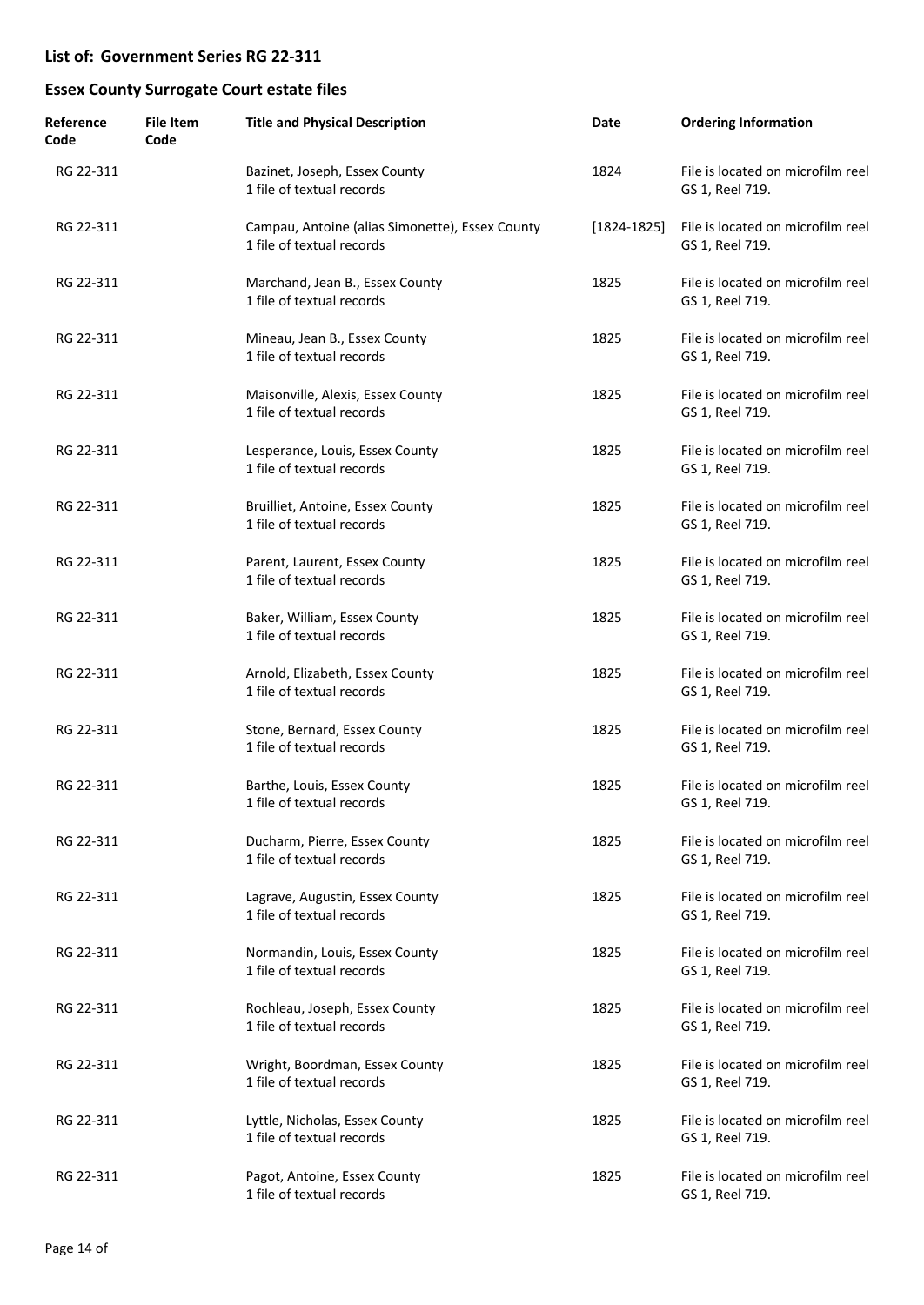| Reference<br>Code | <b>File Item</b><br>Code | <b>Title and Physical Description</b>                          | Date | <b>Ordering Information</b>                          |
|-------------------|--------------------------|----------------------------------------------------------------|------|------------------------------------------------------|
| RG 22-311         |                          | Hands, William Jr., Essex County<br>1 file of textual records  | 1825 | File is located on microfilm reel<br>GS 1, Reel 719. |
| RG 22-311         |                          | Stone, Mary, Essex County<br>1 file of textual records         | 1825 | File is located on microfilm reel<br>GS 1, Reel 719. |
| RG 22-311         |                          | Johnson, Louis S., Essex County<br>1 file of textual records   | 1825 | File is located on microfilm reel<br>GS 1, Reel 719. |
| RG 22-311         |                          | Cousineau, Jean B., Essex County<br>1 file of textual records  | 1825 | File is located on microfilm reel<br>GS 1, Reel 719. |
| RG 22-311         |                          | Leonard, John W., Essex County<br>1 file of textual records    | 1825 | File is located on microfilm reel<br>GS 1, Reel 719. |
| RG 22-311         |                          | Meloche, Archange, Essex County<br>1 file of textual records   | 1825 | File is located on microfilm reel<br>GS 1, Reel 719. |
| RG 22-311         |                          | Cornwall, Joseph, Essex County<br>1 file of textual records    | 1826 | File is located on microfilm reel<br>GS 1, Reel 719. |
| RG 22-311         |                          | St. Armour, Charles, Essex County<br>1 file of textual records | 1826 | File is located on microfilm reel<br>GS 1, Reel 719. |
| RG 22-311         |                          | Traxler, Peter, Essex County<br>1 file of textual records      | 1826 | File is located on microfilm reel<br>GS 1, Reel 719. |
| RG 22-311         |                          | Meloche, Simon, Essex County<br>1 file of textual records      | 1826 | File is located on microfilm reel<br>GS 1, Reel 719. |
| RG 22-311         |                          | Fisher, Jeremiah, Essex County<br>1 file of textual records    | 1826 | File is located on microfilm reel<br>GS 1, Reel 719. |
| RG 22-311         |                          | Reaume, Pierre T., Essex County<br>1 file of textual records   | 1826 | File is located on microfilm reel<br>GS 1, Reel 719. |
| RG 22-311         |                          | Girard, Touissaint, Essex County<br>1 file of textual records  | 1826 | File is located on microfilm reel<br>GS 1, Reel 719. |
| RG 22-311         |                          | St. Pierre, Joseph, Essex County<br>1 file of textual records  | 1825 | File is located on microfilm reel<br>GS 1, Reel 719. |
| RG 22-311         |                          | Morin, Charles, Essex County<br>1 file of textual records      | 1826 | File is located on microfilm reel<br>GS 1, Reel 719. |
| RG 22-311         |                          | St. Louis, Ubere, Essex County<br>1 file of textual records    | 1827 | File is located on microfilm reel<br>GS 1, Reel 719. |
| RG 22-311         |                          | Villair, Ubere, Essex County<br>1 file of textual records      | 1827 | File is located on microfilm reel<br>GS 1, Reel 719. |
| RG 22-311         |                          | Trudelle, Jean B., Essex County<br>1 file of textual records   | 1826 | File is located on microfilm reel<br>GS 1, Reel 719. |
| RG 22-311         |                          | Cayer, Pierre, Essex County<br>1 file of textual records       | 1826 | File is located on microfilm reel<br>GS 1, Reel 719. |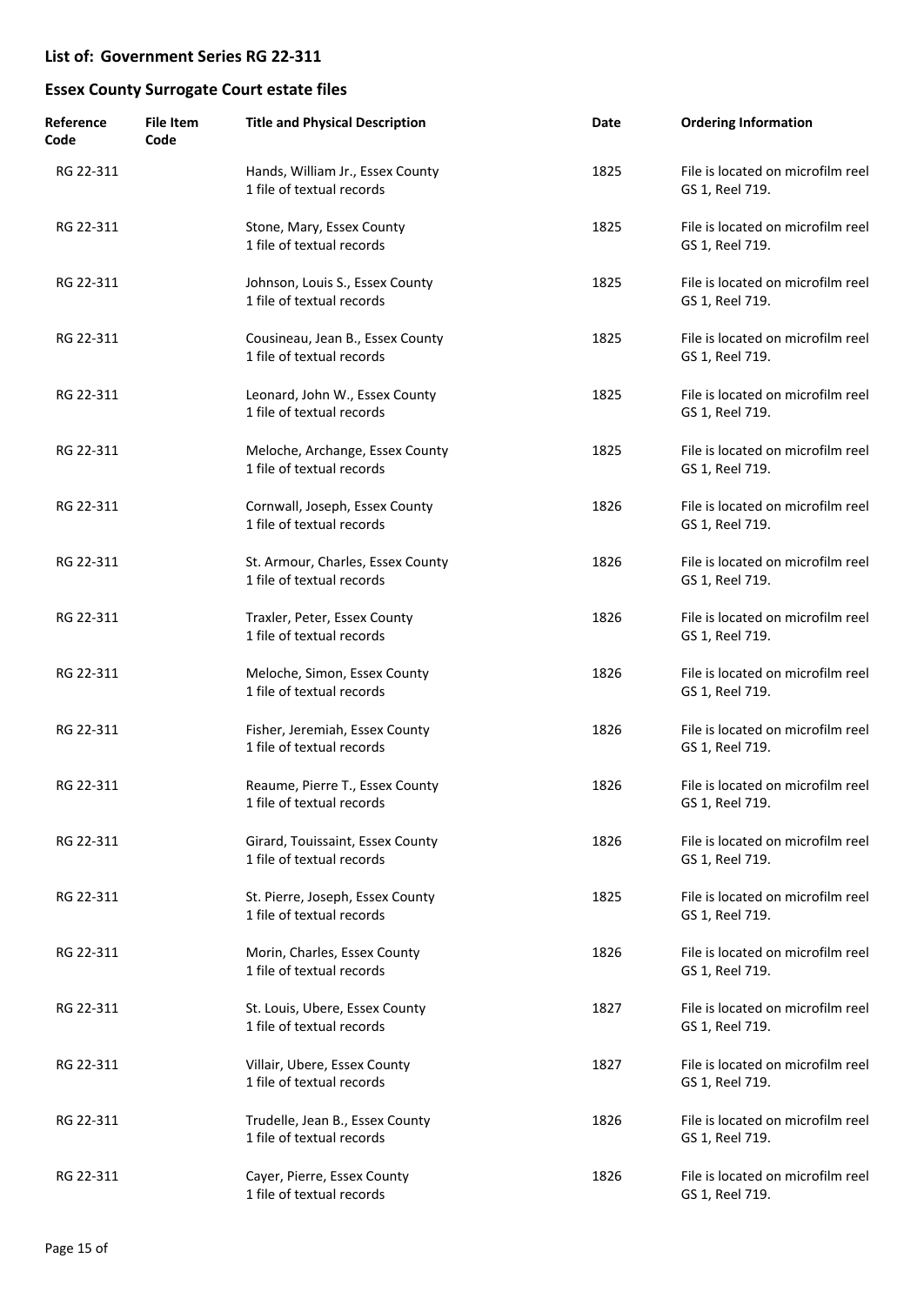| Reference<br>Code | <b>File Item</b><br>Code | <b>Title and Physical Description</b>                               | Date | <b>Ordering Information</b>                          |
|-------------------|--------------------------|---------------------------------------------------------------------|------|------------------------------------------------------|
| RG 22-311         |                          | Sheppy, Lebedee, Essex County<br>1 file of textual records          | 1826 | File is located on microfilm reel<br>GS 1, Reel 719. |
| RG 22-311         |                          | Langlois, Joseph, Essex County<br>1 file of textual records         | 1826 | File is located on microfilm reel<br>GS 1, Reel 719. |
| RG 22-311         |                          | Reaume, Ann, Essex County<br>1 file of textual records              | 1826 | File is located on microfilm reel<br>GS 1, Reel 719. |
| RG 22-311         |                          | Dequindre, Charles, Essex County<br>1 file of textual records       | 1827 | File is located on microfilm reel<br>GS 1, Reel 719. |
| RG 22-311         |                          | Bondy, Antoine, Essex County<br>1 file of textual records           | 1827 | File is located on microfilm reel<br>GS 1, Reel 719. |
| RG 22-311         |                          | Valantin, Antoine, Essex County<br>1 file of textual records        | 1827 | File is located on microfilm reel<br>GS 1, Reel 719. |
| RG 22-311         |                          | Boufor, Baptist, Essex County<br>1 file of textual records          | 1827 | File is located on microfilm reel<br>GS 1, Reel 719. |
| RG 22-311         |                          | Ashete, Amable, Essex County<br>1 file of textual records           | 1827 | File is located on microfilm reel<br>GS 1, Reel 719. |
| RG 22-311         |                          | Hunt, Theobold, Essex County<br>1 file of textual records           | 1827 | File is located on microfilm reel<br>GS 1, Reel 719. |
| RG 22-311         |                          | White, Samuel, Essex County<br>1 file of textual records            | 1827 | File is located on microfilm reel<br>GS 1, Reel 719. |
| RG 22-311         |                          | Reneaux, Augustin, Essex County<br>1 file of textual records        | 1827 | File is located on microfilm reel<br>GS 1, Reel 719. |
| RG 22-311         |                          | Campbell, Alexander, Essex County<br>1 file of textual records      | 1827 | File is located on microfilm reel<br>GS 1, Reel 719. |
| RG 22-311         |                          | Gaudett, Jacques, Essex County<br>1 file of textual records         | 1827 | File is located on microfilm reel<br>GS 1, Reel 719. |
| RG 22-311         |                          | Boufor, Laurent, Essex County<br>1 file of textual records          | 1827 | File is located on microfilm reel<br>GS 1, Reel 719. |
| RG 22-311         |                          | Beneteau, Pierre, Essex County<br>1 file of textual records         | 1827 | File is located on microfilm reel<br>GS 1, Reel 719. |
| RG 22-311         |                          | Peadon, William, Essex County<br>1 file of textual records          | 1827 | File is located on microfilm reel<br>GS 1, Reel 719. |
| RG 22-311         |                          | King, Augustin, Essex County<br>1 file of textual records           | 1827 | File is located on microfilm reel<br>GS 1, Reel 719. |
| RG 22-311         |                          | Roy, Augustin (aka King), Essex County<br>1 file of textual records | 1827 | File is located on microfilm reel<br>GS 1, Reel 719. |
| RG 22-311         |                          | Barthe, Jean B., Essex County<br>1 file of textual records          | 1827 | File is located on microfilm reel<br>GS 1, Reel 719. |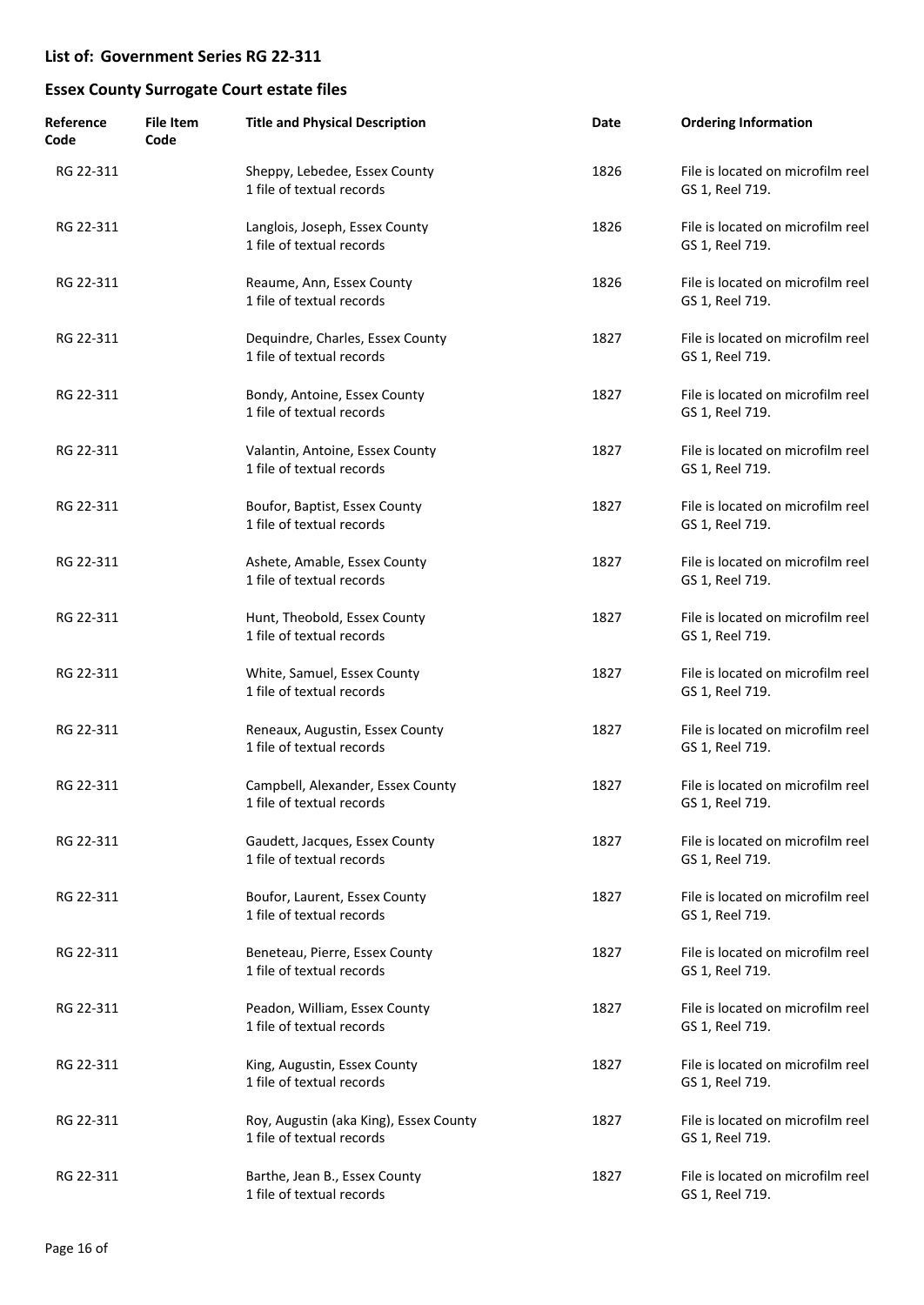| Reference<br>Code | File Item<br>Code | <b>Title and Physical Description</b>                                        | Date | <b>Ordering Information</b>                          |
|-------------------|-------------------|------------------------------------------------------------------------------|------|------------------------------------------------------|
| RG 22-311         |                   | Smith, Edward, Essex County<br>1 file of textual records                     | 1828 | File is located on microfilm reel<br>GS 1, Reel 719. |
| RG 22-311         |                   | MacOn, Louis A., Essex County<br>1 file of textual records                   | 1828 | File is located on microfilm reel<br>GS 1, Reel 719. |
| RG 22-311         |                   | Dufrene, Maria L., Essex County<br>1 file of textual records                 | 1828 | File is located on microfilm reel<br>GS 1, Reel 719. |
| RG 22-311         |                   | St. Cartier, Joseph, Essex County<br>1 file of textual records               | 1828 | File is located on microfilm reel<br>GS 1, Reel 719. |
| RG 22-311         |                   | McGregor, John, Essex County<br>1 file of textual records                    | 1828 | File is located on microfilm reel<br>GS 1, Reel 719. |
| RG 22-311         |                   | Knight, William B., Essex County<br>1 file of textual records                | 1828 | File is located on microfilm reel<br>GS 1, Reel 719. |
| RG 22-311         |                   | Osborn, Samuel, Essex County<br>1 file of textual records                    | 1828 | File is located on microfilm reel<br>GS 1, Reel 719. |
| RG 22-311         |                   | Bouffard, Pierre, Essex County<br>1 file of textual records                  | 1828 | File is located on microfilm reel<br>GS 1, Reel 719. |
| RG 22-311         |                   | Gignac, Pierre, Essex County<br>1 file of textual records                    | 1828 | File is located on microfilm reel<br>GS 1, Reel 719. |
| RG 22-311         |                   | Snider, John, Essex County<br>1 file of textual records                      | 1828 | File is located on microfilm reel<br>GS 1, Reel 719. |
| RG 22-311         |                   | Firman, William, Essex County<br>1 file of textual records                   | 1828 | File is located on microfilm reel<br>GS 1, Reel 719. |
| RG 22-311         |                   | Belleperch Infants (Guardianship), Essex County<br>1 file of textual records | 1829 | File is located on microfilm reel<br>GS 1, Reel 719. |
| RG 22-311         |                   | Gauvreau, Anne, Essex County<br>1 file of textual records                    | 1829 | File is located on microfilm reel<br>GS 1, Reel 719. |
| RG 22-311         |                   | Reaume, Antoine, Essex County<br>1 file of textual records                   | 1829 | File is located on microfilm reel<br>GS 1, Reel 719. |
| RG 22-311         |                   | Reaume, Josephte, Essex County<br>1 file of textual records                  | 1830 | File is located on microfilm reel<br>GS 1, Reel 719. |
| RG 22-311         |                   | Meloche, Louis, Essex County<br>1 file of textual records                    | 1816 | File is located on microfilm reel<br>GS 1, Reel 719. |
| RG 22-311         |                   | Quin, Thomas, Essex County<br>1 file of textual records                      | 1829 | File is located on microfilm reel<br>GS 1, Reel 719. |
| RG 22-311         |                   | Pardow, John, Essex County<br>1 file of textual records                      | 1819 | File is located on microfilm reel<br>GS 1, Reel 719. |
| RG 22-311         |                   | Fortier, Pierre M., Essex County<br>1 file of textual records                | 1825 | File is located on microfilm reel<br>GS 1, Reel 719. |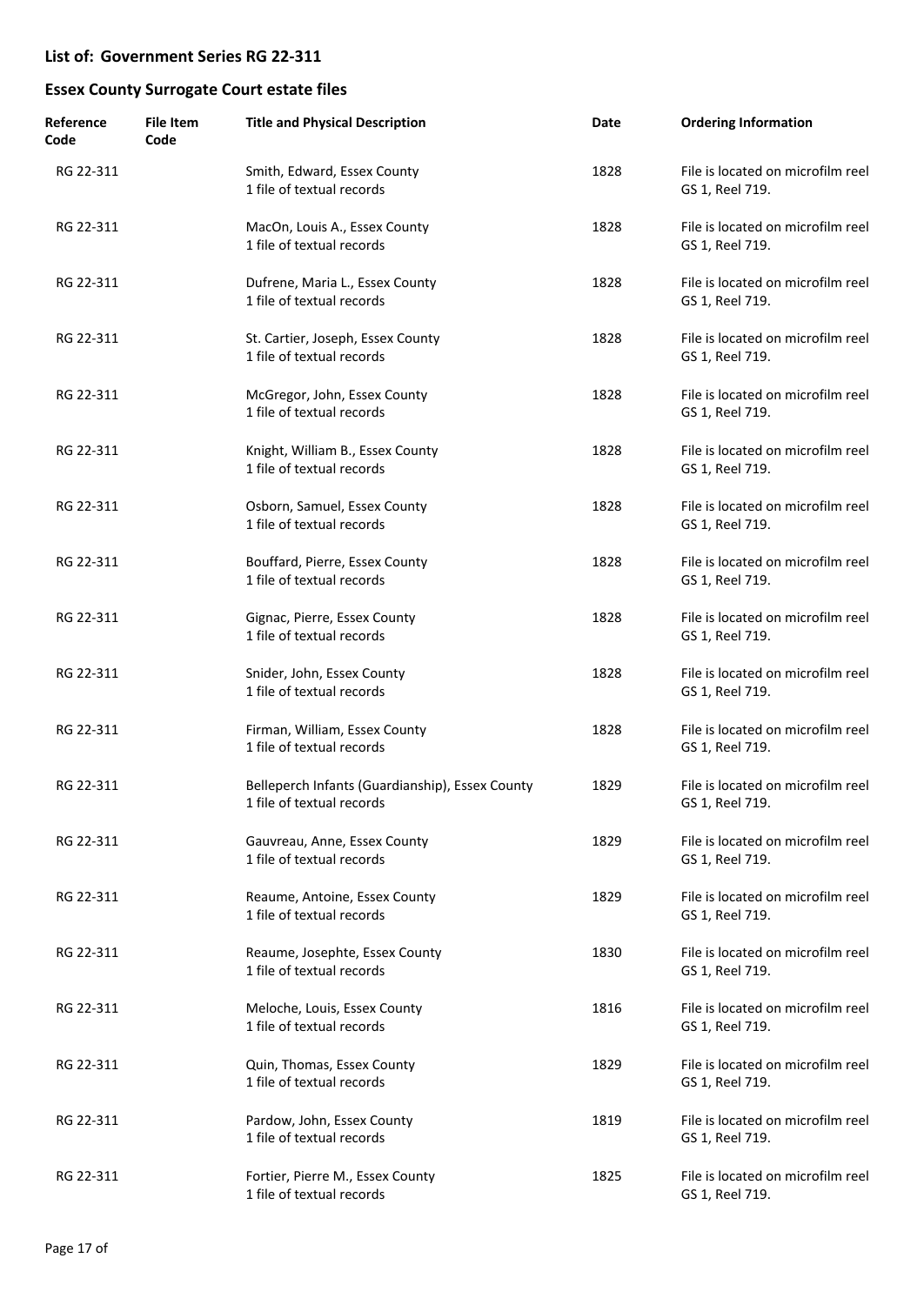| Reference<br>Code | File Item<br>Code | <b>Title and Physical Description</b>                                        | Date | <b>Ordering Information</b>                          |
|-------------------|-------------------|------------------------------------------------------------------------------|------|------------------------------------------------------|
| RG 22-311         |                   | Holmes, John, Essex County<br>1 file of textual records                      | 1829 | File is located on microfilm reel<br>GS 1, Reel 719. |
| RG 22-311         |                   | Richardson, James, Essex County<br>1 file of textual records                 | 1829 | File is located on microfilm reel<br>GS 1, Reel 719. |
| RG 22-311         |                   | Parent, Hypolite, Essex County<br>1 file of textual records                  | 1829 | File is located on microfilm reel<br>GS 1, Reel 719. |
| RG 22-311         |                   | Richardson, Robert, Essex County<br>1 file of textual records                | 1829 | File is located on microfilm reel<br>GS 1, Reel 719. |
| RG 22-311         |                   | Charron, Pierre, Essex County<br>1 file of textual records                   | 1829 | File is located on microfilm reel<br>GS 1, Reel 719. |
| RG 22-311         |                   | Scratch, Leonard, Essex County<br>1 file of textual records                  | 1830 | File is located on microfilm reel<br>GS 1, Reel 719. |
| RG 22-311         |                   | Blackburn, Isaac, Essex County<br>1 file of textual records                  | 1830 | File is located on microfilm reel<br>GS 1, Reel 719. |
| RG 22-311         |                   | Gaudette, Archange (Guardianship), Essex County<br>1 file of textual records | 1830 | File is located on microfilm reel<br>GS 1, Reel 719. |
| RG 22-311         |                   | Wedge, Joshua, Essex County<br>1 file of textual records                     | 1830 | File is located on microfilm reel<br>GS 1, Reel 719. |
| RG 22-311         |                   | Reaume, Maidere T., Essex County<br>1 file of textual records                | 1830 | File is located on microfilm reel<br>GS 1, Reel 719. |
| RG 22-311         |                   | Langlois, Augustin, Essex County<br>1 file of textual records                | 1830 | File is located on microfilm reel<br>GS 1, Reel 719. |
| RG 22-311         |                   | Loreau, Jacques, Essex County<br>1 file of textual records                   | 1829 | File is located on microfilm reel<br>GS 1, Reel 719. |
| RG 22-311         |                   | Cloutier, Charles, Essex County<br>1 file of textual records                 | 1830 | File is located on microfilm reel<br>GS 1, Reel 719. |
| RG 22-311         |                   | McLaren, Thomas, Essex County<br>1 file of textual records                   | 1830 | File is located on microfilm reel<br>GS 1, Reel 719. |
| RG 22-311         |                   | Rouse, James, Essex County<br>1 file of textual records                      | 1830 | File is located on microfilm reel<br>GS 1, Reel 719. |
| RG 22-311         |                   | Stuart Infants (Guardianship), Essex County<br>1 file of textual records     | 1830 | File is located on microfilm reel<br>GS 1, Reel 719. |
| RG 22-311         |                   | Clement, Charles, Essex County<br>1 file of textual records                  | 1829 | File is located on microfilm reel<br>GS 1, Reel 719. |
| RG 22-311         |                   | Hebert, Jean B., Essex County<br>1 file of textual records                   | 1830 | File is located on microfilm reel<br>GS 1, Reel 719. |
| RG 22-311         |                   | La Bute, Alexis, Essex County<br>1 file of textual records                   | 1830 | File is located on microfilm reel<br>GS 1, Reel 719. |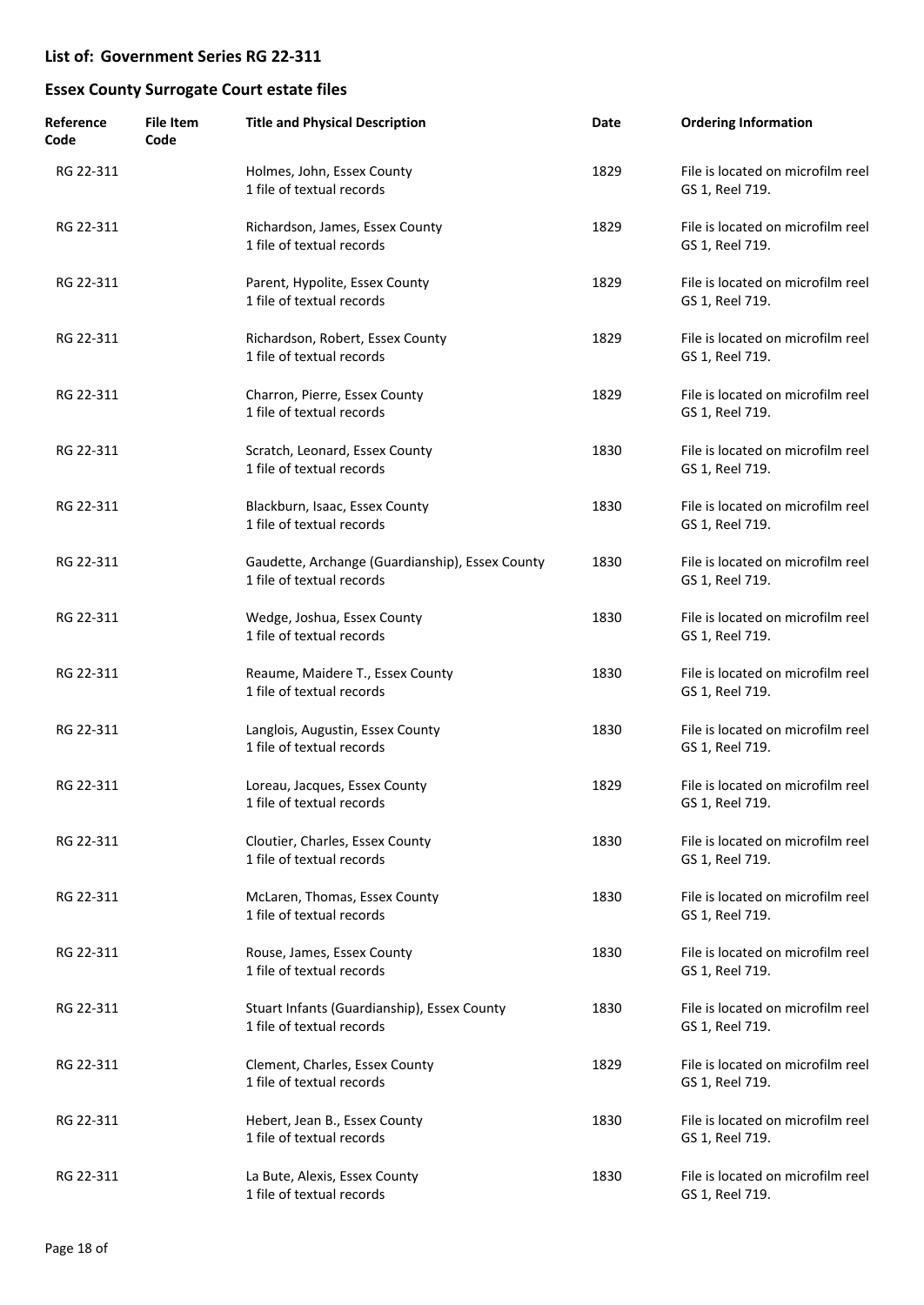| Reference<br>Code | <b>File Item</b><br>Code | <b>Title and Physical Description</b>                                     | Date | <b>Ordering Information</b>                          |
|-------------------|--------------------------|---------------------------------------------------------------------------|------|------------------------------------------------------|
| RG 22-311         |                          | Stengel, George, Essex County<br>1 file of textual records                | 1830 | File is located on microfilm reel<br>GS 1, Reel 719. |
| RG 22-311         |                          | Labadie, Antoine, Essex County<br>1 file of textual records               | 1831 | File is located on microfilm reel<br>GS 1, Reel 719. |
| RG 22-311         |                          | Ironside, George Sr., Essex County<br>1 file of textual records           | 1831 | File is located on microfilm reel<br>GS 1, Reel 719. |
| RG 22-311         |                          | Reaume, Alexis L., Essex County<br>1 file of textual records              | 1831 | File is located on microfilm reel<br>GS 1, Reel 719. |
| RG 22-311         |                          | McGregor Infant (Guardianship), Essex County<br>1 file of textual records | 1831 | File is located on microfilm reel<br>GS 1, Reel 719. |
| RG 22-311         |                          | Charron, Antoine, Essex County<br>1 file of textual records               | 1832 | File is located on microfilm reel<br>GS 1, Reel 719. |
| RG 22-311         |                          | Wigle, Christopher, Essex County<br>1 file of textual records             | 1831 | File is located on microfilm reel<br>GS 1, Reel 719. |
| RG 22-311         |                          | Meldrum Infants (Guardianship), Essex County<br>1 file of textual records | 1831 | File is located on microfilm reel<br>GS 1, Reel 719. |
| RG 22-311         |                          | Heward, James, Essex County<br>1 file of textual records                  | 1831 | File is located on microfilm reel<br>GS 1, Reel 719. |
| RG 22-311         |                          | Sterling, Alexander, Essex County<br>1 file of textual records            | 1832 | File is located on microfilm reel<br>GS 1, Reel 719. |
| RG 22-311         |                          | Hall, Henry L., Essex County<br>1 file of textual records                 | 1831 | File is located on microfilm reel<br>GS 1, Reel 719. |
| RG 22-311         |                          | Tryon, Elias, Essex County<br>1 file of textual records                   | 1831 | File is located on microfilm reel<br>GS 1, Reel 719. |
| RG 22-311         |                          | Miller, Oliver W., Essex County<br>1 file of textual records              | 1831 | File is located on microfilm reel<br>GS 1, Reel 719. |
| RG 22-311         |                          | Hughson, Robert, Essex County<br>1 file of textual records                | 1832 | File is located on microfilm reel<br>GS 1, Reel 719. |
| RG 22-311         |                          | McKee, Theresa, Essex County<br>1 file of textual records                 | 1832 | File is located on microfilm reel<br>GS 1, Reel 719. |
| RG 22-311         |                          | Charron, Jacque, Essex County<br>1 file of textual records                | 1832 | File is located on microfilm reel<br>GS 1, Reel 719. |
| RG 22-311         |                          | Reaume, Pierre T., Essex County<br>1 file of textual records              | 1832 | File is located on microfilm reel<br>GS 1, Reel 719. |
| RG 22-311         |                          | Tourneux, Dominicque, Essex County<br>1 file of textual records           | 1832 | File is located on microfilm reel<br>GS 1, Reel 719. |
| RG 22-311         |                          | Casavan, John, Essex County<br>1 file of textual records                  | 1832 | File is located on microfilm reel<br>GS 1, Reel 719. |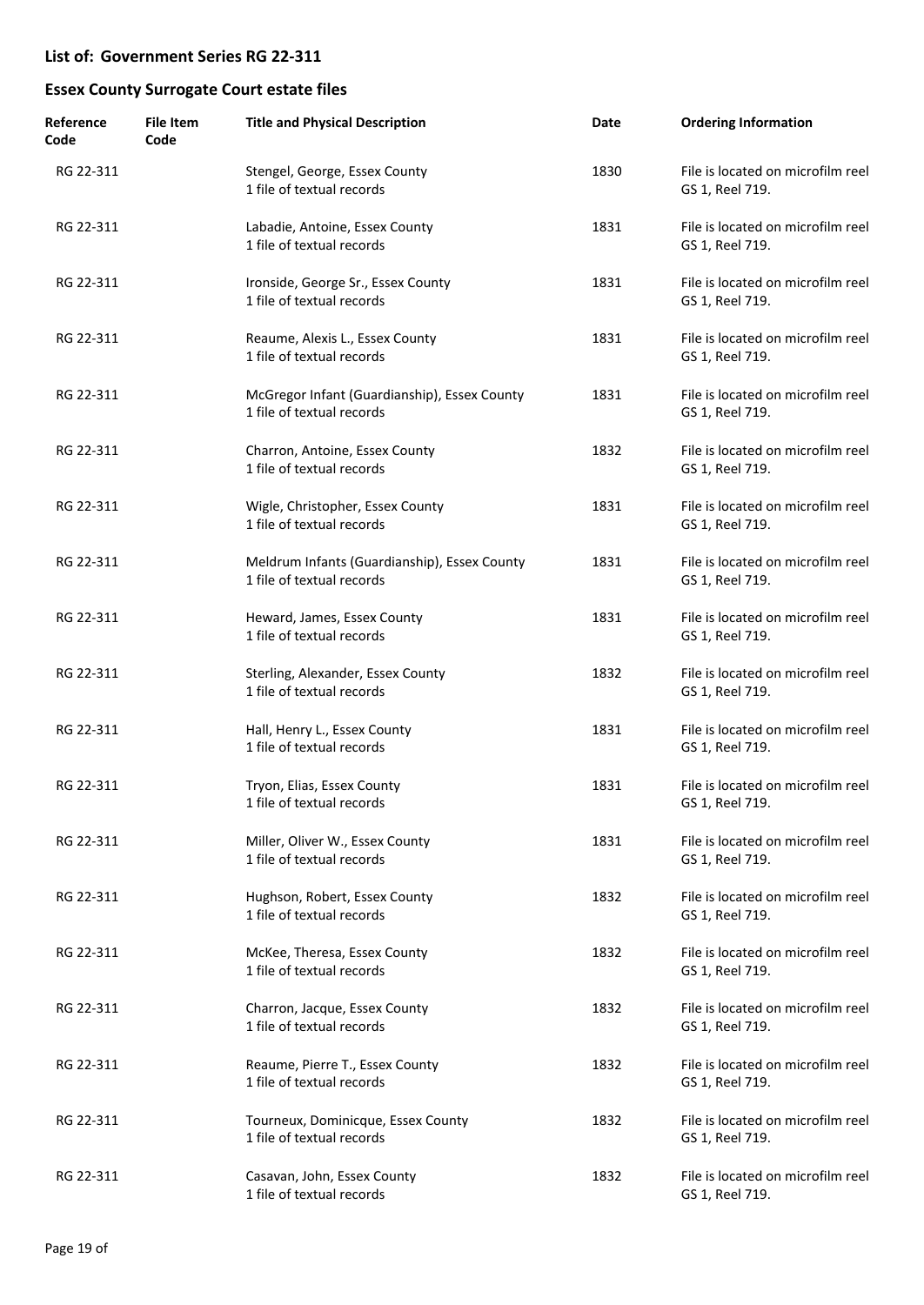| Reference<br>Code | <b>File Item</b><br>Code | <b>Title and Physical Description</b>                                        | Date | <b>Ordering Information</b>                          |
|-------------------|--------------------------|------------------------------------------------------------------------------|------|------------------------------------------------------|
| RG 22-311         |                          | Edgley, John, Essex County<br>1 file of textual records                      | 1832 | File is located on microfilm reel<br>GS 1, Reel 719. |
| RG 22-311         |                          | Lauzon, Charles, Essex County<br>1 file of textual records                   | 1832 | File is located on microfilm reel<br>GS 1, Reel 719. |
| RG 22-311         |                          | Dezelet, Joseph, Essex County<br>1 file of textual records                   | 1832 | File is located on microfilm reel<br>GS 1, Reel 719. |
| RG 22-311         |                          | Tessier, Louis B., Essex County<br>1 file of textual records                 | 1832 | File is located on microfilm reel<br>GS 1, Reel 719. |
| RG 22-311         |                          | Laframboise, Paul, Essex County<br>1 file of textual records                 | 1832 | File is located on microfilm reel<br>GS 1, Reel 719. |
| RG 22-311         |                          | Willoughby Infants (Guardianship), Essex County<br>1 file of textual records | 1832 | File is located on microfilm reel<br>GS 1, Reel 719. |
| RG 22-311         |                          | Hartley, George, Essex County<br>1 file of textual records                   | 1832 | File is located on microfilm reel<br>GS 1, Reel 719. |
| RG 22-311         |                          | Girard, Michael, Essex County<br>1 file of textual records                   | 1832 | File is located on microfilm reel<br>GS 1, Reel 719. |
| RG 22-311         |                          | Tourangeau, Joseph, Essex County<br>1 file of textual records                | 1832 | File is located on microfilm reel<br>GS 1, Reel 719. |
| RG 22-311         |                          | Reynolds, John, Essex County<br>1 file of textual records                    | 1832 | File is located on microfilm reel<br>GS 1, Reel 719. |
| RG 22-311         |                          | Ouellette, Charles, Essex County<br>1 file of textual records                | 1832 | File is located on microfilm reel<br>GS 1, Reel 719. |
| RG 22-311         |                          | Woods, James, Essex County<br>1 file of textual records                      | 1832 | File is located on microfilm reel<br>GS 1, Reel 719. |
| RG 22-311         |                          | Piette, Jean B., Essex County<br>1 file of textual records                   | 1832 | File is located on microfilm reel<br>GS 1, Reel 719. |
| RG 22-311         |                          | Tramp, Jean B., Essex County<br>1 file of textual records                    | 1832 | File is located on microfilm reel<br>GS 1, Reel 719. |
| RG 22-311         |                          | Bonhomme, Jean B., Essex County<br>1 file of textual records                 | 1832 | File is located on microfilm reel<br>GS 1, Reel 719. |
| RG 22-311         |                          | Hawken, William, Essex County<br>1 file of textual records                   | 1832 | File is located on microfilm reel<br>GS 1, Reel 719. |
| RG 22-311         |                          | Fauxvelle, Alexis, Essex County<br>1 file of textual records                 | 1833 | File is located on microfilm reel<br>GS 1, Reel 719. |
| RG 22-311         |                          | Johnson, William, Essex County<br>1 file of textual records                  | 1833 | File is located on microfilm reel<br>GS 1, Reel 719. |
| RG 22-311         |                          | Delonchamps, Joseph, Essex County<br>1 file of textual records               | 1833 | File is located on microfilm reel<br>GS 1, Reel 719. |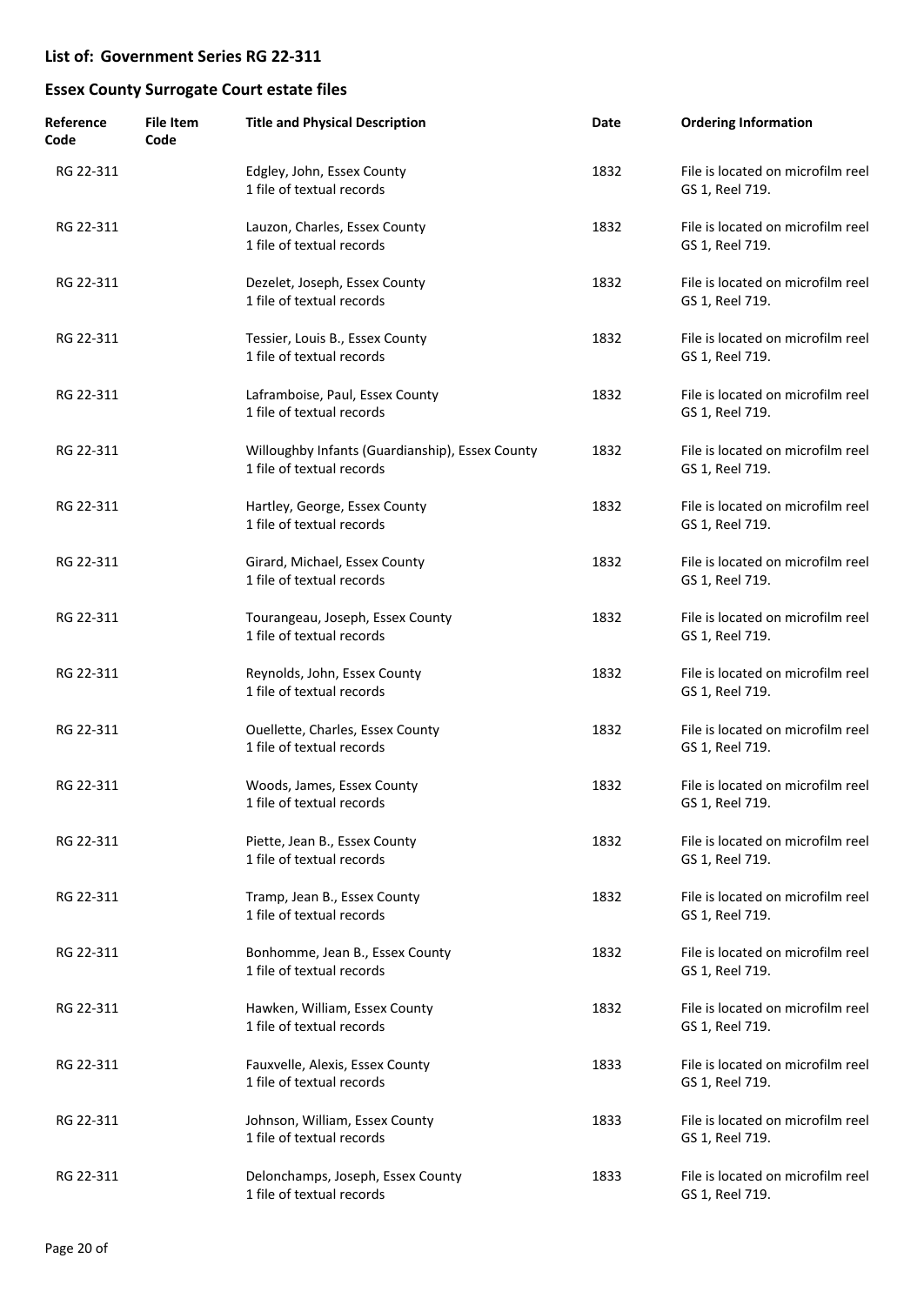| Reference<br>Code | <b>File Item</b><br>Code | <b>Title and Physical Description</b>                              | Date | <b>Ordering Information</b>                          |
|-------------------|--------------------------|--------------------------------------------------------------------|------|------------------------------------------------------|
| RG 22-311         |                          | Delonshon, Joseph, Essex County<br>1 file of textual records       | 1833 | File is located on microfilm reel<br>GS 1, Reel 719. |
| RG 22-311         |                          | McDonell, Allan, Essex County<br>1 file of textual records         | 1833 | File is located on microfilm reel<br>GS 1, Reel 719. |
| RG 22-311         |                          | Inbainville, Francois, Essex County<br>1 file of textual records   | 1833 | File is located on microfilm reel<br>GS 1, Reel 719. |
| RG 22-311         |                          | Crandell, Catherine, Essex County<br>1 file of textual records     | 1833 | File is located on microfilm reel<br>GS 1, Reel 719. |
| RG 22-311         |                          | Reynolds, Catherine, Essex County<br>1 file of textual records     | 1833 | File is located on microfilm reel<br>GS 1, Reel 719. |
| RG 22-311         |                          | McKenzie, Kenneth, Essex County<br>1 file of textual records       | 1833 | File is located on microfilm reel<br>GS 1, Reel 719. |
| RG 22-311         |                          | Hembrow, Marguerite, Essex County<br>1 file of textual records     | 1833 | File is located on microfilm reel<br>GS 1, Reel 719. |
| RG 22-311         |                          | MacKintosh, Angus, Essex County<br>1 file of textual records       | 1833 | File is located on microfilm reel<br>GS 1, Reel 719. |
| RG 22-311         |                          | Langlois, Julian, Essex County<br>1 file of textual records        | 1833 | File is located on microfilm reel<br>GS 1, Reel 719. |
| RG 22-311         |                          | Dequindre, Fontenay, Essex County<br>1 file of textual records     | 1833 | File is located on microfilm reel<br>GS 1, Reel 719. |
| RG 22-311         |                          | Reeves, John, Essex County<br>1 file of textual records            | 1833 | File is located on microfilm reel<br>GS 1, Reel 719. |
| RG 22-311         |                          | Bartheaume, Joseph Sr., Essex County<br>1 file of textual records  | 1833 | File is located on microfilm reel<br>GS 1, Reel 719. |
| RG 22-311         |                          | Fleming, William, Essex County<br>1 file of textual records        | 1833 | File is located on microfilm reel<br>GS 1, Reel 719. |
| RG 22-311         |                          | Souilliere, Jean B. Sr., Essex County<br>1 file of textual records | 1833 | File is located on microfilm reel<br>GS 1, Reel 719. |
| RG 22-311         |                          | Sheply, John Sr., Essex County<br>1 file of textual records        | 1833 | File is located on microfilm reel<br>GS 1, Reel 719. |
| RG 22-311         |                          | Hembrow, John, Essex County<br>1 file of textual records           | 1833 | File is located on microfilm reel<br>GS 1, Reel 719. |
| RG 22-311         |                          | Meloche, Francois, Essex County<br>1 file of textual records       | 1833 | File is located on microfilm reel<br>GS 1, Reel 719. |
| RG 22-311         |                          | Parent, Leon, Essex County<br>1 file of textual records            | 1833 | File is located on microfilm reel<br>GS 1, Reel 719. |
| RG 22-311         |                          | Valade, Jean B., Essex County<br>1 file of textual records         | 1833 | File is located on microfilm reel<br>GS 1, Reel 719. |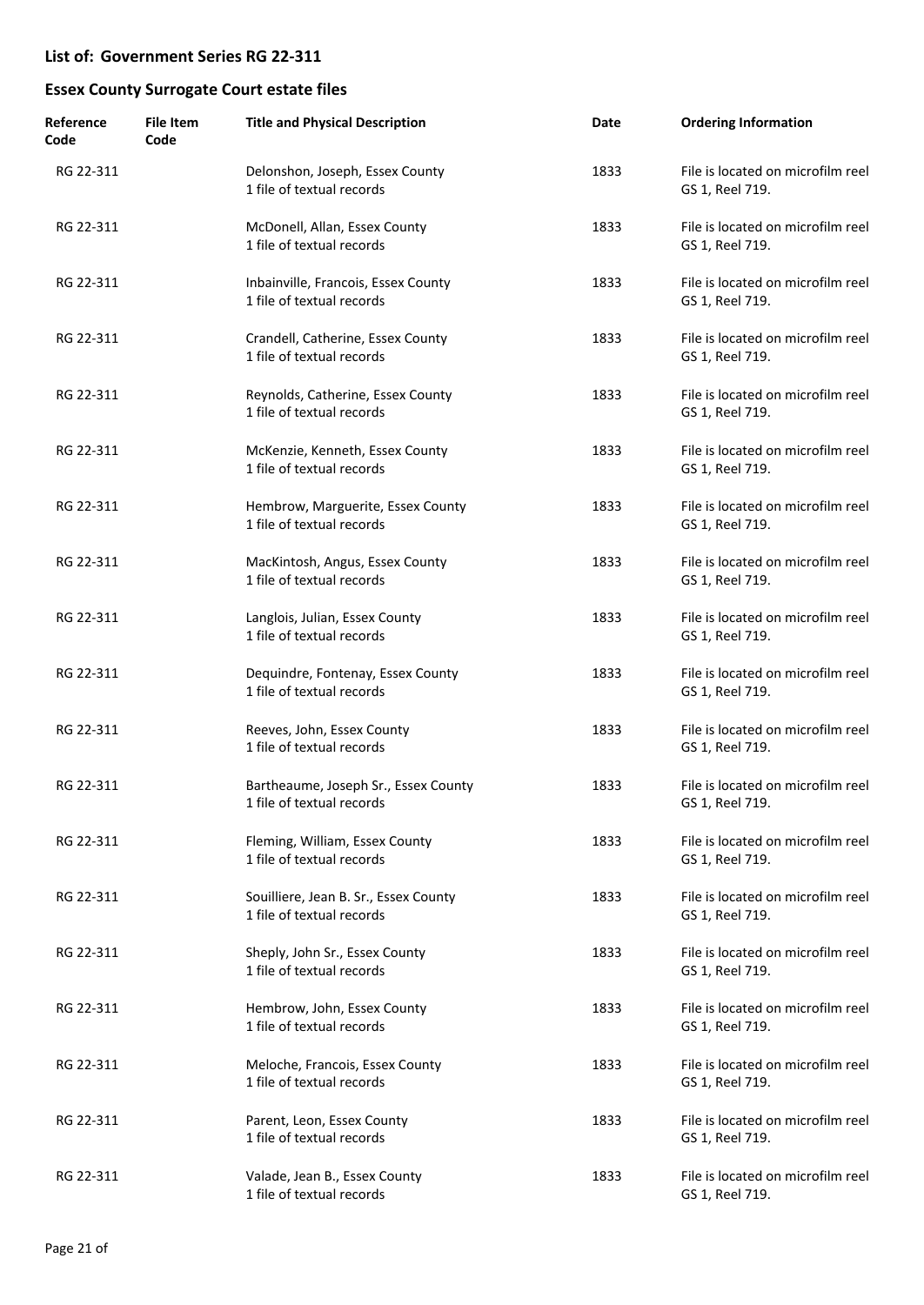| Reference<br>Code | File Item<br>Code | <b>Title and Physical Description</b>                            | Date | <b>Ordering Information</b>                          |
|-------------------|-------------------|------------------------------------------------------------------|------|------------------------------------------------------|
| RG 22-311         |                   | Laseline, Hypolite P., Essex County<br>1 file of textual records | 1833 | File is located on microfilm reel<br>GS 1, Reel 719. |
| RG 22-311         |                   | Poisson, Hypolite P., Essex County<br>1 file of textual records  | 1833 | File is located on microfilm reel<br>GS 1, Reel 719. |
| RG 22-311         |                   | Vezina, Lewis, Essex County<br>1 file of textual records         | 1833 | File is located on microfilm reel<br>GS 1, Reel 719. |
| RG 22-311         |                   | Wallace, William, Essex County<br>1 file of textual records      | 1833 | File is located on microfilm reel<br>GS 1, Reel 719. |
| RG 22-311         |                   | Cartwright, James Sr., Essex County<br>1 file of textual records | 1833 | File is located on microfilm reel<br>GS 1, Reel 719. |
| RG 22-311         |                   | Reive, James, Essex County<br>1 file of textual records          | 1833 | File is located on microfilm reel<br>GS 1, Reel 719. |
| RG 22-311         |                   | Rouse, John, Essex County<br>1 file of textual records           | 1833 | File is located on microfilm reel<br>GS 1, Reel 719. |
| RG 22-311         |                   | St. Amour, Pierre, Essex County<br>1 file of textual records     | 1833 | File is located on microfilm reel<br>GS 1, Reel 719. |
| RG 22-311         |                   | Butler, John, Essex County<br>1 file of textual records          | 1833 | File is located on microfilm reel<br>GS 1, Reel 719. |
| RG 22-311         |                   | St. Denis, Francois, Essex County<br>1 file of textual records   | 1833 | File is located on microfilm reel<br>GS 1, Reel 719. |
| RG 22-311         |                   | Druillard, James, Essex County<br>1 file of textual records      | 1833 | File is located on microfilm reel<br>GS 1, Reel 719. |
| RG 22-311         |                   | Ouellette, Francois, Essex County<br>1 file of textual records   | 1833 | File is located on microfilm reel<br>GS 1, Reel 719. |
| RG 22-311         |                   | Parent, Toussaint, Essex County<br>1 file of textual records     | 1834 | File is located on microfilm reel<br>GS 1, Reel 719. |
| RG 22-311         |                   | Maloy, Isaac, Essex County<br>1 file of textual records          | 1834 | File is located on microfilm reel<br>GS 1, Reel 719. |
| RG 22-311         |                   | Petre, Jean B. Sr., Essex County<br>1 file of textual records    | 1834 | File is located on microfilm reel<br>GS 1, Reel 720. |
| RG 22-311         |                   | Brisbois, Jean B., Essex County<br>1 file of textual records     | 1834 | File is located on microfilm reel<br>GS 1, Reel 720. |
| RG 22-311         |                   | Robert, Marie L., Essex County<br>1 file of textual records      | 1833 | File is located on microfilm reel<br>GS 1, Reel 720. |
| RG 22-311         |                   | Dorsey, Denis, Essex County<br>1 file of textual records         | 1834 | File is located on microfilm reel<br>GS 1, Reel 720. |
| RG 22-311         |                   | Metevia, Peter, Essex County<br>1 file of textual records        | 1834 | File is located on microfilm reel<br>GS 1, Reel 720. |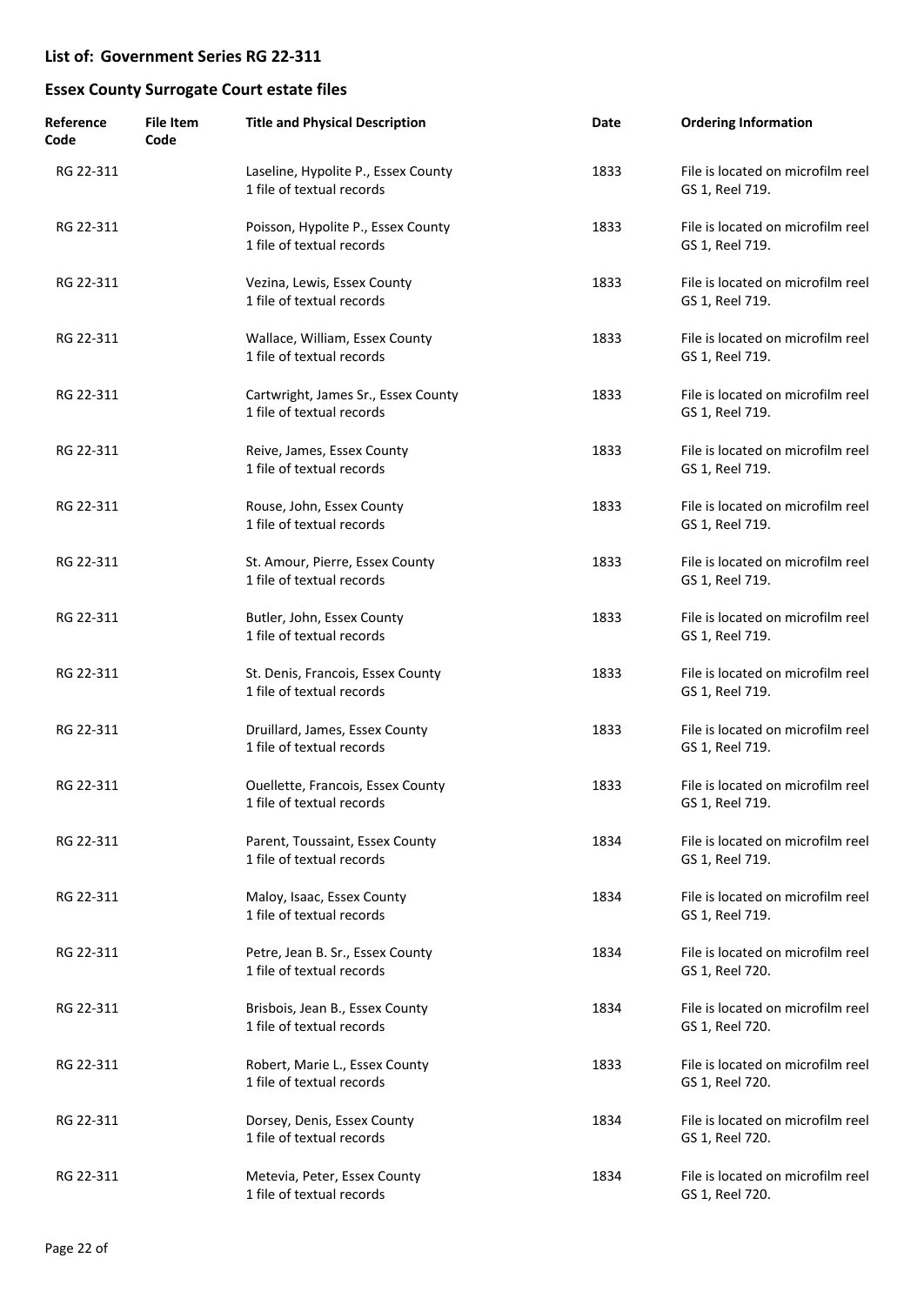| Reference<br>Code | <b>File Item</b><br>Code | <b>Title and Physical Description</b>                            | Date | <b>Ordering Information</b>                          |
|-------------------|--------------------------|------------------------------------------------------------------|------|------------------------------------------------------|
| RG 22-311         |                          | Rooker, Ichabod, Essex County<br>1 file of textual records       | 1837 | File is located on microfilm reel<br>GS 1, Reel 720. |
| RG 22-311         |                          | Druilliard, Richard, Essex County<br>1 file of textual records   | 1834 | File is located on microfilm reel<br>GS 1, Reel 720. |
| RG 22-311         |                          | D'Clute, Jeremiah, Essex County<br>1 file of textual records     | 1834 | File is located on microfilm reel<br>GS 1, Reel 720. |
| RG 22-311         |                          | Laferte, Alexis, Essex County<br>1 file of textual records       | 1834 | File is located on microfilm reel<br>GS 1, Reel 720. |
| RG 22-311         |                          | Veziere, Alexis, Essex County<br>1 file of textual records       | 1834 | File is located on microfilm reel<br>GS 1, Reel 720. |
| RG 22-311         |                          | Knapp, Daniel, Essex County<br>1 file of textual records         | 1834 | File is located on microfilm reel<br>GS 1, Reel 720. |
| RG 22-311         |                          | Spears, James, Essex County<br>1 file of textual records         | 1834 | File is located on microfilm reel<br>GS 1, Reel 720. |
| RG 22-311         |                          | Driscol, Thomas, Essex County<br>1 file of textual records       | 1834 | File is located on microfilm reel<br>GS 1, Reel 720. |
| RG 22-311         |                          | Drouillard, Alexander, Essex County<br>1 file of textual records | 1834 | File is located on microfilm reel<br>GS 1, Reel 720. |
| RG 22-311         |                          | Charron, Charles, Essex County<br>1 file of textual records      | 1834 | File is located on microfilm reel<br>GS 1, Reel 720. |
| RG 22-311         |                          | Parent, Nicholas, Essex County<br>1 file of textual records      | 1834 | File is located on microfilm reel<br>GS 1, Reel 720. |
| RG 22-311         |                          | Haw, King H., Essex County<br>1 file of textual records          | 1834 | File is located on microfilm reel<br>GS 1, Reel 720. |
| RG 22-311         |                          | Morse, John, Essex County<br>1 file of textual records           | 1835 | File is located on microfilm reel<br>GS 1, Reel 720. |
| RG 22-311         |                          | Heron, David, Essex County<br>1 file of textual records          | 1833 | File is located on microfilm reel<br>GS 1, Reel 720. |
| RG 22-311         |                          | Wright, Rebecca, Essex County<br>1 file of textual records       | 1834 | File is located on microfilm reel<br>GS 1, Reel 720. |
| RG 22-311         |                          | Holden, Patrick, Essex County<br>1 file of textual records       | 1834 | File is located on microfilm reel<br>GS 1, Reel 720. |
| RG 22-311         |                          | Girty, Thomas, Essex County<br>1 file of textual records         | 1834 | File is located on microfilm reel<br>GS 1, Reel 720. |
| RG 22-311         |                          | Donovan, Mary F., Essex County<br>1 file of textual records      | 1833 | File is located on microfilm reel<br>GS 1, Reel 720. |
| RG 22-311         |                          | Peck, John, Essex County<br>1 file of textual records            | 1834 | File is located on microfilm reel<br>GS 1, Reel 720. |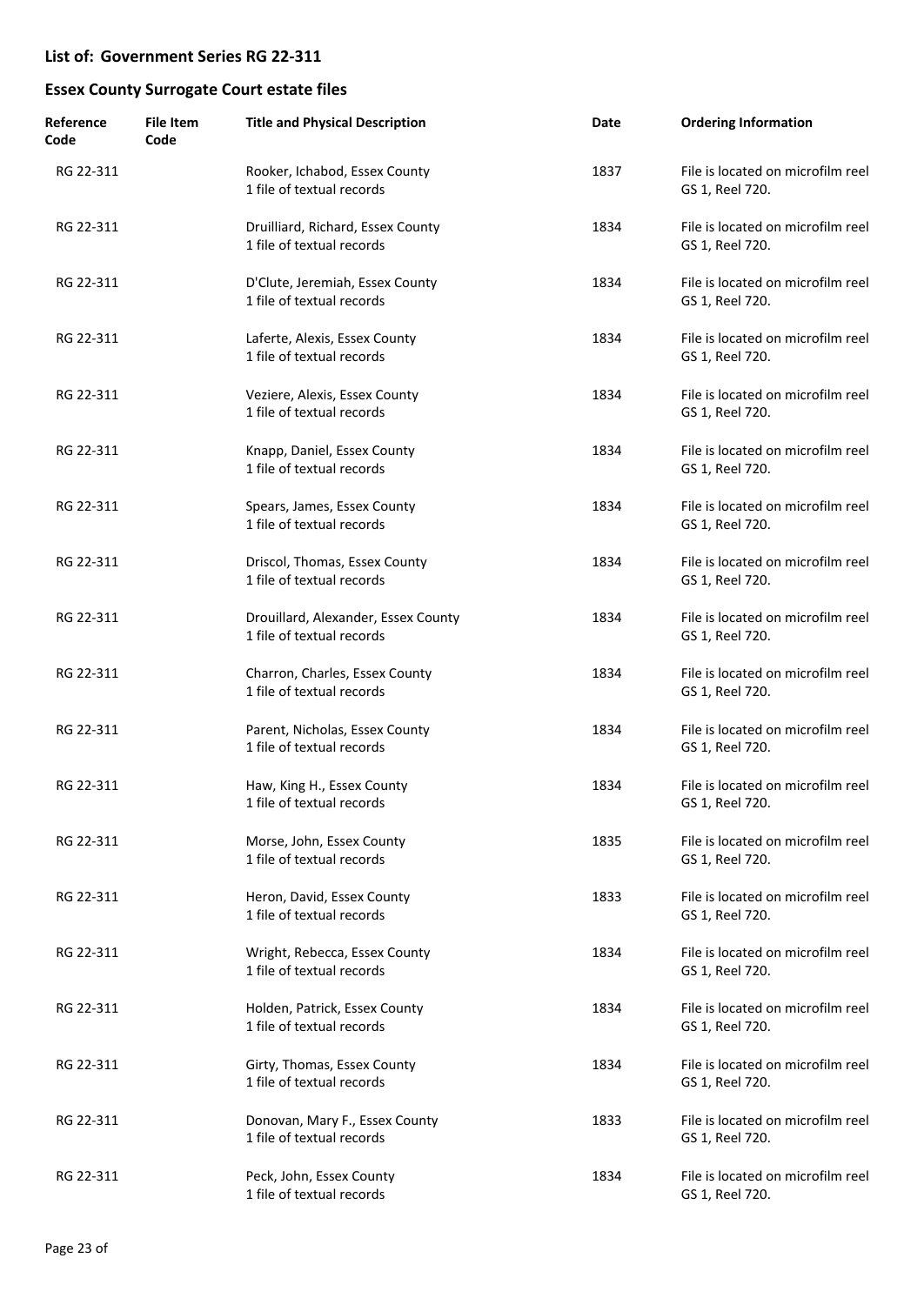| Reference<br>Code | File Item<br>Code | <b>Title and Physical Description</b>                        | Date | <b>Ordering Information</b>                          |
|-------------------|-------------------|--------------------------------------------------------------|------|------------------------------------------------------|
| RG 22-311         |                   | Antaya, Oliver, Essex County<br>1 file of textual records    | 1834 | File is located on microfilm reel<br>GS 1, Reel 720. |
| RG 22-311         |                   | Coll, Hamilton, Essex County<br>1 file of textual records    | 1834 | File is located on microfilm reel<br>GS 1, Reel 720. |
| RG 22-311         |                   | Pilette, Joseph, Essex County<br>1 file of textual records   | 1834 | File is located on microfilm reel<br>GS 1, Reel 720. |
| RG 22-311         |                   | Drouillard, Louis, Essex County<br>1 file of textual records | 1835 | File is located on microfilm reel<br>GS 1, Reel 720. |
| RG 22-311         |                   | Tourneux, Jean B., Essex County<br>1 file of textual records | 1835 | File is located on microfilm reel<br>GS 1, Reel 720. |
| RG 22-311         |                   | Otan, Etienne, Essex County<br>1 file of textual records     | 1835 | File is located on microfilm reel<br>GS 1, Reel 720. |
| RG 22-311         |                   | Watson, Alexander, Essex County<br>1 file of textual records | 1835 | File is located on microfilm reel<br>GS 1, Reel 720. |
| RG 22-311         |                   | Chapue, Jacques, Essex County<br>1 file of textual records   | 1835 | File is located on microfilm reel<br>GS 1, Reel 720. |
| RG 22-311         |                   | Jackson, John, Essex County<br>1 file of textual records     | 1835 | File is located on microfilm reel<br>GS 1, Reel 720. |
| RG 22-311         |                   | McKenzie, Daniel, Essex County<br>1 file of textual records  | 1835 | File is located on microfilm reel<br>GS 1, Reel 720. |
| RG 22-311         |                   | Rocheleau, Jacque, Essex County<br>1 file of textual records | 1835 | File is located on microfilm reel<br>GS 1, Reel 720. |
| RG 22-311         |                   | Roberge, Elai, Essex County<br>1 file of textual records     | 1835 | File is located on microfilm reel<br>GS 1, Reel 720. |
| RG 22-311         |                   | Farland, John M., Essex County<br>1 file of textual records  | 1835 | File is located on microfilm reel<br>GS 1, Reel 720. |
| RG 22-311         |                   | Mitchell, Mary, Essex County<br>1 file of textual records    | 1835 | File is located on microfilm reel<br>GS 1, Reel 720. |
| RG 22-311         |                   | MacKintosh, James, Essex County<br>1 file of textual records | 1835 | File is located on microfilm reel<br>GS 1, Reel 720. |
| RG 22-311         |                   | St. Louis, Louis, Essex County<br>1 file of textual records  | 1835 | File is located on microfilm reel<br>GS 1, Reel 720. |
| RG 22-311         |                   | Villain, Louis, Essex County<br>1 file of textual records    | 1835 | File is located on microfilm reel<br>GS 1, Reel 720. |
| RG 22-311         |                   | Oliver, Littel, Essex County<br>1 file of textual records    | 1835 | File is located on microfilm reel<br>GS 1, Reel 720. |
| RG 22-311         |                   | Coburn, Eliphet, Essex County<br>1 file of textual records   | 1835 | File is located on microfilm reel<br>GS 1, Reel 720. |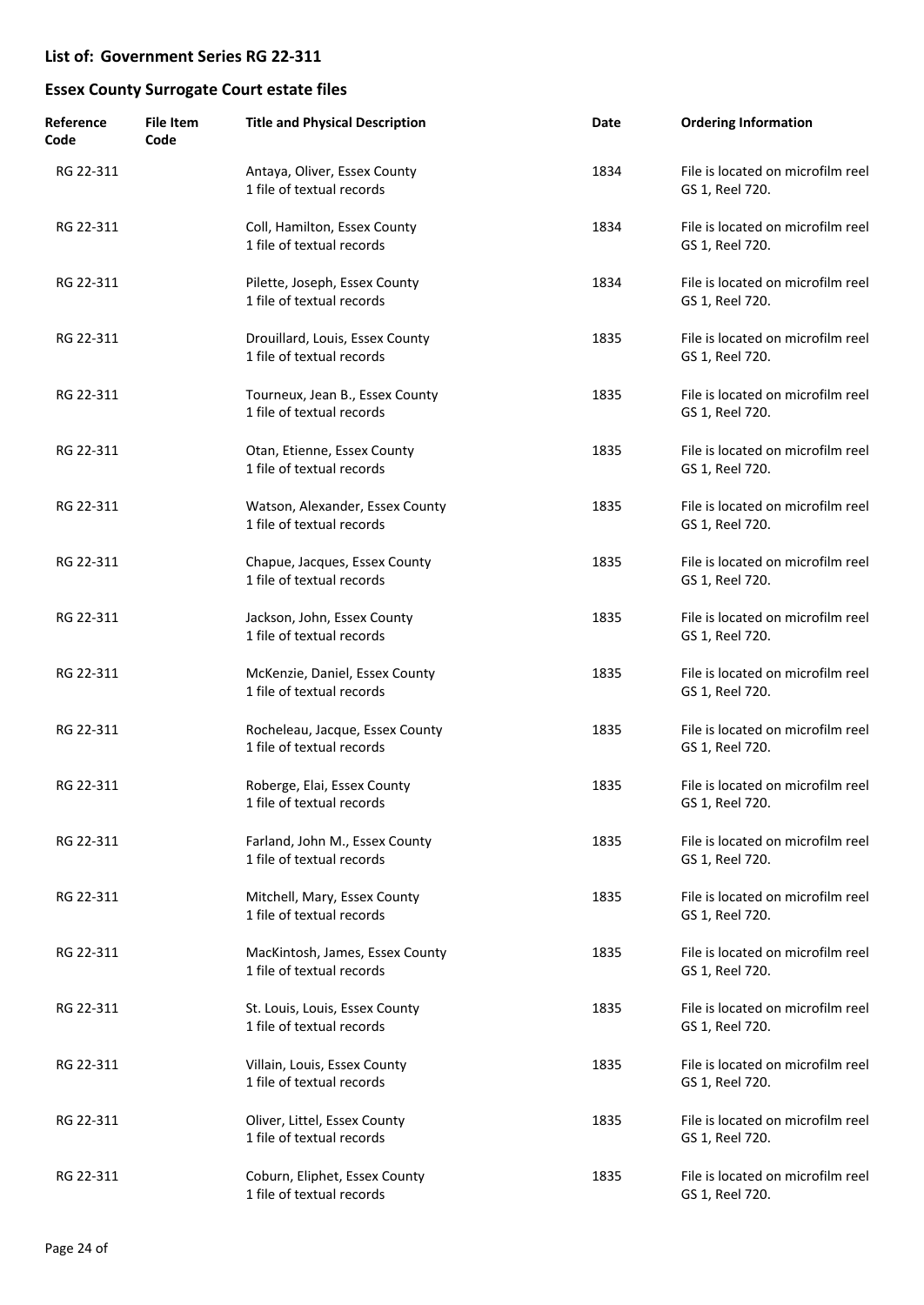| Reference<br>Code | <b>File Item</b><br>Code | <b>Title and Physical Description</b>                                           | Date | <b>Ordering Information</b>                          |
|-------------------|--------------------------|---------------------------------------------------------------------------------|------|------------------------------------------------------|
| RG 22-311         |                          | Walker, Claud, Essex County<br>1 file of textual records                        | 1835 | File is located on microfilm reel<br>GS 1, Reel 720. |
| RG 22-311         |                          | Liggit, Alexander, Essex County<br>1 file of textual records                    | 1835 | File is located on microfilm reel<br>GS 1, Reel 720. |
| RG 22-311         |                          | Mailloux, Joseph, Essex County<br>1 file of textual records                     | 1835 | File is located on microfilm reel<br>GS 1, Reel 720. |
| RG 22-311         |                          | Hartley, Elizabeth A. (Guardianship), Essex County<br>1 file of textual records | 1835 | File is located on microfilm reel<br>GS 1, Reel 720. |
| RG 22-311         |                          | Woods, Ann, Essex County<br>1 file of textual records                           | 1835 | File is located on microfilm reel<br>GS 1, Reel 720. |
| RG 22-311         |                          | Blackburn, John, Essex County<br>1 file of textual records                      | 1836 | File is located on microfilm reel<br>GS 1, Reel 720. |
| RG 22-311         |                          | Reaume, Jospeh, Essex County<br>1 file of textual records                       | 1836 | File is located on microfilm reel<br>GS 1, Reel 720. |
| RG 22-311         |                          | McKenzie, John, Essex County<br>1 file of textual records                       | 1836 | File is located on microfilm reel<br>GS 1, Reel 720. |
| RG 22-311         |                          | Sherman, Edward R., Essex County<br>1 file of textual records                   | 1836 | File is located on microfilm reel<br>GS 1, Reel 720. |
| RG 22-311         |                          | Malott, Theodore Sr., Essex County<br>1 file of textual records                 | 1836 | File is located on microfilm reel<br>GS 1, Reel 720. |
| RG 22-311         |                          | Papineau, John B., Essex County<br>1 file of textual records                    | 1836 | File is located on microfilm reel<br>GS 1, Reel 720. |
| RG 22-311         |                          | Reaume, Ulalie, Essex County<br>1 file of textual records                       | 1836 | File is located on microfilm reel<br>GS 1, Reel 720. |
| RG 22-311         |                          | Andrews, Michael, Essex County<br>1 file of textual records                     | 1836 | File is located on microfilm reel<br>GS 1, Reel 720. |
| RG 22-311         |                          | Deslip, Philip, Essex County<br>1 file of textual records                       | 1836 | File is located on microfilm reel<br>GS 1, Reel 720. |
| RG 22-311         |                          | Augustin, Zedock, Essex County<br>1 file of textual records                     | 1836 | File is located on microfilm reel<br>GS 1, Reel 720. |
| RG 22-311         |                          | Gustin, Zedock, Essex County<br>1 file of textual records                       | 1836 | File is located on microfilm reel<br>GS 1, Reel 720. |
| RG 22-311         |                          | Maisonville, Touissaint, Essex County<br>1 file of textual records              | 1837 | File is located on microfilm reel<br>GS 1, Reel 720. |
| RG 22-311         |                          | Johnson, Darius D., Essex County<br>1 file of textual records                   | 1837 | File is located on microfilm reel<br>GS 1, Reel 720. |
| RG 22-311         |                          | Reaume, Laurent, Essex County<br>1 file of textual records                      | 1837 | File is located on microfilm reel<br>GS 1, Reel 720. |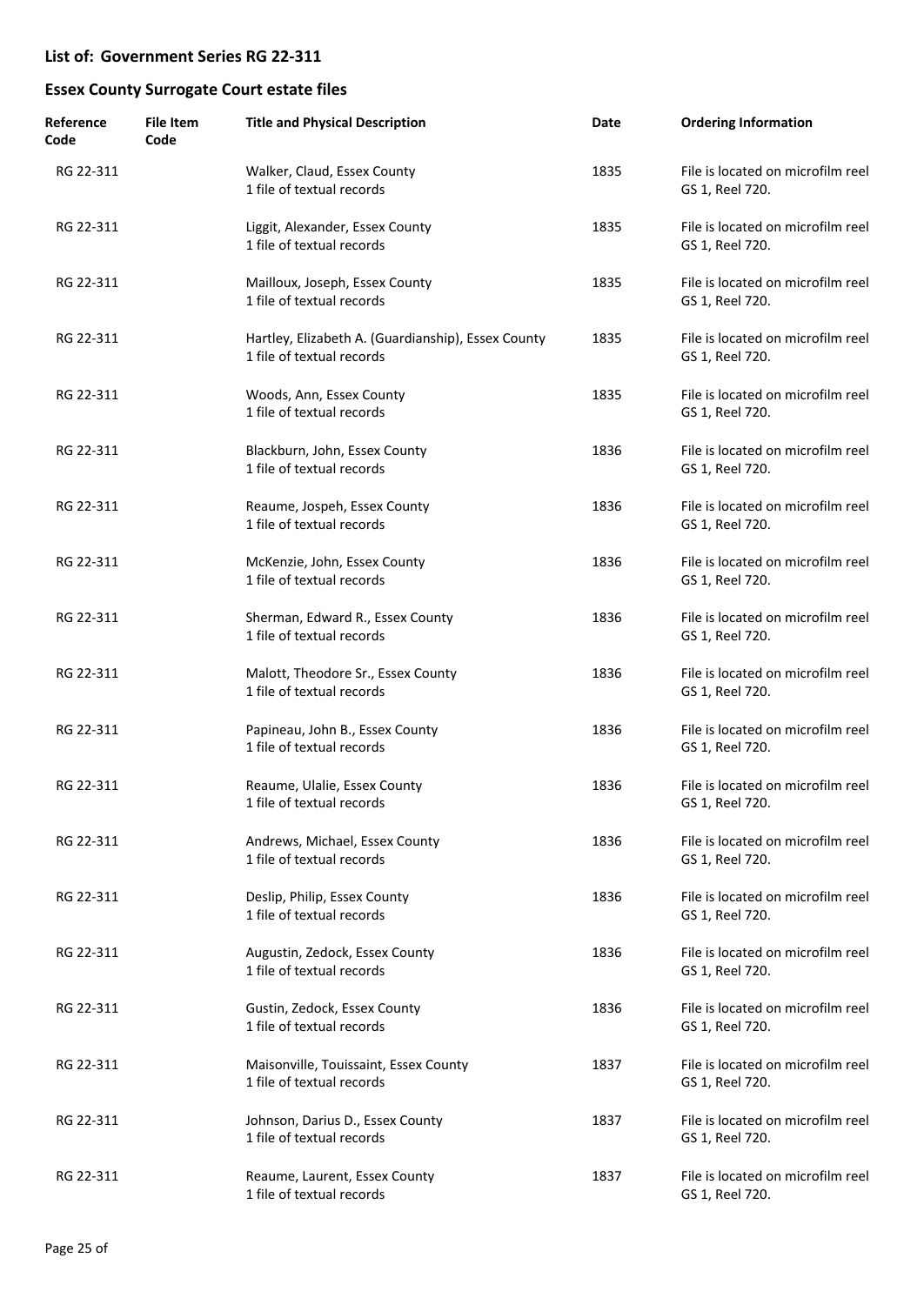| Reference<br>Code | File Item<br>Code | <b>Title and Physical Description</b>                         | Date | <b>Ordering Information</b>                          |
|-------------------|-------------------|---------------------------------------------------------------|------|------------------------------------------------------|
| RG 22-311         |                   | Toll, Philip, Essex County<br>1 file of textual records       | 1837 | File is located on microfilm reel<br>GS 1, Reel 720. |
| RG 22-311         |                   | Lagrave, Augustin, Essex County<br>1 file of textual records  | 1837 | File is located on microfilm reel<br>GS 1, Reel 720. |
| RG 22-311         |                   | Desilets, Joseph, Essex County<br>1 file of textual records   | 1837 | File is located on microfilm reel<br>GS 1, Reel 720. |
| RG 22-311         |                   | Cadaret, Louis, Essex County<br>1 file of textual records     | 1837 | File is located on microfilm reel<br>GS 1, Reel 720. |
| RG 22-311         |                   | Lebute, Julian, Essex County<br>1 file of textual records     | 1837 | File is located on microfilm reel<br>GS 1, Reel 720. |
| RG 22-311         |                   | Mayou, Joseph, Essex County<br>1 file of textual records      | 1837 | File is located on microfilm reel<br>GS 1, Reel 720. |
| RG 22-311         |                   | Dube, Louis, Essex County<br>1 file of textual records        | 1837 | File is located on microfilm reel<br>GS 1, Reel 720. |
| RG 22-311         |                   | Malette, Gabriel, Essex County<br>1 file of textual records   | 1837 | File is located on microfilm reel<br>GS 1, Reel 720. |
| RG 22-311         |                   | Mallete, Gabriel, Essex County<br>1 file of textual records   | 1837 | File is located on microfilm reel<br>GS 1, Reel 720. |
| RG 22-311         |                   | Dauphin, John, Essex County<br>1 file of textual records      | 1837 | File is located on microfilm reel<br>GS 1, Reel 720. |
| RG 22-311         |                   | Reaume, Antoine, Essex County<br>1 file of textual records    | 1858 | File is located on microfilm reel<br>GS 1, Reel 720. |
| RG 22-311         |                   | Monforton, Joseph, Essex County<br>1 file of textual records  | 1837 | File is located on microfilm reel<br>GS 1, Reel 720. |
| RG 22-311         |                   | Williams, William, Essex County<br>1 file of textual records  | 1837 | File is located on microfilm reel<br>GS 1, Reel 720. |
| RG 22-311         |                   | Moran, Joseph, Essex County<br>1 file of textual records      | 1837 | File is located on microfilm reel<br>GS 1, Reel 720. |
| RG 22-311         |                   | Cornwall, Mary, Essex County<br>1 file of textual records     | 1837 | File is located on microfilm reel<br>GS 1, Reel 720. |
| RG 22-311         |                   | Stockwell, John, Essex County<br>1 file of textual records    | 1837 | File is located on microfilm reel<br>GS 1, Reel 720. |
| RG 22-311         |                   | McDonald, Margaret, Essex County<br>1 file of textual records | 1837 | File is located on microfilm reel<br>GS 1, Reel 720. |
| RG 22-311         |                   | Cook, William H., Essex County<br>1 file of textual records   | 1837 | File is located on microfilm reel<br>GS 1, Reel 720. |
| RG 22-311         |                   | Crutchfield, Isaac, Essex County<br>1 file of textual records | 1837 | File is located on microfilm reel<br>GS 1, Reel 720. |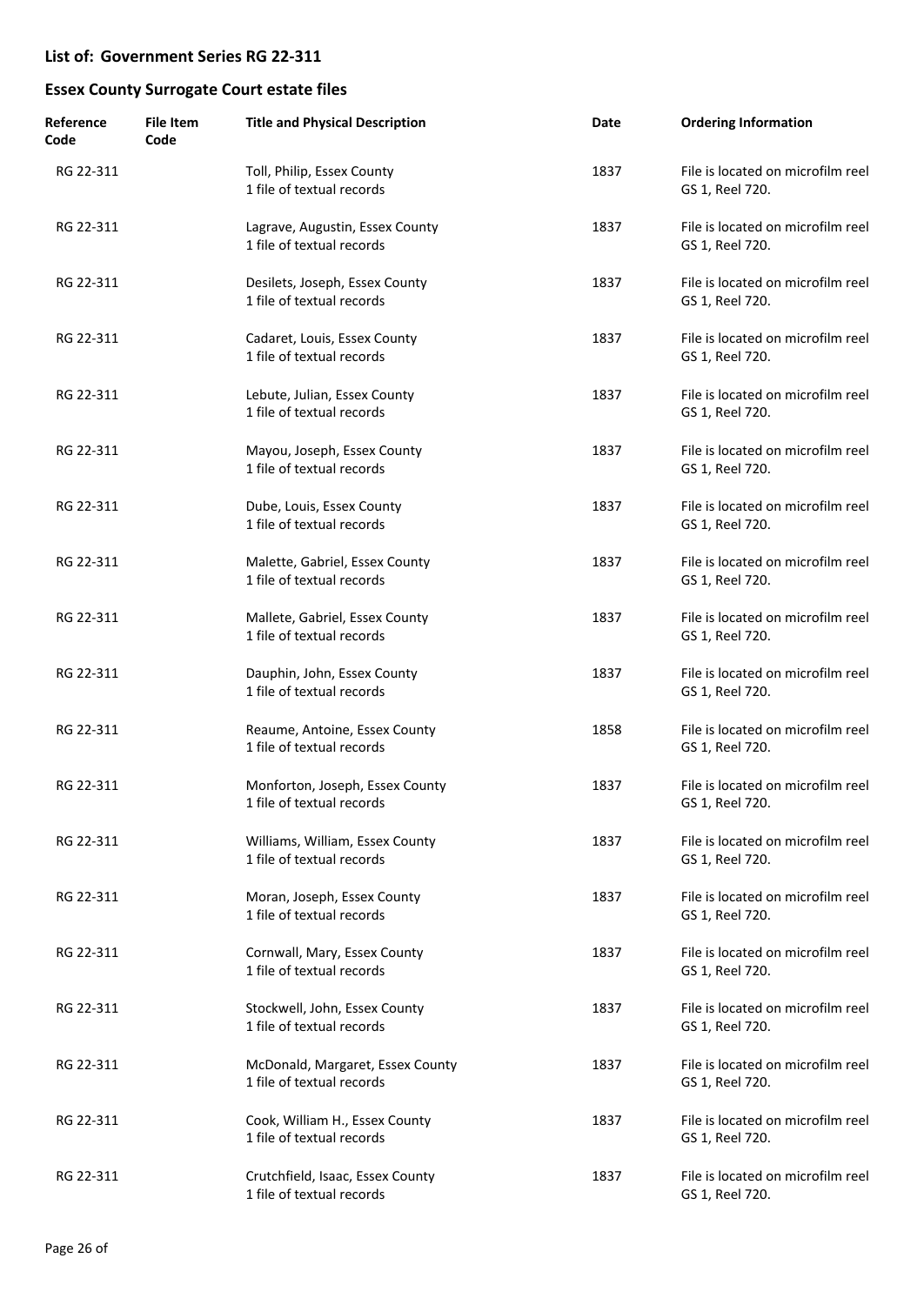| Reference<br>Code | File Item<br>Code | <b>Title and Physical Description</b>                            | Date | <b>Ordering Information</b>                          |
|-------------------|-------------------|------------------------------------------------------------------|------|------------------------------------------------------|
| RG 22-311         |                   | Donohoe, William, Essex County<br>1 file of textual records      | 1837 | File is located on microfilm reel<br>GS 1, Reel 720. |
| RG 22-311         |                   | Crawford, Samuel, Essex County<br>1 file of textual records      | 1837 | File is located on microfilm reel<br>GS 1, Reel 720. |
| RG 22-311         |                   | Antillia, Andre, Essex County<br>1 file of textual records       | 1837 | File is located on microfilm reel<br>GS 1, Reel 720. |
| RG 22-311         |                   | Burham, Samuel H., Essex County<br>1 file of textual records     | 1837 | File is located on microfilm reel<br>GS 1, Reel 720. |
| RG 22-311         |                   | Crow, Thomas, Essex County<br>1 file of textual records          | 1837 | File is located on microfilm reel<br>GS 1, Reel 720. |
| RG 22-311         |                   | Morin, Joseph, Essex County<br>1 file of textual records         | 1837 | File is located on microfilm reel<br>GS 1, Reel 720. |
| RG 22-311         |                   | Dezelet, Angelique, Essex County<br>1 file of textual records    | 1837 | File is located on microfilm reel<br>GS 1, Reel 720. |
| RG 22-311         |                   | Laframboise, Paul, Essex County<br>1 file of textual records     | 1837 | File is located on microfilm reel<br>GS 1, Reel 720. |
| RG 22-311         |                   | Prudhomme, Pierre, Essex County<br>1 file of textual records     | 1838 | File is located on microfilm reel<br>GS 1, Reel 720. |
| RG 22-311         |                   | Story, Richard, Essex County<br>1 file of textual records        | 1838 | File is located on microfilm reel<br>GS 1, Reel 720. |
| RG 22-311         |                   | Smith, Israel, Essex County<br>1 file of textual records         | 1838 | File is located on microfilm reel<br>GS 1, Reel 720. |
| RG 22-311         |                   | Wheatly, Richard, Essex County<br>1 file of textual records      | 1838 | File is located on microfilm reel<br>GS 1, Reel 720. |
| RG 22-311         |                   | MacDonnell, Alexander, Essex County<br>1 file of textual records | 1838 | File is located on microfilm reel<br>GS 1, Reel 720. |
| RG 22-311         |                   | Wilks, William, Essex County<br>1 file of textual records        | 1838 | File is located on microfilm reel<br>GS 1, Reel 720. |
| RG 22-311         |                   | Digue, Thomas, Essex County<br>1 file of textual records         | 1838 | File is located on microfilm reel<br>GS 1, Reel 720. |
| RG 22-311         |                   | Dowler, Robert, Essex County<br>1 file of textual records        | 1838 | File is located on microfilm reel<br>GS 1, Reel 720. |
| RG 22-311         |                   | Arner, Jacob, Essex County<br>1 file of textual records          | 1838 | File is located on microfilm reel<br>GS 1, Reel 720. |
| RG 22-311         |                   | Murray, William, Essex County<br>1 file of textual records       | 1838 | File is located on microfilm reel<br>GS 1, Reel 720. |
| RG 22-311         |                   | Jackson, Thomas Sr., Essex County<br>1 file of textual records   | 1838 | File is located on microfilm reel<br>GS 1, Reel 720. |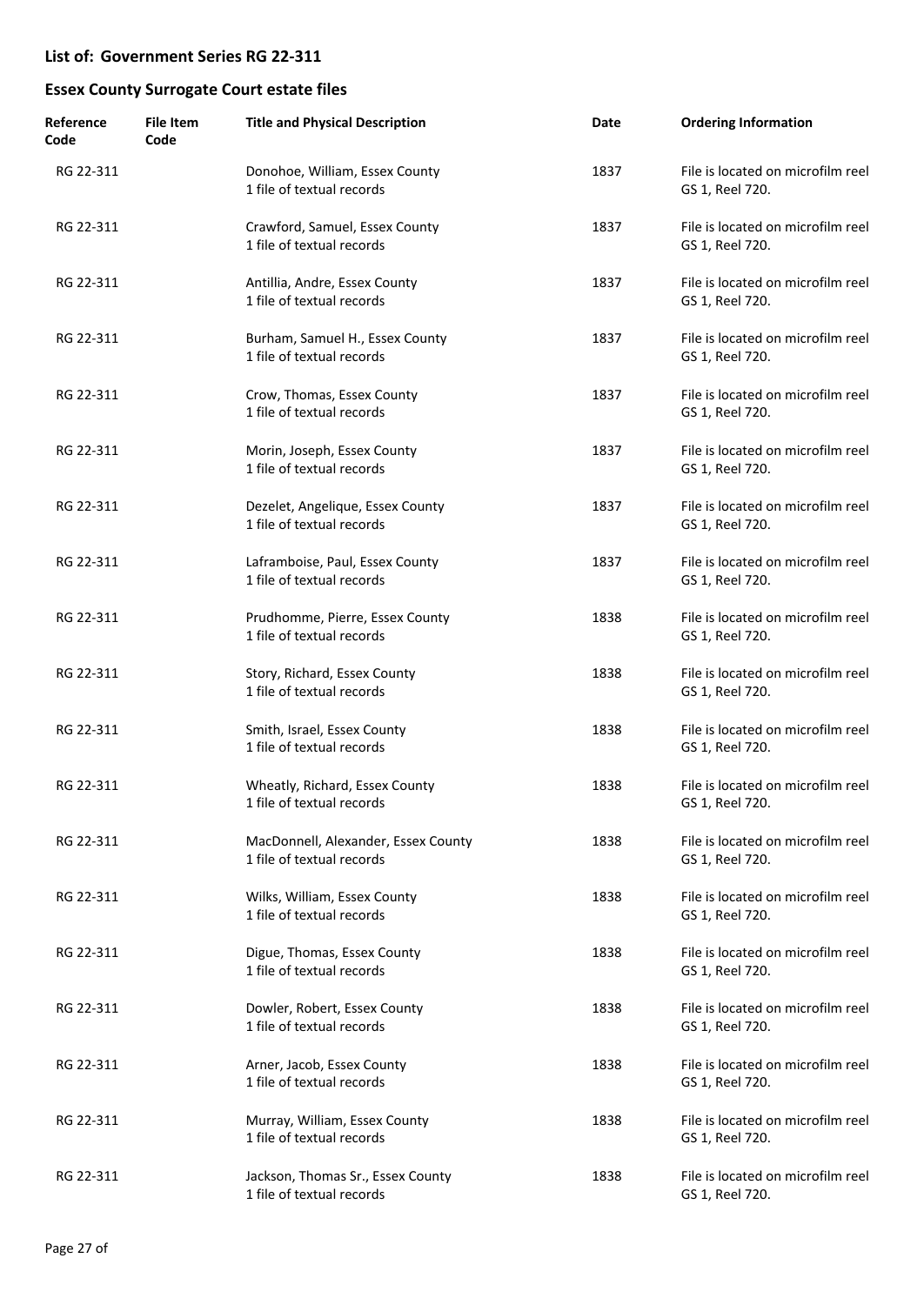| Reference<br>Code | File Item<br>Code | <b>Title and Physical Description</b>                           | Date | <b>Ordering Information</b>                          |
|-------------------|-------------------|-----------------------------------------------------------------|------|------------------------------------------------------|
| RG 22-311         |                   | Cote, Joseph, Essex County<br>1 file of textual records         | 1838 | File is located on microfilm reel<br>GS 1, Reel 720. |
| RG 22-311         |                   | Blackburn, Robert, Essex County<br>1 file of textual records    | 1838 | File is located on microfilm reel<br>GS 1, Reel 720. |
| RG 22-311         |                   | Langlois, Antoine, Essex County<br>1 file of textual records    | 1838 | File is located on microfilm reel<br>GS 1, Reel 720. |
| RG 22-311         |                   | Belperche, Pierre, Essex County<br>1 file of textual records    | 1838 | File is located on microfilm reel<br>GS 1, Reel 720. |
| RG 22-311         |                   | Smith, Michael, Essex County<br>1 file of textual records       | 1838 | File is located on microfilm reel<br>GS 1, Reel 720. |
| RG 22-311         |                   | Fox, Philip Sr., Essex County<br>1 file of textual records      | 1839 | File is located on microfilm reel<br>GS 1, Reel 720. |
| RG 22-311         |                   | Edgar, Joseph, Essex County<br>1 file of textual records        | 1839 | File is located on microfilm reel<br>GS 1, Reel 720. |
| RG 22-311         |                   | Fulmer, John Sr., Essex County<br>1 file of textual records     | 1839 | File is located on microfilm reel<br>GS 1, Reel 720. |
| RG 22-311         |                   | Cote, Peligie, Essex County<br>1 file of textual records        | 1839 | File is located on microfilm reel<br>GS 1, Reel 720. |
| RG 22-311         |                   | Beasley, Peter, Essex County<br>1 file of textual records       | 1839 | File is located on microfilm reel<br>GS 1, Reel 720. |
| RG 22-311         |                   | Miscel, Jeremiah, Essex County<br>1 file of textual records     | 1839 | File is located on microfilm reel<br>GS 1, Reel 720. |
| RG 22-311         |                   | Nelson, Jonathan, Essex County<br>1 file of textual records     | 1839 | File is located on microfilm reel<br>GS 1, Reel 720. |
| RG 22-311         |                   | Howk, John, Essex County<br>1 file of textual records           | 1838 | File is located on microfilm reel<br>GS 1, Reel 720. |
| RG 22-311         |                   | Newkirk, James, Essex County<br>1 file of textual records       | 1839 | File is located on microfilm reel<br>GS 1, Reel 720. |
| RG 22-311         |                   | Boulan, Louis Joseph, Essex County<br>1 file of textual records | 1839 | File is located on microfilm reel<br>GS 1, Reel 720. |
| RG 22-311         |                   | Eberts, Joseph, Essex County<br>1 file of textual records       | 1839 | File is located on microfilm reel<br>GS 1, Reel 720. |
| RG 22-311         |                   | Fox, Adam, Essex County<br>1 file of textual records            | 1839 | File is located on microfilm reel<br>GS 1, Reel 720. |
| RG 22-311         |                   | Killion, Luke, Essex County<br>1 file of textual records        | 1839 | File is located on microfilm reel<br>GS 1, Reel 720. |
| RG 22-311         |                   | Batrea, Michael, Essex County<br>1 file of textual records      | 1839 | File is located on microfilm reel<br>GS 1, Reel 720. |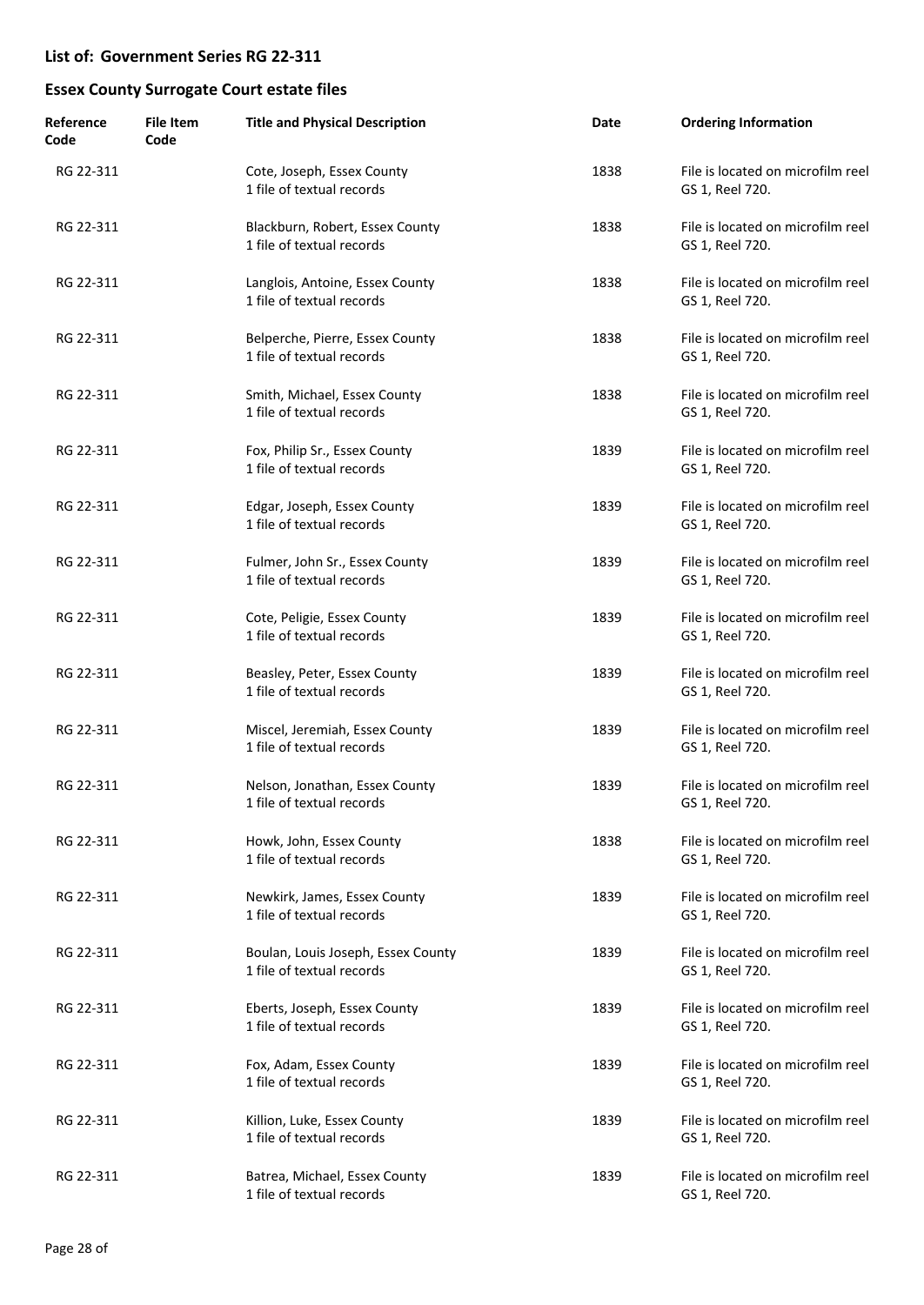| Reference<br>Code | <b>File Item</b><br>Code | <b>Title and Physical Description</b>                           | Date | <b>Ordering Information</b>                          |
|-------------------|--------------------------|-----------------------------------------------------------------|------|------------------------------------------------------|
| RG 22-311         |                          | Craven, Thomas, Essex County<br>1 file of textual records       | 1839 | File is located on microfilm reel<br>GS 1, Reel 720. |
| RG 22-311         |                          | Scott, John, Essex County<br>1 file of textual records          | 1839 | File is located on microfilm reel<br>GS 1, Reel 720. |
| RG 22-311         |                          | McRae, Joshua, Essex County<br>1 file of textual records        | 1839 | File is located on microfilm reel<br>GS 1, Reel 720. |
| RG 22-311         |                          | McDonald, Hugh, Essex County<br>1 file of textual records       | 1839 | File is located on microfilm reel<br>GS 1, Reel 720. |
| RG 22-311         |                          | Huffman, Rudolph Sr., Essex County<br>1 file of textual records | 1839 | File is located on microfilm reel<br>GS 1, Reel 720. |
| RG 22-311         |                          | Fox, George, Essex County<br>1 file of textual records          | 1839 | File is located on microfilm reel<br>GS 1, Reel 720. |
| RG 22-311         |                          | Parent, Jean B., Essex County<br>1 file of textual records      | 1839 | File is located on microfilm reel<br>GS 1, Reel 720. |
| RG 22-311         |                          | Osborne, Margaret, Essex County<br>1 file of textual records    | 1839 | File is located on microfilm reel<br>GS 1, Reel 720. |
| RG 22-311         |                          | Stewart, Ambrose, Essex County<br>1 file of textual records     | 1840 | File is located on microfilm reel<br>GS 1, Reel 720. |
| RG 22-311         |                          | Girard, Antoine, Essex County<br>1 file of textual records      | 1840 | File is located on microfilm reel<br>GS 1, Reel 720. |
| RG 22-311         |                          | Gineac, Alexander, Essex County<br>1 file of textual records    | 1840 | File is located on microfilm reel<br>GS 1, Reel 720. |
| RG 22-311         |                          | McCormick, William, Essex County<br>1 file of textual records   | 1840 | File is located on microfilm reel<br>GS 1, Reel 720. |
| RG 22-311         |                          | Lalonge, Jean B., Essex County<br>1 file of textual records     | 1840 | File is located on microfilm reel<br>GS 1, Reel 720. |
| RG 22-311         |                          | Bailey, William, Essex County<br>1 file of textual records      | 1840 | File is located on microfilm reel<br>GS 1, Reel 720. |
| RG 22-311         |                          | Petre, Fabien, Essex County<br>1 file of textual records        | 1840 | File is located on microfilm reel<br>GS 1, Reel 720. |
| RG 22-311         |                          | Labadie, Antoine, Essex County<br>1 file of textual records     | 1840 | File is located on microfilm reel<br>GS 1, Reel 720. |
| RG 22-311         |                          | Johnson, William, Essex County<br>1 file of textual records     | 1840 | File is located on microfilm reel<br>GS 1, Reel 720. |
| RG 22-311         |                          | Lamont, Alexander, Essex County<br>1 file of textual records    | 1840 | File is located on microfilm reel<br>GS 1, Reel 720. |
| RG 22-311         |                          | Meloche, Etienne, Essex County<br>1 file of textual records     | 1840 | File is located on microfilm reel<br>GS 1, Reel 720. |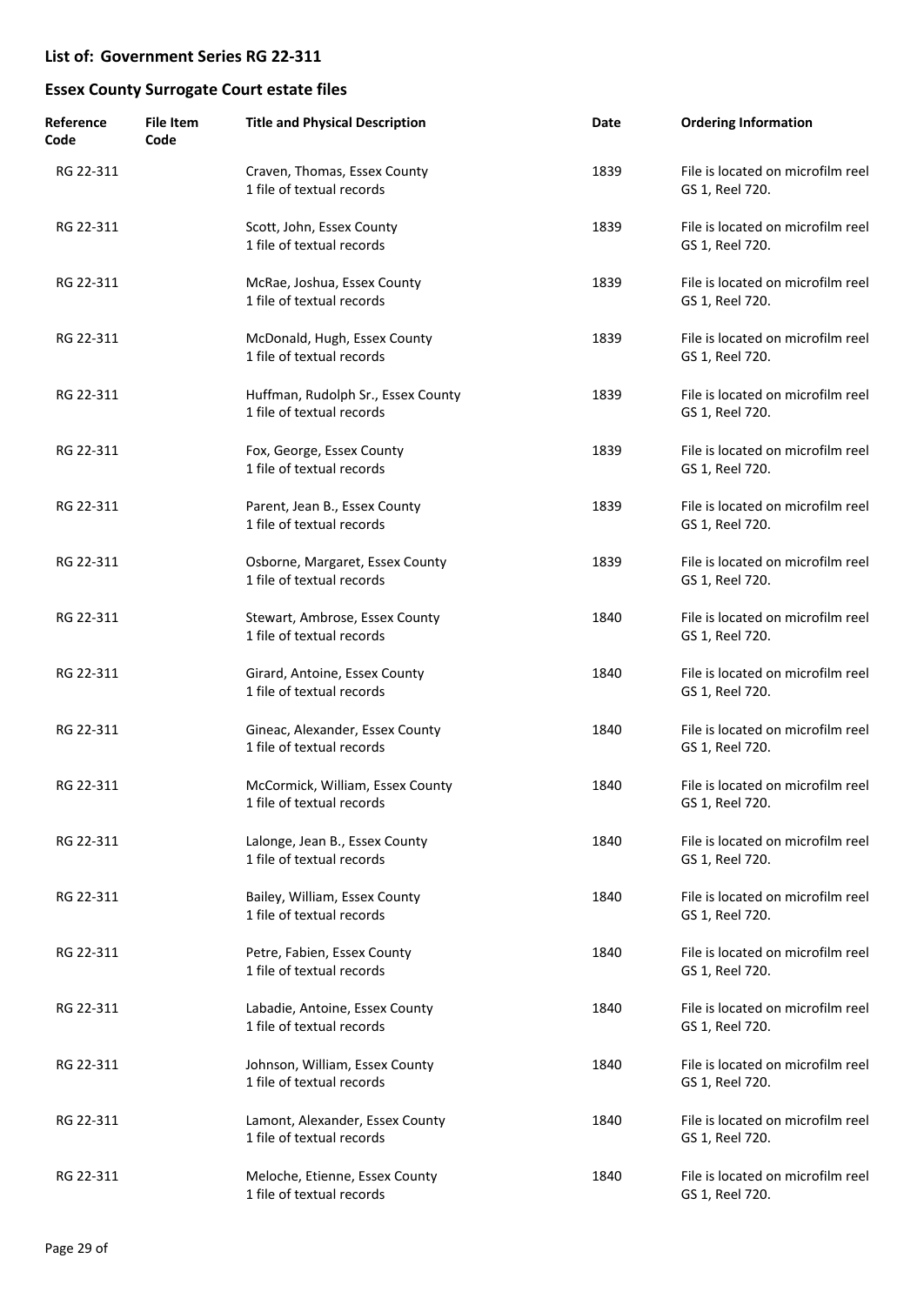| Reference<br>Code | <b>File Item</b><br>Code | <b>Title and Physical Description</b>                         | Date | <b>Ordering Information</b>                          |
|-------------------|--------------------------|---------------------------------------------------------------|------|------------------------------------------------------|
| RG 22-311         |                          | Parent, Michel, Essex County<br>1 file of textual records     | 1840 | File is located on microfilm reel<br>GS 1, Reel 720. |
| RG 22-311         |                          | Johnston, Mary, Essex County<br>1 file of textual records     | 1840 | File is located on microfilm reel<br>GS 1, Reel 720. |
| RG 22-311         |                          | Langley, Godfrey, Essex County<br>1 file of textual records   | 1840 | File is located on microfilm reel<br>GS 1, Reel 720. |
| RG 22-311         |                          | Giniac, Jean B., Essex County<br>1 file of textual records    | 1840 | File is located on microfilm reel<br>GS 1, Reel 720. |
| RG 22-311         |                          | Howard, James, Essex County<br>1 file of textual records      | 1840 | File is located on microfilm reel<br>GS 1, Reel 720. |
| RG 22-311         |                          | Dedine, Jean B., Essex County<br>1 file of textual records    | 1840 | File is located on microfilm reel<br>GS 1, Reel 720. |
| RG 22-311         |                          | Labadie, Jean B., Essex County<br>1 file of textual records   | 1840 | File is located on microfilm reel<br>GS 1, Reel 720. |
| RG 22-311         |                          | McGregor, Donald, Essex County<br>1 file of textual records   | 1840 | File is located on microfilm reel<br>GS 1, Reel 720. |
| RG 22-311         |                          | Pajot, Chrisostome, Essex County<br>1 file of textual records | 1841 | File is located on microfilm reel<br>GS 1, Reel 720. |
| RG 22-311         |                          | Newkirk, Samuel, Essex County<br>1 file of textual records    | 1841 | File is located on microfilm reel<br>GS 1, Reel 720. |
| RG 22-311         |                          | Hughson, George, Essex County<br>1 file of textual records    | 1841 | File is located on microfilm reel<br>GS 1, Reel 720. |
| RG 22-311         |                          | Barnier, Antoine, Essex County<br>1 file of textual records   | 1841 | File is located on microfilm reel<br>GS 1, Reel 720. |
| RG 22-311         |                          | Barron, Pierre L., Essex County<br>1 file of textual records  | 1841 | File is located on microfilm reel<br>GS 1, Reel 720. |
| RG 22-311         |                          | Foard, Henary, Essex County<br>1 file of textual records      | 1841 | File is located on microfilm reel<br>GS 1, Reel 720. |
| RG 22-311         |                          | Williams, Isaac, Essex County<br>1 file of textual records    | 1841 | File is located on microfilm reel<br>GS 1, Reel 720. |
| RG 22-311         |                          | Allcock, Robert, Essex County<br>1 file of textual records    | 1840 | File is located on microfilm reel<br>GS 1, Reel 720. |
| RG 22-311         |                          | Innes, Robert, Essex County<br>1 file of textual records      | 1841 | File is located on microfilm reel<br>GS 1, Reel 720. |
| RG 22-311         |                          | Bouffor, Antoine, Essex County<br>1 file of textual records   | 1841 | File is located on microfilm reel<br>GS 1, Reel 720. |
| RG 22-311         |                          | Scott, Mary, Essex County<br>1 file of textual records        | 1841 | File is located on microfilm reel<br>GS 1, Reel 720. |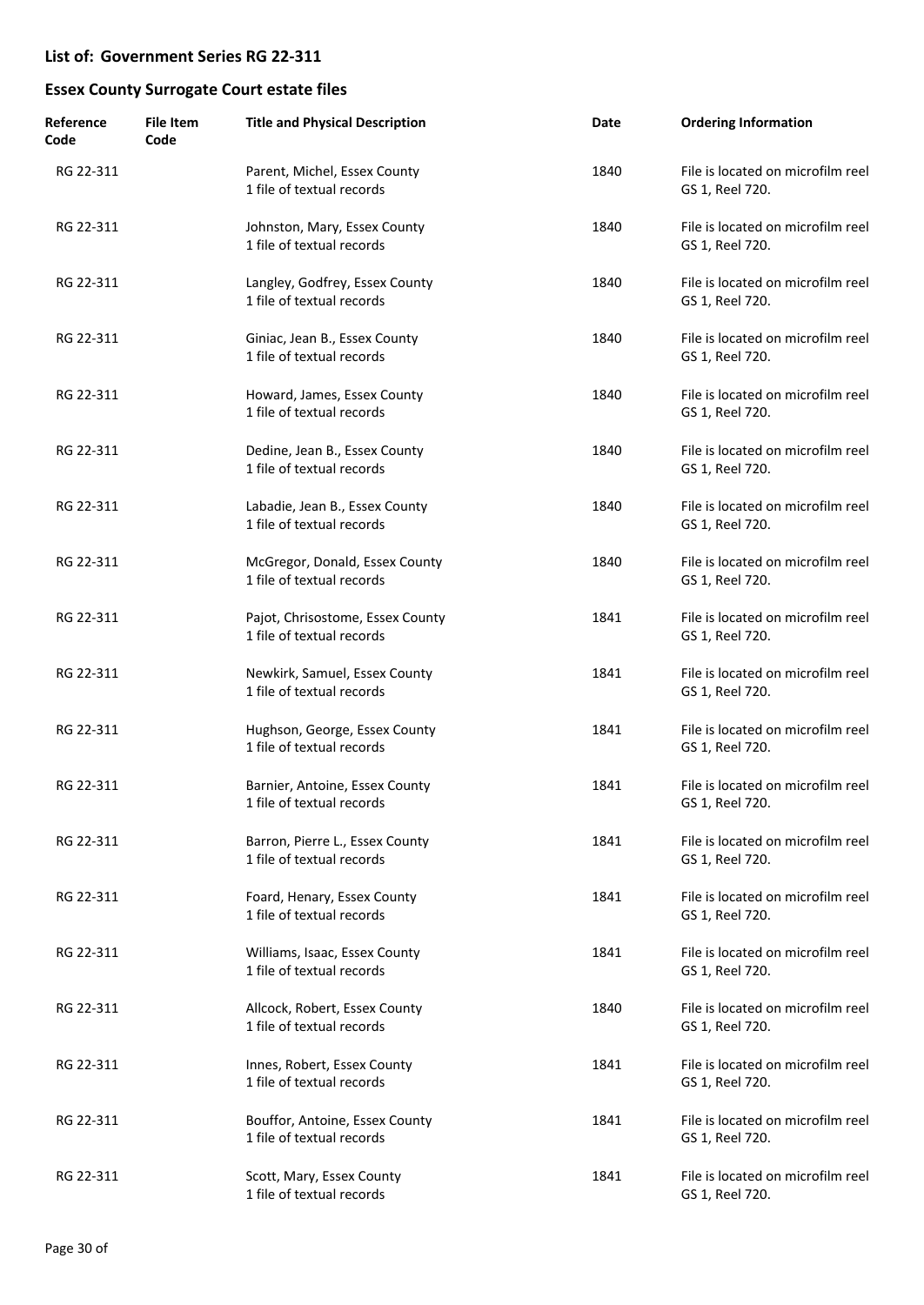| Reference<br>Code | <b>File Item</b><br>Code | <b>Title and Physical Description</b>                           | Date | <b>Ordering Information</b>                          |
|-------------------|--------------------------|-----------------------------------------------------------------|------|------------------------------------------------------|
| RG 22-311         |                          | Leduc, Jacque P., Essex County<br>1 file of textual records     | 1841 | File is located on microfilm reel<br>GS 1, Reel 720. |
| RG 22-311         |                          | Bezaire, Jacque, Essex County<br>1 file of textual records      | 1841 | File is located on microfilm reel<br>GS 1, Reel 720. |
| RG 22-311         |                          | Little, John, Essex County<br>1 file of textual records         | 1842 | File is located on microfilm reel<br>GS 1, Reel 720. |
| RG 22-311         |                          | Manifold, Hoxhead, Essex County<br>1 file of textual records    | 1842 | File is located on microfilm reel<br>GS 1, Reel 720. |
| RG 22-311         |                          | Mears, John, Essex County<br>1 file of textual records          | 1842 | File is located on microfilm reel<br>GS 1, Reel 720. |
| RG 22-311         |                          | Drouillard, Denis, Essex County<br>1 file of textual records    | 1842 | File is located on microfilm reel<br>GS 1, Reel 720. |
| RG 22-311         |                          | Chappue, Benjamin, Essex County<br>1 file of textual records    | 1842 | File is located on microfilm reel<br>GS 1, Reel 720. |
| RG 22-311         |                          | Reaume, Laurent, Essex County<br>1 file of textual records      | 1842 | File is located on microfilm reel<br>GS 1, Reel 720. |
| RG 22-311         |                          | McDonald, Hector, Essex County<br>1 file of textual records     | 1842 | File is located on microfilm reel<br>GS 1, Reel 720. |
| RG 22-311         |                          | Young, Anne E., Essex County<br>1 file of textual records       | 1842 | File is located on microfilm reel<br>GS 1, Reel 720. |
| RG 22-311         |                          | Gouyeau, Jean B., Essex County<br>1 file of textual records     | 1842 | File is located on microfilm reel<br>GS 1, Reel 720. |
| RG 22-311         |                          | Marentete, Laurent, Essex County<br>1 file of textual records   | 1842 | File is located on microfilm reel<br>GS 1, Reel 720. |
| RG 22-311         |                          | Dauphin, Cecilia, Essex County<br>1 file of textual records     | 1842 | File is located on microfilm reel<br>GS 1, Reel 720. |
| RG 22-311         |                          | Northwood, John, Essex County<br>1 file of textual records      | 1842 | File is located on microfilm reel<br>GS 1, Reel 720. |
| RG 22-311         |                          | Finster, Johannes G., Essex County<br>1 file of textual records | 1842 | File is located on microfilm reel<br>GS 1, Reel 720. |
| RG 22-311         |                          | Beatie, John, Essex County<br>1 file of textual records         | 1842 | File is located on microfilm reel<br>GS 1, Reel 720. |
| RG 22-311         |                          | Meloche, Pierre, Essex County<br>1 file of textual records      | 1842 | File is located on microfilm reel<br>GS 1, Reel 720. |
| RG 22-311         |                          | Dauphin, Elias, Essex County<br>1 file of textual records       | 1842 | File is located on microfilm reel<br>GS 1, Reel 720. |
| RG 22-311         |                          | Drouillard, Dennis, Essex County<br>1 file of textual records   | 1842 | File is located on microfilm reel<br>GS 1, Reel 720. |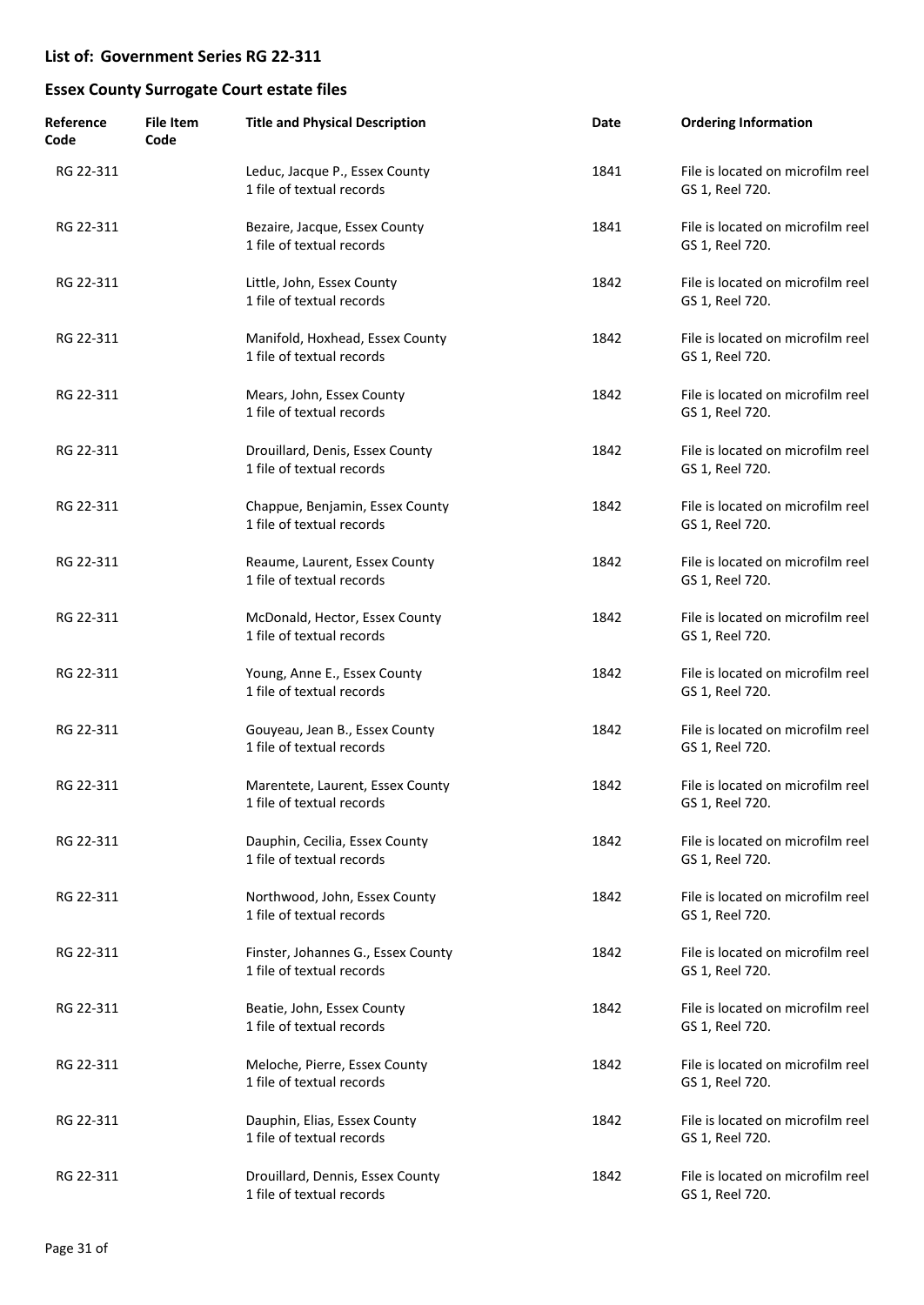| Reference<br>Code | <b>File Item</b><br>Code | <b>Title and Physical Description</b>                                              | Date | <b>Ordering Information</b>                          |
|-------------------|--------------------------|------------------------------------------------------------------------------------|------|------------------------------------------------------|
| RG 22-311         |                          | Lewis, Thomas Sr., Essex County<br>1 file of textual records                       | 1842 | File is located on microfilm reel<br>GS 1, Reel 720. |
| RG 22-311         |                          | Mercure, John B., Essex County<br>1 file of textual records                        | 1842 | File is located on microfilm reel<br>GS 1, Reel 720. |
| RG 22-311         |                          | Unsworth, Abraham, Essex County<br>1 file of textual records                       | 1842 | File is located on microfilm reel<br>GS 1, Reel 720. |
| RG 22-311         |                          | Smith, Joseph, Essex County<br>1 file of textual records                           | 1842 | File is located on microfilm reel<br>GS 1, Reel 720. |
| RG 22-311         |                          | Hamilton, John, Essex County<br>1 file of textual records                          | 1842 | File is located on microfilm reel<br>GS 1, Reel 720. |
| RG 22-311         |                          | Campeau, Bellame, Essex County<br>1 file of textual records                        | 1842 | File is located on microfilm reel<br>GS 1, Reel 720. |
| RG 22-311         |                          | Shaffer, Jacob, Essex County<br>1 file of textual records                          | 1842 | File is located on microfilm reel<br>GS 1, Reel 720. |
| RG 22-311         |                          | McKenzie, Barbara H.A.F. (Guardianship), Essex County<br>1 file of textual records | 1843 | File is located on microfilm reel<br>GS 1, Reel 720. |
| RG 22-311         |                          | Bunn Infants (Guardianship), Essex County<br>1 file of textual records             | 1843 | File is located on microfilm reel<br>GS 1, Reel 720. |
| RG 22-311         |                          | Morrow, John, Essex County<br>1 file of textual records                            | 1843 | File is located on microfilm reel<br>GS 1, Reel 720. |
| RG 22-311         |                          | Reaume, Claud, Essex County<br>1 file of textual records                           | 1843 | File is located on microfilm reel<br>GS 1, Reel 720. |
| RG 22-311         |                          | Saunders, Henry, Essex County<br>1 file of textual records                         | 1843 | File is located on microfilm reel<br>GS 1, Reel 720. |
| RG 22-311         |                          | Parre, Jean B., Essex County<br>1 file of textual records                          | 1843 | File is located on microfilm reel<br>GS 1, Reel 720. |
| RG 22-311         |                          | Reynolds, Jean, Essex County<br>1 file of textual records                          | 1843 | File is located on microfilm reel<br>GS 1, Reel 720. |
| RG 22-311         |                          | Gouin, Claude, Essex County<br>1 file of textual records                           | 1843 | File is located on microfilm reel<br>GS 1, Reel 720. |
| RG 22-311         |                          | Iler, Jacob, Essex County<br>1 file of textual records                             | 1843 | File is located on microfilm reel<br>GS 1, Reel 720. |
| RG 22-311         |                          | Campeau, Antoine, Essex County<br>1 file of textual records                        | 1843 | File is located on microfilm reel<br>GS 1, Reel 720. |
| RG 22-311         |                          | Wright, William, Essex County<br>1 file of textual records                         | 1843 | File is located on microfilm reel<br>GS 1, Reel 720. |
| RG 22-311         |                          | Elliott, Matthew, Essex County<br>1 file of textual records                        | 1843 | File is located on microfilm reel<br>GS 1, Reel 720. |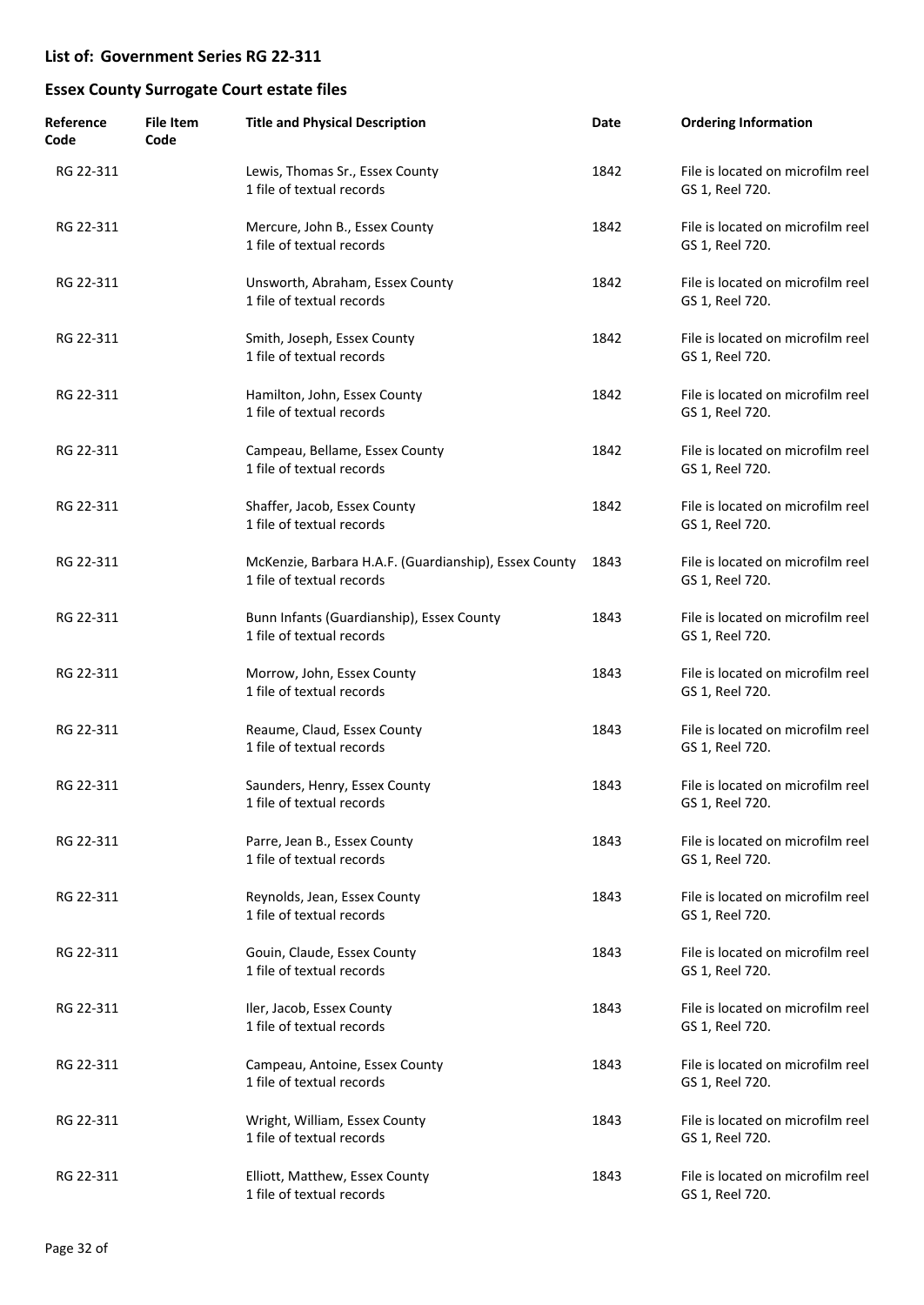| Reference<br>Code | <b>File Item</b><br>Code | <b>Title and Physical Description</b>                            | Date | <b>Ordering Information</b>                          |
|-------------------|--------------------------|------------------------------------------------------------------|------|------------------------------------------------------|
| RG 22-311         |                          | Buchanan, John, Essex County<br>1 file of textual records        | 1843 | File is located on microfilm reel<br>GS 1, Reel 720. |
| RG 22-311         |                          | Antailla, Chrisostome, Essex County<br>1 file of textual records | 1843 | File is located on microfilm reel<br>GS 1, Reel 720. |
| RG 22-311         |                          | Lightford, William, Essex County<br>1 file of textual records    | 1843 | File is located on microfilm reel<br>GS 1, Reel 721. |
| RG 22-311         |                          | Renault, Etienne, Essex County<br>1 file of textual records      | 1843 | File is located on microfilm reel<br>GS 1, Reel 721. |
| RG 22-311         |                          | Hurst, Solomon, Essex County<br>1 file of textual records        | 1843 | File is located on microfilm reel<br>GS 1, Reel 721. |
| RG 22-311         |                          | Bird, William, Essex County<br>1 file of textual records         | 1843 | File is located on microfilm reel<br>GS 1, Reel 721. |
| RG 22-311         |                          | Meloche, Thomas, Essex County<br>1 file of textual records       | 1843 | File is located on microfilm reel<br>GS 1, Reel 721. |
| RG 22-311         |                          | Meloch, Jean B., Essex County<br>1 file of textual records       | 1843 | File is located on microfilm reel<br>GS 1, Reel 721. |
| RG 22-311         |                          | Girrard, Jacque, Essex County<br>1 file of textual records       | 1843 | File is located on microfilm reel<br>GS 1, Reel 721. |
| RG 22-311         |                          | Brinkman, Henry, Essex County<br>1 file of textual records       | 1844 | File is located on microfilm reel<br>GS 1, Reel 721. |
| RG 22-311         |                          | Slater, James, Essex County<br>1 file of textual records         | 1844 | File is located on microfilm reel<br>GS 1, Reel 721. |
| RG 22-311         |                          | Arnold, David, Essex County<br>1 file of textual records         | 1844 | File is located on microfilm reel<br>GS 1, Reel 721. |
| RG 22-311         |                          | Wheeler, William, Essex County<br>1 file of textual records      | 1844 | File is located on microfilm reel<br>GS 1, Reel 721. |
| RG 22-311         |                          | Marsh, Robert, Essex County<br>1 file of textual records         | 1844 | File is located on microfilm reel<br>GS 1, Reel 721. |
| RG 22-311         |                          | Reaume, Michael T., Essex County<br>1 file of textual records    | 1844 | File is located on microfilm reel<br>GS 1, Reel 721. |
| RG 22-311         |                          | Dixon, Benjamin, Essex County<br>1 file of textual records       | 1844 | File is located on microfilm reel<br>GS 1, Reel 721. |
| RG 22-311         |                          | Moorhouse, Thomas, Essex County<br>1 file of textual records     | 1844 | File is located on microfilm reel<br>GS 1, Reel 721. |
| RG 22-311         |                          | Freear, Arthur W., Essex County<br>1 file of textual records     | 1844 | File is located on microfilm reel<br>GS 1, Reel 721. |
| RG 22-311         |                          | Bruillet, Maurice, Essex County<br>1 file of textual records     | 1844 | File is located on microfilm reel<br>GS 1, Reel 721. |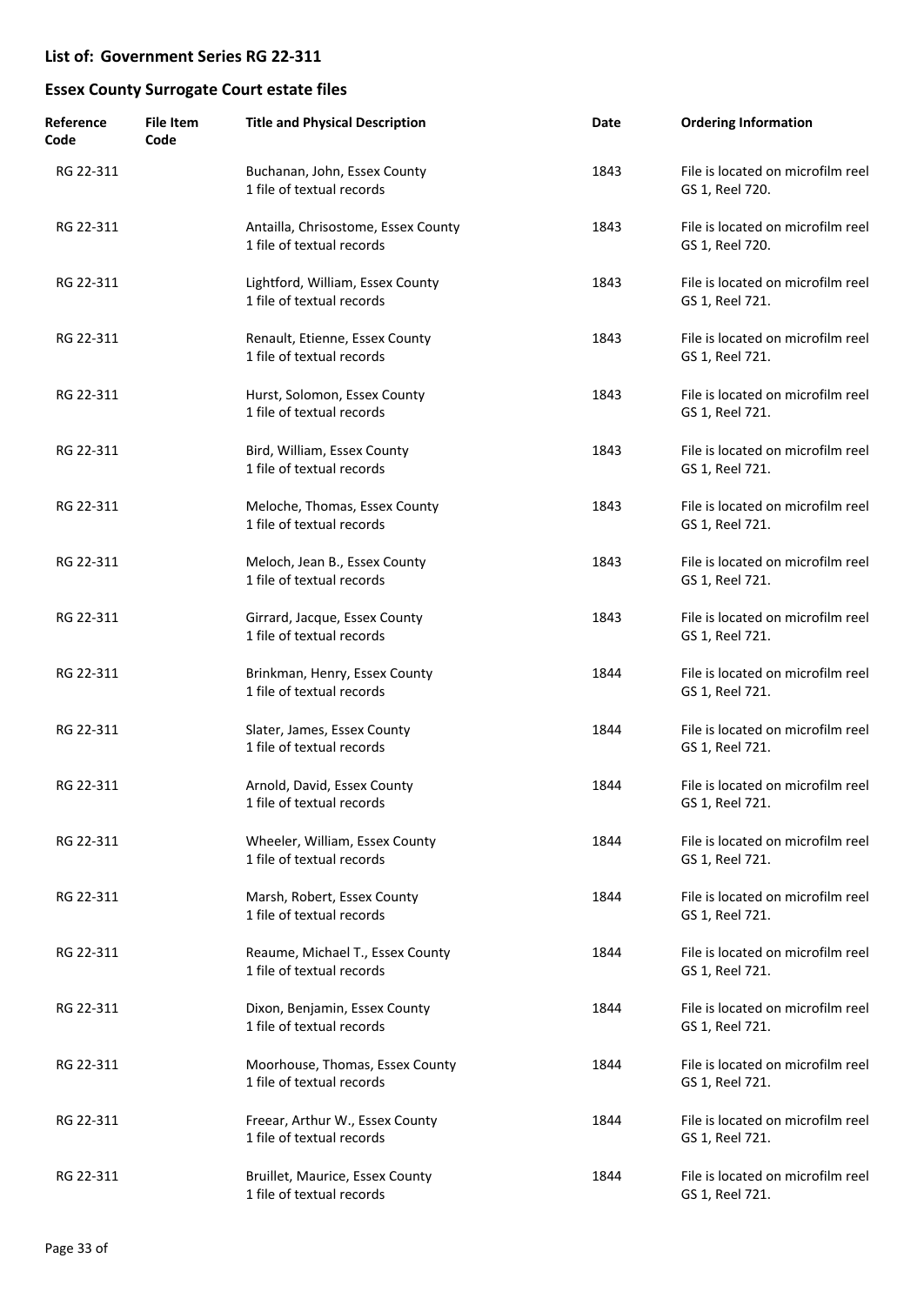| Reference<br>Code | <b>File Item</b><br>Code | <b>Title and Physical Description</b>                                      | Date | <b>Ordering Information</b>                          |
|-------------------|--------------------------|----------------------------------------------------------------------------|------|------------------------------------------------------|
| RG 22-311         |                          | Mulligan, Arthur, Essex County<br>1 file of textual records                | 1844 | File is located on microfilm reel<br>GS 1, Reel 721. |
| RG 22-311         |                          | Campbell, Alexander, Essex County<br>1 file of textual records             | 1844 | File is located on microfilm reel<br>GS 1, Reel 721. |
| RG 22-311         |                          | Reaume, Touissant T., Essex County<br>1 file of textual records            | 1844 | File is located on microfilm reel<br>GS 1, Reel 721. |
| RG 22-311         |                          | Leduc, Gregoire, Essex County<br>1 file of textual records                 | 1844 | File is located on microfilm reel<br>GS 1, Reel 721. |
| RG 22-311         |                          | Bassett, Charles, Essex County<br>1 file of textual records                | 1844 | File is located on microfilm reel<br>GS 1, Reel 721. |
| RG 22-311         |                          | Nantien Infants (Guardianship), Essex County<br>1 file of textual records  | 1844 | File is located on microfilm reel<br>GS 1, Reel 721. |
| RG 22-311         |                          | Thompson Infants (Guardianship), Essex County<br>1 file of textual records | 1845 | File is located on microfilm reel<br>GS 1, Reel 721. |
| RG 22-311         |                          | Bondy, Gabriel, Essex County<br>1 file of textual records                  | 1845 | File is located on microfilm reel<br>GS 1, Reel 721. |
| RG 22-311         |                          | Murphy, Eleanor, Essex County<br>1 file of textual records                 | 1845 | File is located on microfilm reel<br>GS 1, Reel 721. |
| RG 22-311         |                          | Bower, George, Essex County<br>1 file of textual records                   | 1845 | File is located on microfilm reel<br>GS 1, Reel 721. |
| RG 22-311         |                          | Murray, Donald, Essex County<br>1 file of textual records                  | 1845 | File is located on microfilm reel<br>GS 1, Reel 721. |
| RG 22-311         |                          | Ryan, Patrick T., Essex County<br>1 file of textual records                | 1845 | File is located on microfilm reel<br>GS 1, Reel 721. |
| RG 22-311         |                          | Fox, Shern, Essex County<br>1 file of textual records                      | 1845 | File is located on microfilm reel<br>GS 1, Reel 721. |
| RG 22-311         |                          | McPherson, Daniel, Essex County<br>1 file of textual records               | 1845 | File is located on microfilm reel<br>GS 1, Reel 721. |
| RG 22-311         |                          | Boissy, Gabriel, Essex County<br>1 file of textual records                 | 1845 | File is located on microfilm reel<br>GS 1, Reel 721. |
| RG 22-311         |                          | Reome, Francis, Essex County<br>1 file of textual records                  | 1845 | File is located on microfilm reel<br>GS 1, Reel 721. |
| RG 22-311         |                          | Campbell, Duncan, Essex County<br>1 file of textual records                | 1845 | File is located on microfilm reel<br>GS 1, Reel 721. |
| RG 22-311         |                          | Innes, Robert, Essex County<br>1 file of textual records                   | 1845 | File is located on microfilm reel<br>GS 1, Reel 721. |
| RG 22-311         |                          | Parent, David, Essex County<br>1 file of textual records                   | 1845 | File is located on microfilm reel<br>GS 1, Reel 721. |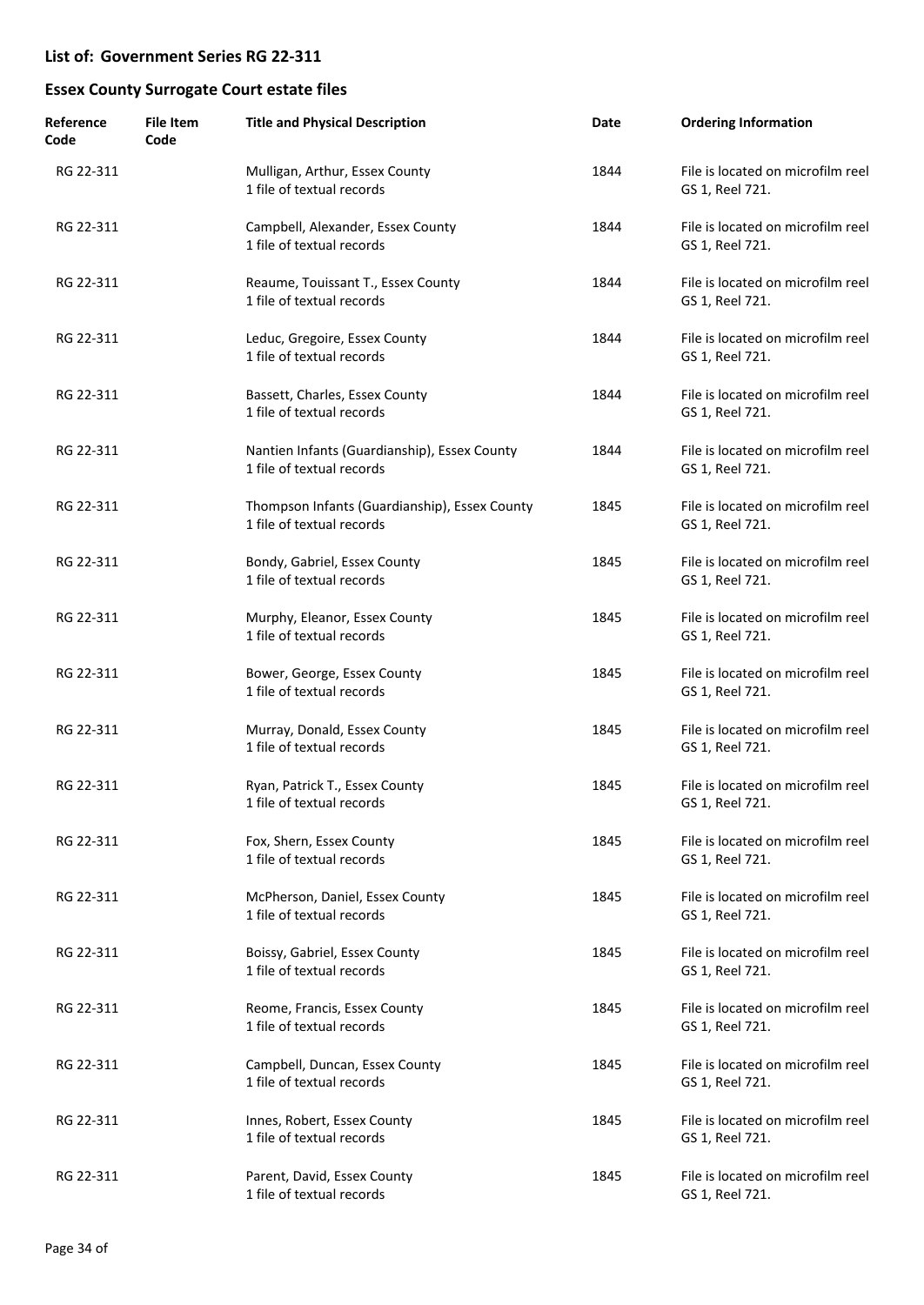| Reference<br>Code | <b>File Item</b><br>Code | <b>Title and Physical Description</b>                         | Date | <b>Ordering Information</b>                          |
|-------------------|--------------------------|---------------------------------------------------------------|------|------------------------------------------------------|
| RG 22-311         |                          | Miller, Jacob, Essex County<br>1 file of textual records      | 1846 | File is located on microfilm reel<br>GS 1, Reel 721. |
| RG 22-311         |                          | Quick, Joseph, Essex County<br>1 file of textual records      | 1846 | File is located on microfilm reel<br>GS 1, Reel 721. |
| RG 22-311         |                          | Sterling, John, Essex County<br>1 file of textual records     | 1846 | File is located on microfilm reel<br>GS 1, Reel 721. |
| RG 22-311         |                          | Murphy, Anthony, Essex County<br>1 file of textual records    | 1846 | File is located on microfilm reel<br>GS 1, Reel 721. |
| RG 22-311         |                          | Watson, Walter H., Essex County<br>1 file of textual records  | 1846 | File is located on microfilm reel<br>GS 1, Reel 721. |
| RG 22-311         |                          | Hamlett, Lamech, Essex County<br>1 file of textual records    | 1846 | File is located on microfilm reel<br>GS 1, Reel 721. |
| RG 22-311         |                          | Spencer, William, Essex County<br>1 file of textual records   | 1846 | File is located on microfilm reel<br>GS 1, Reel 721. |
| RG 22-311         |                          | Williams, John, Essex County<br>1 file of textual records     | 1846 | File is located on microfilm reel<br>GS 1, Reel 721. |
| RG 22-311         |                          | Sturdevant, Paul, Essex County<br>1 file of textual records   | 1846 | File is located on microfilm reel<br>GS 1, Reel 721. |
| RG 22-311         |                          | Hale, William, Essex County<br>1 file of textual records      | 1846 | File is located on microfilm reel<br>GS 1, Reel 721. |
| RG 22-311         |                          | McBride, George P., Essex County<br>1 file of textual records | 1846 | File is located on microfilm reel<br>GS 1, Reel 721. |
| RG 22-311         |                          | Nixon, John, Essex County<br>1 file of textual records        | 1846 | File is located on microfilm reel<br>GS 1, Reel 721. |
| RG 22-311         |                          | Lawson, Nathan, Essex County<br>1 file of textual records     | 1846 | File is located on microfilm reel<br>GS 1, Reel 721. |
| RG 22-311         |                          | Heutchins, William, Essex County<br>1 file of textual records | 1846 | File is located on microfilm reel<br>GS 1, Reel 721. |
| RG 22-311         |                          | Kerby, John Sr., Essex County<br>1 file of textual records    | 1846 | File is located on microfilm reel<br>GS 1, Reel 721. |
| RG 22-311         |                          | Fox, Jonas Sr., Essex County<br>1 file of textual records     | 1846 | File is located on microfilm reel<br>GS 1, Reel 721. |
| RG 22-311         |                          | Everitt, Adam, Essex County<br>1 file of textual records      | 1846 | File is located on microfilm reel<br>GS 1, Reel 721. |
| RG 22-311         |                          | Taylor, William, Essex County<br>1 file of textual records    | 1846 | File is located on microfilm reel<br>GS 1, Reel 721. |
| RG 22-311         |                          | Gentle, John, Essex County<br>1 file of textual records       | 1846 | File is located on microfilm reel<br>GS 1, Reel 721. |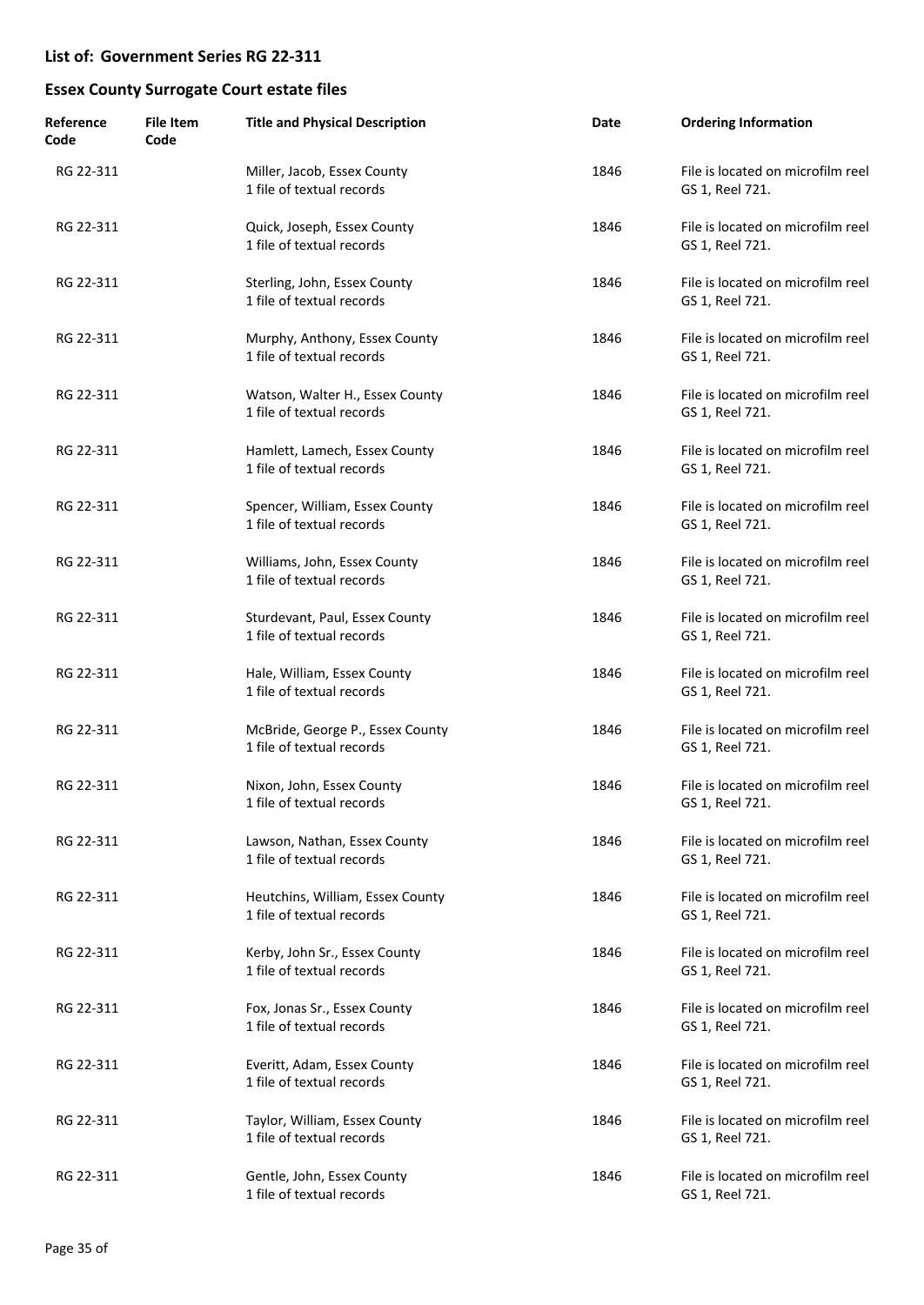| Reference<br>Code | <b>File Item</b><br>Code | <b>Title and Physical Description</b>                         | Date | <b>Ordering Information</b>                          |
|-------------------|--------------------------|---------------------------------------------------------------|------|------------------------------------------------------|
| RG 22-311         |                          | Wright, William, Essex County<br>1 file of textual records    | 1846 | File is located on microfilm reel<br>GS 1, Reel 721. |
| RG 22-311         |                          | Johnstone, David, Essex County<br>1 file of textual records   | 1846 | File is located on microfilm reel<br>GS 1, Reel 721. |
| RG 22-311         |                          | Wilcox, Asa, Essex County<br>1 file of textual records        | 1846 | File is located on microfilm reel<br>GS 1, Reel 721. |
| RG 22-311         |                          | Searl, William, Essex County<br>1 file of textual records     | 1846 | File is located on microfilm reel<br>GS 1, Reel 721. |
| RG 22-311         |                          | Traxler, Peter Sr., Essex County<br>1 file of textual records | 1846 | File is located on microfilm reel<br>GS 1, Reel 721. |
| RG 22-311         |                          | McDougall, John R., Essex County<br>1 file of textual records | 1847 | File is located on microfilm reel<br>GS 1, Reel 721. |
| RG 22-311         |                          | Delisle, Denis, Essex County<br>1 file of textual records     | 1847 | File is located on microfilm reel<br>GS 1, Reel 721. |
| RG 22-311         |                          | Beamish, Abraham, Essex County<br>1 file of textual records   | 1847 | File is located on microfilm reel<br>GS 1, Reel 721. |
| RG 22-311         |                          | Giffin, James, Essex County<br>1 file of textual records      | 1847 | File is located on microfilm reel<br>GS 1, Reel 721. |
| RG 22-311         |                          | Palmer, David, Essex County<br>1 file of textual records      | 1847 | File is located on microfilm reel<br>GS 1, Reel 721. |
| RG 22-311         |                          | Lipscomb, Hannah, Essex County<br>1 file of textual records   | 1847 | File is located on microfilm reel<br>GS 1, Reel 721. |
| RG 22-311         |                          | Villers, Pierre, Essex County<br>1 file of textual records    | 1847 | File is located on microfilm reel<br>GS 1, Reel 721. |
| RG 22-311         |                          | Dejarlais, Albert, Essex County<br>1 file of textual records  | 1847 | File is located on microfilm reel<br>GS 1, Reel 721. |
| RG 22-311         |                          | Cadarette, Louis, Essex County<br>1 file of textual records   | 1847 | File is located on microfilm reel<br>GS 1, Reel 721. |
| RG 22-311         |                          | Strong, Patrick, Essex County<br>1 file of textual records    | 1847 | File is located on microfilm reel<br>GS 1, Reel 721. |
| RG 22-311         |                          | Williston, Elijah, Essex County<br>1 file of textual records  | 1847 | File is located on microfilm reel<br>GS 1, Reel 721. |
| RG 22-311         |                          | Hogarth, Adam A., Essex County<br>1 file of textual records   | 1847 | File is located on microfilm reel<br>GS 1, Reel 721. |
| RG 22-311         |                          | Costigan, Lawrence, Essex County<br>1 file of textual records | 1847 | File is located on microfilm reel<br>GS 1, Reel 721. |
| RG 22-311         |                          | Lemai, Alexis T., Essex County<br>1 file of textual records   | 1847 | File is located on microfilm reel<br>GS 1, Reel 721. |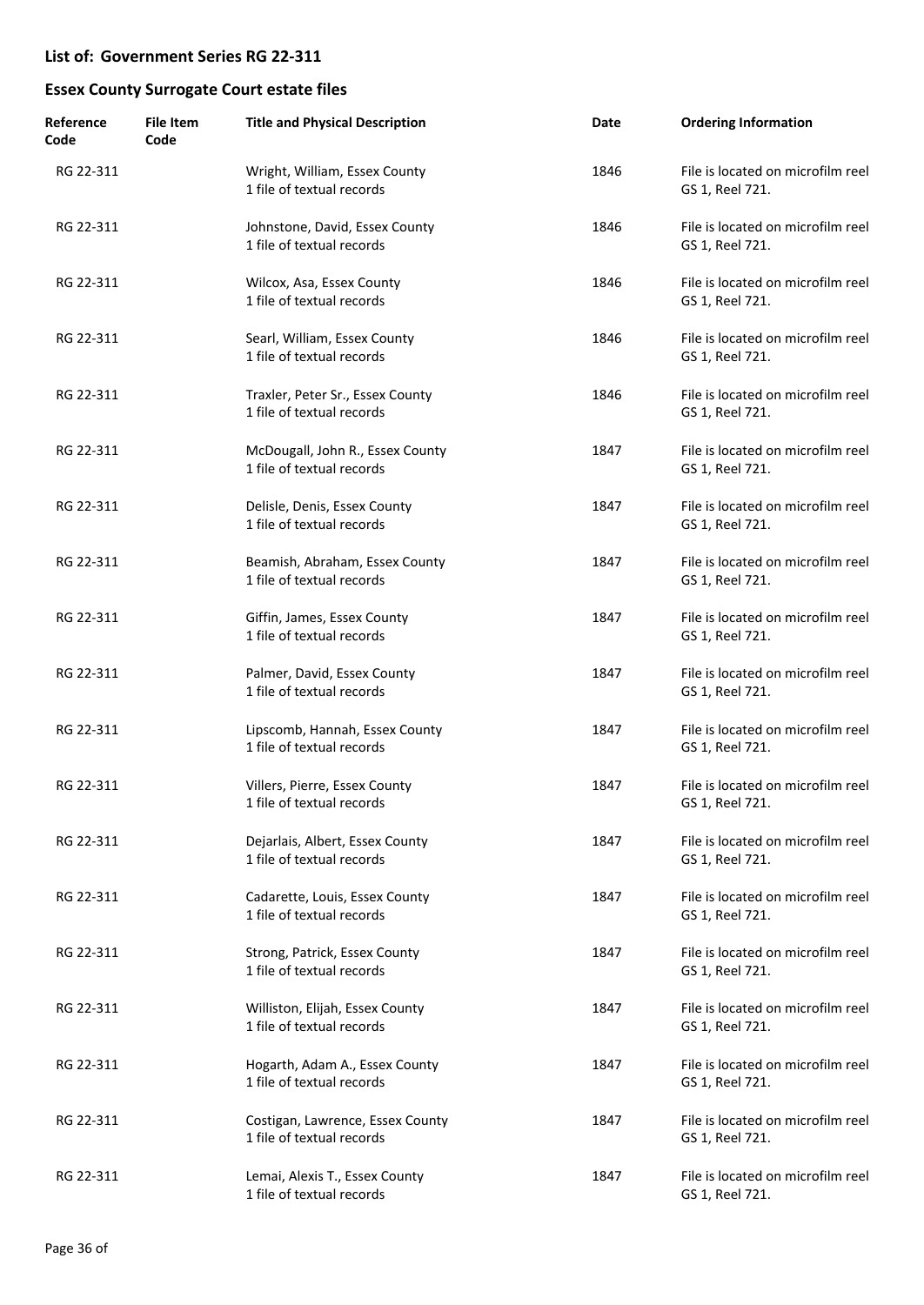| Reference<br>Code | <b>File Item</b><br>Code | <b>Title and Physical Description</b>                                   | Date | <b>Ordering Information</b>                          |
|-------------------|--------------------------|-------------------------------------------------------------------------|------|------------------------------------------------------|
| RG 22-311         |                          | Piggott, Jane, Essex County<br>1 file of textual records                | 1847 | File is located on microfilm reel<br>GS 1, Reel 721. |
| RG 22-311         |                          | Pratt, Francois, Essex County<br>1 file of textual records              | 1847 | File is located on microfilm reel<br>GS 1, Reel 721. |
| RG 22-311         |                          | Provencher, Joseph, Essex County<br>1 file of textual records           | 1847 | File is located on microfilm reel<br>GS 1, Reel 721. |
| RG 22-311         |                          | Morin, Jean B., Essex County<br>1 file of textual records               | 1847 | File is located on microfilm reel<br>GS 1, Reel 721. |
| RG 22-311         |                          | Pajot, Chrisostome, Essex County<br>1 file of textual records           | 1852 | File is located on microfilm reel<br>GS 1, Reel 721. |
| RG 22-311         |                          | Pajot Infants (Guardianship), Essex County<br>1 file of textual records | 1852 | File is located on microfilm reel<br>GS 1, Reel 721. |
| RG 22-311         |                          | Pajot, Thomas, Essex County<br>1 file of textual records                | 1852 | File is located on microfilm reel<br>GS 1, Reel 721. |
| RG 22-311         |                          | Clark, Joseph, Essex County<br>1 file of textual records                | 1847 | File is located on microfilm reel<br>GS 1, Reel 721. |
| RG 22-311         |                          | Tobin, Patrick, Essex County<br>1 file of textual records               | 1847 | File is located on microfilm reel<br>GS 1, Reel 721. |
| RG 22-311         |                          | Laidlaw, Robert, Essex County<br>1 file of textual records              | 1847 | File is located on microfilm reel<br>GS 1, Reel 721. |
| RG 22-311         |                          | Derocher, Antoine, Essex County<br>1 file of textual records            | 1847 | File is located on microfilm reel<br>GS 1, Reel 721. |
| RG 22-311         |                          | Durocher, Antoine, Essex County<br>1 file of textual records            | 1847 | File is located on microfilm reel<br>GS 1, Reel 721. |
| RG 22-311         |                          | McCurdy, Andrew, Essex County<br>1 file of textual records              | 1847 | File is located on microfilm reel<br>GS 1, Reel 721. |
| RG 22-311         |                          | Coll, Hamilton, Essex County<br>1 file of textual records               | 1847 | File is located on microfilm reel<br>GS 1, Reel 721. |
| RG 22-311         |                          | Ouellette, Louis M., Essex County<br>1 file of textual records          | 1847 | File is located on microfilm reel<br>GS 1, Reel 721. |
| RG 22-311         |                          | Reneau, Joseph, Essex County<br>1 file of textual records               | 1847 | File is located on microfilm reel<br>GS 1, Reel 721. |
| RG 22-311         |                          | Tissiman, Joseph, Essex County<br>1 file of textual records             | 1847 | File is located on microfilm reel<br>GS 1, Reel 721. |
| RG 22-311         |                          | Dolsen, John, Essex County<br>1 file of textual records                 | 1847 | File is located on microfilm reel<br>GS 1, Reel 721. |
| RG 22-311         |                          | McGregor, William, Essex County<br>1 file of textual records            | 1847 | File is located on microfilm reel<br>GS 1, Reel 721. |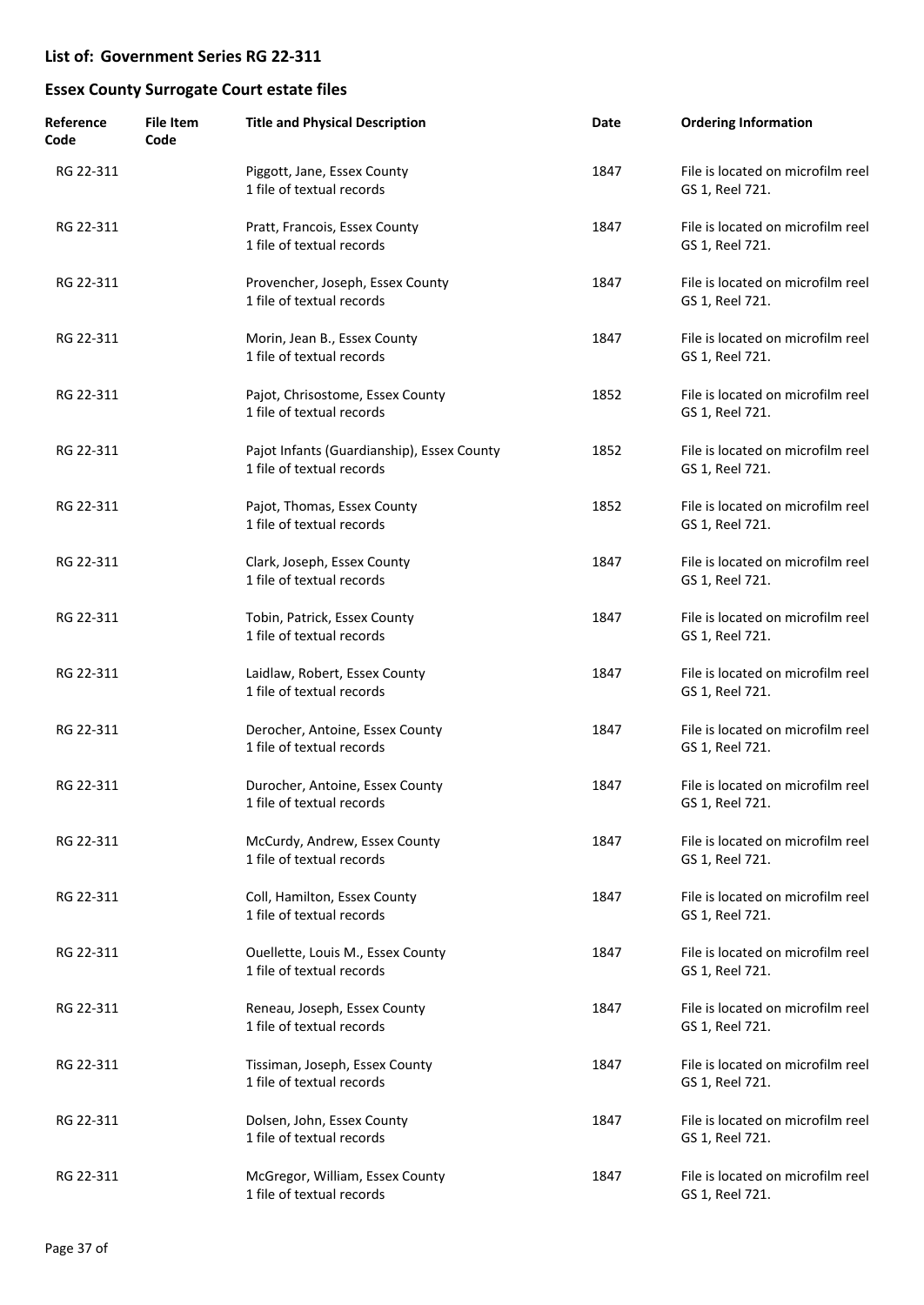| Reference<br>Code | <b>File Item</b><br>Code | <b>Title and Physical Description</b>                                       | Date | <b>Ordering Information</b>                          |
|-------------------|--------------------------|-----------------------------------------------------------------------------|------|------------------------------------------------------|
| RG 22-311         |                          | Smith, Charles A., Essex County<br>1 file of textual records                | 1847 | File is located on microfilm reel<br>GS 1, Reel 721. |
| RG 22-311         |                          | Fortier, Pierre, Essex County<br>1 file of textual records                  | 1848 | File is located on microfilm reel<br>GS 1, Reel 721. |
| RG 22-311         |                          | McGregor, John, Essex County<br>1 file of textual records                   | 1848 | File is located on microfilm reel<br>GS 1, Reel 721. |
| RG 22-311         |                          | Ridley, William, Essex County<br>1 file of textual records                  | 1848 | File is located on microfilm reel<br>GS 1, Reel 721. |
| RG 22-311         |                          | Mailloux, David, Essex County<br>1 file of textual records                  | 1848 | File is located on microfilm reel<br>GS 1, Reel 721. |
| RG 22-311         |                          | Maxwell, William, Essex County<br>1 file of textual records                 | 1848 | File is located on microfilm reel<br>GS 1, Reel 721. |
| RG 22-311         |                          | Jobin, Francois, Essex County<br>1 file of textual records                  | 1848 | File is located on microfilm reel<br>GS 1, Reel 721. |
| RG 22-311         |                          | McGregor, Isaac B., Essex County<br>1 file of textual records               | 1848 | File is located on microfilm reel<br>GS 1, Reel 721. |
| RG 22-311         |                          | Trudelle, Jean B., Essex County<br>1 file of textual records                | 1848 | File is located on microfilm reel<br>GS 1, Reel 721. |
| RG 22-311         |                          | Stewart, James, Essex County<br>1 file of textual records                   | 1848 | File is located on microfilm reel<br>GS 1, Reel 721. |
| RG 22-311         |                          | Cheeseman, Benjamin, Essex County<br>1 file of textual records              | 1848 | File is located on microfilm reel<br>GS 1, Reel 721. |
| RG 22-311         |                          | Simminton, John Sr., Essex County<br>1 file of textual records              | 1848 | File is located on microfilm reel<br>GS 1, Reel 721. |
| RG 22-311         |                          | Simonton, John Sr., Essex County<br>1 file of textual records               | 1848 | File is located on microfilm reel<br>GS 1, Reel 721. |
| RG 22-311         |                          | Robertson, Sarah, Essex County<br>1 file of textual records                 | 1848 | File is located on microfilm reel<br>GS 1, Reel 721. |
| RG 22-311         |                          | Shaw, Charles, Essex County<br>1 file of textual records                    | 1848 | File is located on microfilm reel<br>GS 1, Reel 721. |
| RG 22-311         |                          | Belleperch, Antoine, Essex County<br>1 file of textual records              | 1848 | File is located on microfilm reel<br>GS 1, Reel 721. |
| RG 22-311         |                          | Bancett, Louis (alias Jollibois), Essex County<br>1 file of textual records | 1848 | File is located on microfilm reel<br>GS 1, Reel 721. |
| RG 22-311         |                          | Jollibois, Louis, Essex County<br>1 file of textual records                 | 1848 | File is located on microfilm reel<br>GS 1, Reel 721. |
| RG 22-311         |                          | Boutheillier, Francois, Essex County<br>1 file of textual records           | 1848 | File is located on microfilm reel<br>GS 1, Reel 721. |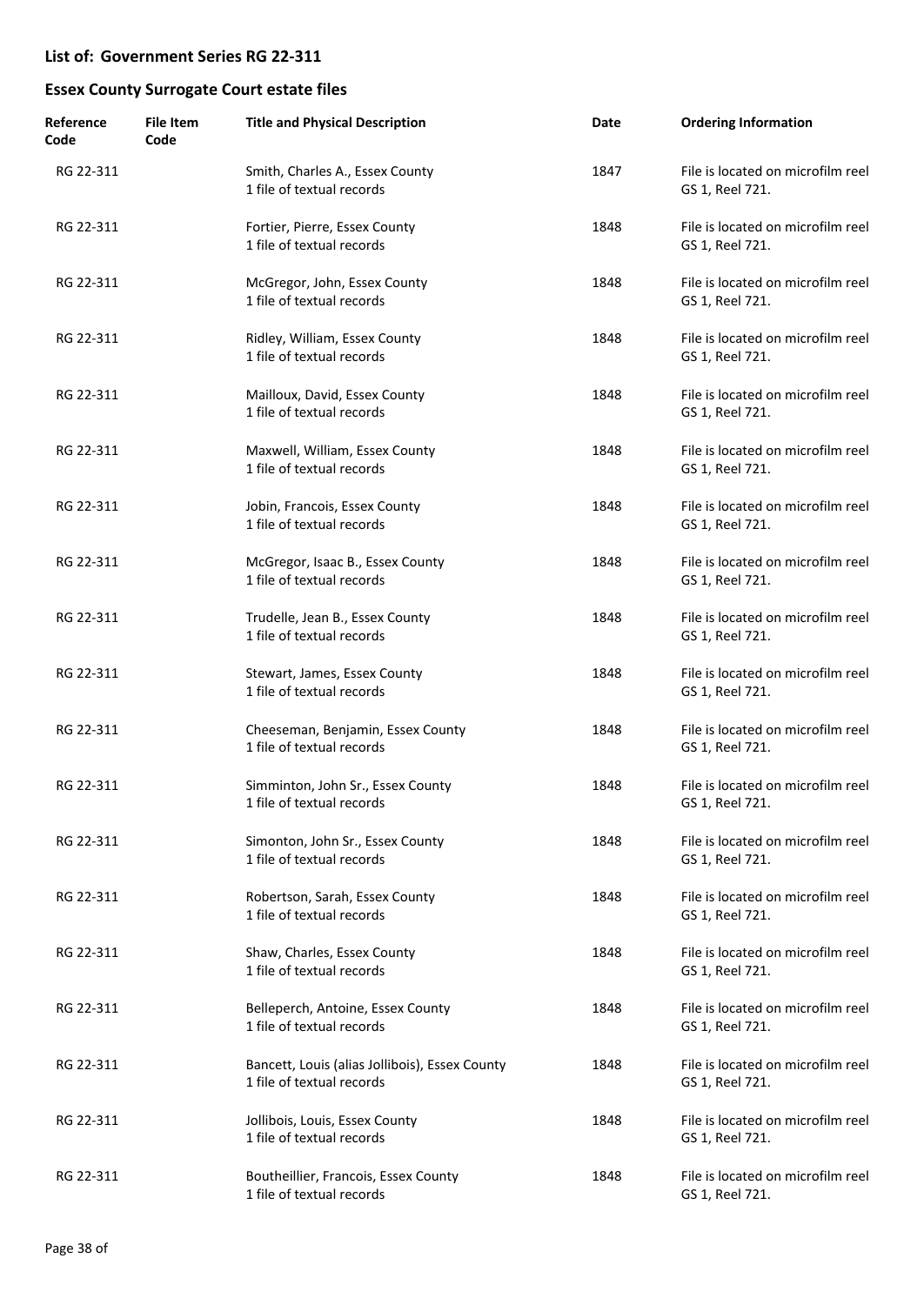| Reference<br>Code | <b>File Item</b><br>Code | <b>Title and Physical Description</b>                                  | Date | <b>Ordering Information</b>                          |
|-------------------|--------------------------|------------------------------------------------------------------------|------|------------------------------------------------------|
| RG 22-311         |                          | Arnold, John Sr., Essex County<br>1 file of textual records            | 1848 | File is located on microfilm reel<br>GS 1, Reel 721. |
| RG 22-311         |                          | Broadbent, Thomas, Essex County<br>1 file of textual records           | 1848 | File is located on microfilm reel<br>GS 1, Reel 721. |
| RG 22-311         |                          | Johnson, Lionel, Essex County<br>1 file of textual records             | 1848 | File is located on microfilm reel<br>GS 1, Reel 721. |
| RG 22-311         |                          | Hobson, William H., Essex County<br>1 file of textual records          | 1848 | File is located on microfilm reel<br>GS 1, Reel 721. |
| RG 22-311         |                          | Baldwin, Amos, Essex County<br>1 file of textual records               | 1848 | File is located on microfilm reel<br>GS 1, Reel 721. |
| RG 22-311         |                          | Boismier, Gregoire, Essex County<br>1 file of textual records          | 1848 | File is located on microfilm reel<br>GS 1, Reel 721. |
| RG 22-311         |                          | Watson, Robert G., Essex County<br>1 file of textual records           | 1848 | File is located on microfilm reel<br>GS 1, Reel 721. |
| RG 22-311         |                          | Davenport, Louis, Essex County<br>1 file of textual records            | 1849 | File is located on microfilm reel<br>GS 1, Reel 721. |
| RG 22-311         |                          | Cameron, Angus, Essex County<br>1 file of textual records              | 1849 | File is located on microfilm reel<br>GS 1, Reel 721. |
| RG 22-311         |                          | Archbold, Francois, Essex County<br>1 file of textual records          | 1849 | File is located on microfilm reel<br>GS 1, Reel 721. |
| RG 22-311         |                          | Allinson, Henry, Essex County<br>1 file of textual records             | 1849 | File is located on microfilm reel<br>GS 1, Reel 721. |
| RG 22-311         |                          | Linch, Patrick, Essex County<br>1 file of textual records              | 1849 | File is located on microfilm reel<br>GS 1, Reel 721. |
| RG 22-311         |                          | Cameron, Allan, Essex County<br>1 file of textual records              | 1849 | File is located on microfilm reel<br>GS 1, Reel 721. |
| RG 22-311         |                          | Meldrum, George, Essex County<br>1 file of textual records             | 1849 | File is located on microfilm reel<br>GS 1, Reel 721. |
| RG 22-311         |                          | Ouillette, Charles, Essex County<br>1 file of textual records          | 1849 | File is located on microfilm reel<br>GS 1, Reel 721. |
| RG 22-311         |                          | Janisse, Hipolite, Essex County<br>1 file of textual records           | 1849 | File is located on microfilm reel<br>GS 1, Reel 721. |
| RG 22-311         |                          | Cornwall, Nathan, Essex County<br>1 file of textual records            | 1849 | File is located on microfilm reel<br>GS 1, Reel 721. |
| RG 22-311         |                          | Thomson, William, Essex County<br>1 file of textual records            | 1849 | File is located on microfilm reel<br>GS 1, Reel 721. |
| RG 22-311         |                          | Hall Infants (Guardianship), Essex County<br>1 file of textual records | 1849 | File is located on microfilm reel<br>GS 1, Reel 721. |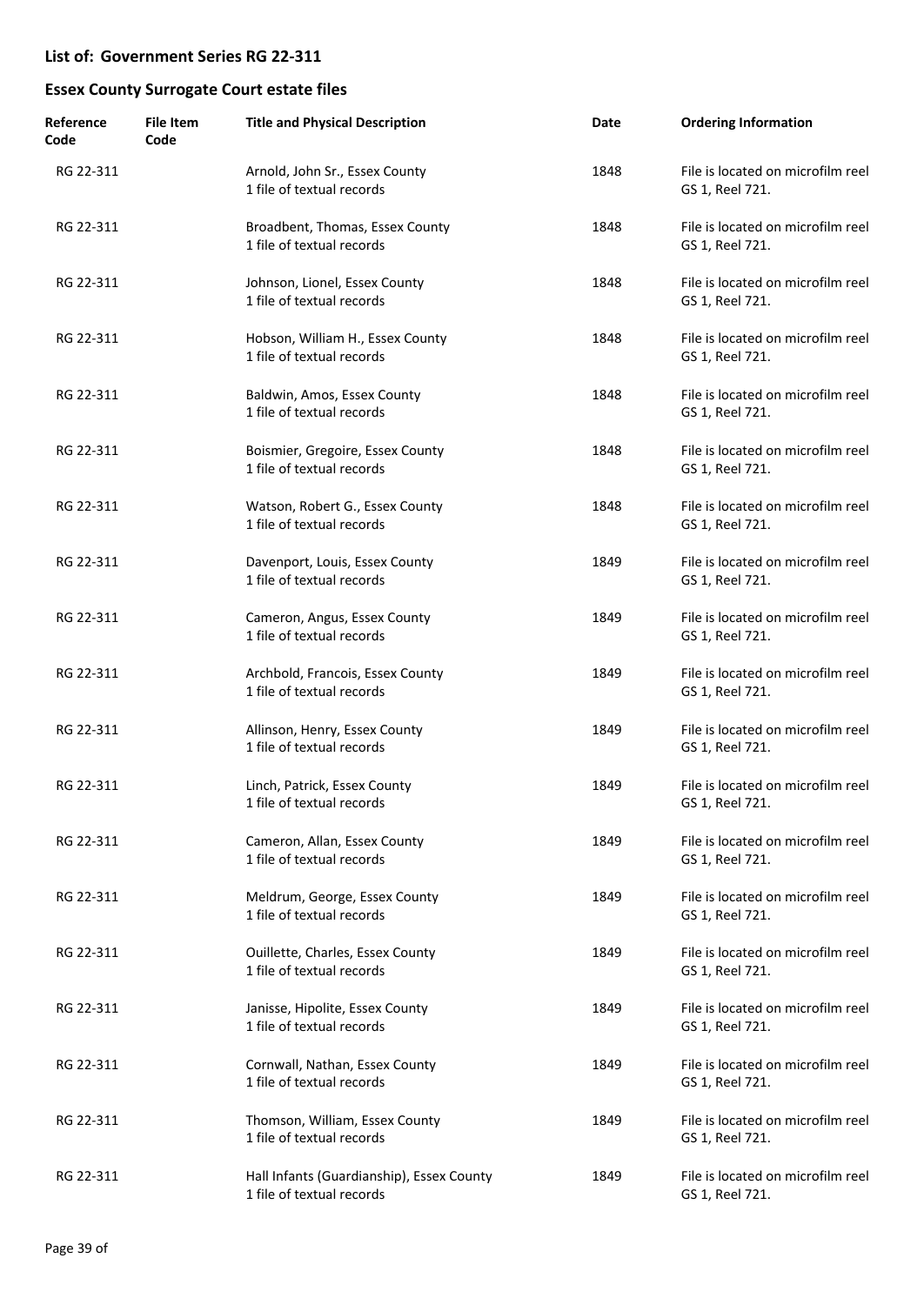| Reference<br>Code | <b>File Item</b><br>Code | <b>Title and Physical Description</b>                          | Date | <b>Ordering Information</b>                          |
|-------------------|--------------------------|----------------------------------------------------------------|------|------------------------------------------------------|
| RG 22-311         |                          | Furey, Nicholson O., Essex County<br>1 file of textual records | 1849 | File is located on microfilm reel<br>GS 1, Reel 721. |
| RG 22-311         |                          | Morton, Julia A., Essex County<br>1 file of textual records    | 1849 | File is located on microfilm reel<br>GS 1, Reel 721. |
| RG 22-311         |                          | Allen, John, Essex County<br>1 file of textual records         | 1849 | File is located on microfilm reel<br>GS 1, Reel 721. |
| RG 22-311         |                          | Parent, Jacques J., Essex County<br>1 file of textual records  | 1849 | File is located on microfilm reel<br>GS 1, Reel 721. |
| RG 22-311         |                          | Julian, Stephen, Essex County<br>1 file of textual records     | 1849 | File is located on microfilm reel<br>GS 1, Reel 721. |
| RG 22-311         |                          | Reeves, James A., Essex County<br>1 file of textual records    | 1849 | File is located on microfilm reel<br>GS 1, Reel 721. |
| RG 22-311         |                          | Brush, John Sr., Essex County<br>1 file of textual records     | 1849 | File is located on microfilm reel<br>GS 1, Reel 721. |
| RG 22-311         |                          | Hodson, Eliza, Essex County<br>1 file of textual records       | 1849 | File is located on microfilm reel<br>GS 1, Reel 721. |
| RG 22-311         |                          | Turner, John W., Essex County<br>1 file of textual records     | 1849 | File is located on microfilm reel<br>GS 1, Reel 721. |
| RG 22-311         |                          | Boufford, Joseph, Essex County<br>1 file of textual records    | 1849 | File is located on microfilm reel<br>GS 1, Reel 721. |
| RG 22-311         |                          | Sharp, Thomas, Essex County<br>1 file of textual records       | 1849 | File is located on microfilm reel<br>GS 1, Reel 721. |
| RG 22-311         |                          | Price, James, Essex County<br>1 file of textual records        | 1849 | File is located on microfilm reel<br>GS 1. Reel 721. |
| RG 22-311         |                          | Smith, Henry N., Essex County<br>1 file of textual records     | 1849 | File is located on microfilm reel<br>GS 1, Reel 721. |
| RG 22-311         |                          | Christner, Jonas, Essex County<br>1 file of textual records    | 1849 | File is located on microfilm reel<br>GS 1, Reel 721. |
| RG 22-311         |                          | Nouille, Philip, Essex County<br>1 file of textual records     | 1849 | File is located on microfilm reel<br>GS 1, Reel 721. |
| RG 22-311         |                          | Fox, Michael M., Essex County<br>1 file of textual records     | 1850 | File is located on microfilm reel<br>GS 1, Reel 721. |
| RG 22-311         |                          | Livergood, George, Essex County<br>1 file of textual records   | 1850 | File is located on microfilm reel<br>GS 1, Reel 721. |
| RG 22-311         |                          | Caldwell, William, Essex County<br>1 file of textual records   | 1850 | File is located on microfilm reel<br>GS 1, Reel 721. |
| RG 22-311         |                          | McDonald, Neil, Essex County<br>1 file of textual records      | 1850 | File is located on microfilm reel<br>GS 1, Reel 721. |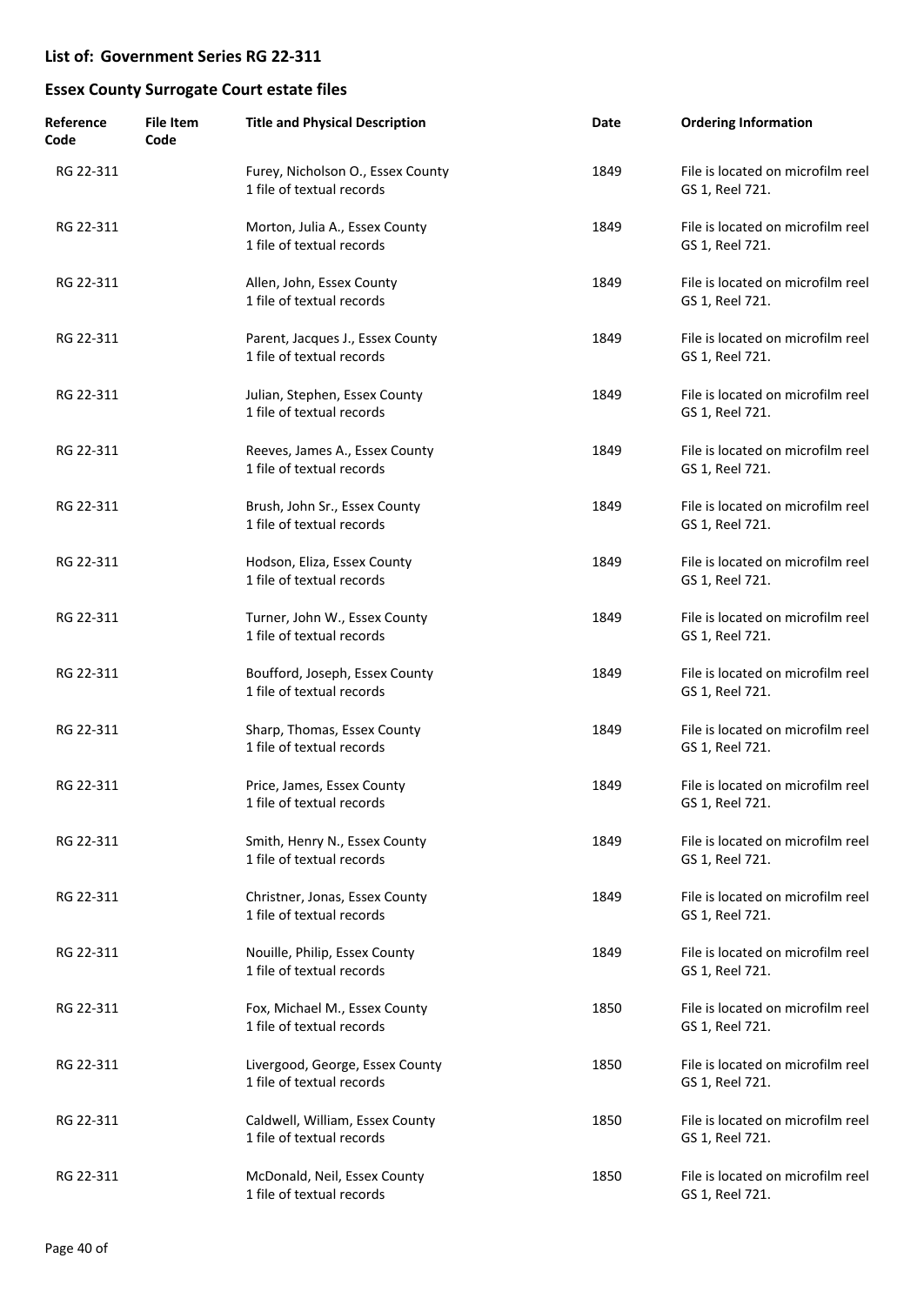| Reference<br>Code | <b>File Item</b><br>Code | <b>Title and Physical Description</b>                          | Date | <b>Ordering Information</b>                          |
|-------------------|--------------------------|----------------------------------------------------------------|------|------------------------------------------------------|
| RG 22-311         |                          | Sutherland, Thomas, Essex County<br>1 file of textual records  | 1850 | File is located on microfilm reel<br>GS 1, Reel 721. |
| RG 22-311         |                          | Pera, Baptiste, Essex County<br>1 file of textual records      | 1850 | File is located on microfilm reel<br>GS 1, Reel 721. |
| RG 22-311         |                          | McDonald, James, Essex County<br>1 file of textual records     | 1850 | File is located on microfilm reel<br>GS 1, Reel 721. |
| RG 22-311         |                          | Barron, Robert, Essex County<br>1 file of textual records      | 1850 | File is located on microfilm reel<br>GS 1, Reel 721. |
| RG 22-311         |                          | McHugh, James, Essex County<br>1 file of textual records       | 1850 | File is located on microfilm reel<br>GS 1, Reel 721. |
| RG 22-311         |                          | McKay, Daniel, Essex County<br>1 file of textual records       | 1850 | File is located on microfilm reel<br>GS 1, Reel 721. |
| RG 22-311         |                          | Reaume, Thomas, Essex County<br>1 file of textual records      | 1850 | File is located on microfilm reel<br>GS 1, Reel 721. |
| RG 22-311         |                          | Truax, Abram, Essex County<br>1 file of textual records        | 1850 | File is located on microfilm reel<br>GS 1, Reel 721. |
| RG 22-311         |                          | Bergeron, Joseph, Essex County<br>1 file of textual records    | 1850 | File is located on microfilm reel<br>GS 1, Reel 721. |
| RG 22-311         |                          | Phillips, Joseph, Essex County<br>1 file of textual records    | 1850 | File is located on microfilm reel<br>GS 1, Reel 721. |
| RG 22-311         |                          | Laderout, Alexis, Essex County<br>1 file of textual records    | 1850 | File is located on microfilm reel<br>GS 1, Reel 721. |
| RG 22-311         |                          | Blondin, Henry, Essex County<br>1 file of textual records      | 1850 | File is located on microfilm reel<br>GS 1. Reel 721. |
| RG 22-311         |                          | McGregor, Anne, Essex County<br>1 file of textual records      | 1850 | File is located on microfilm reel<br>GS 1, Reel 721. |
| RG 22-311         |                          | Watson, Robert, Essex County<br>1 file of textual records      | 1850 | File is located on microfilm reel<br>GS 1, Reel 721. |
| RG 22-311         |                          | Hillier, James, Essex County<br>1 file of textual records      | 1850 | File is located on microfilm reel<br>GS 1, Reel 721. |
| RG 22-311         |                          | Hodgkins, William, Essex County<br>1 file of textual records   | 1850 | File is located on microfilm reel<br>GS 1, Reel 721. |
| RG 22-311         |                          | Jackson, William, Essex County<br>1 file of textual records    | 1850 | File is located on microfilm reel<br>GS 1, Reel 721. |
| RG 22-311         |                          | Bonde, Edward, Essex County<br>1 file of textual records       | 1850 | File is located on microfilm reel<br>GS 1, Reel 721. |
| RG 22-311         |                          | St. Louis, Francois, Essex County<br>1 file of textual records | 1850 | File is located on microfilm reel<br>GS 1, Reel 721. |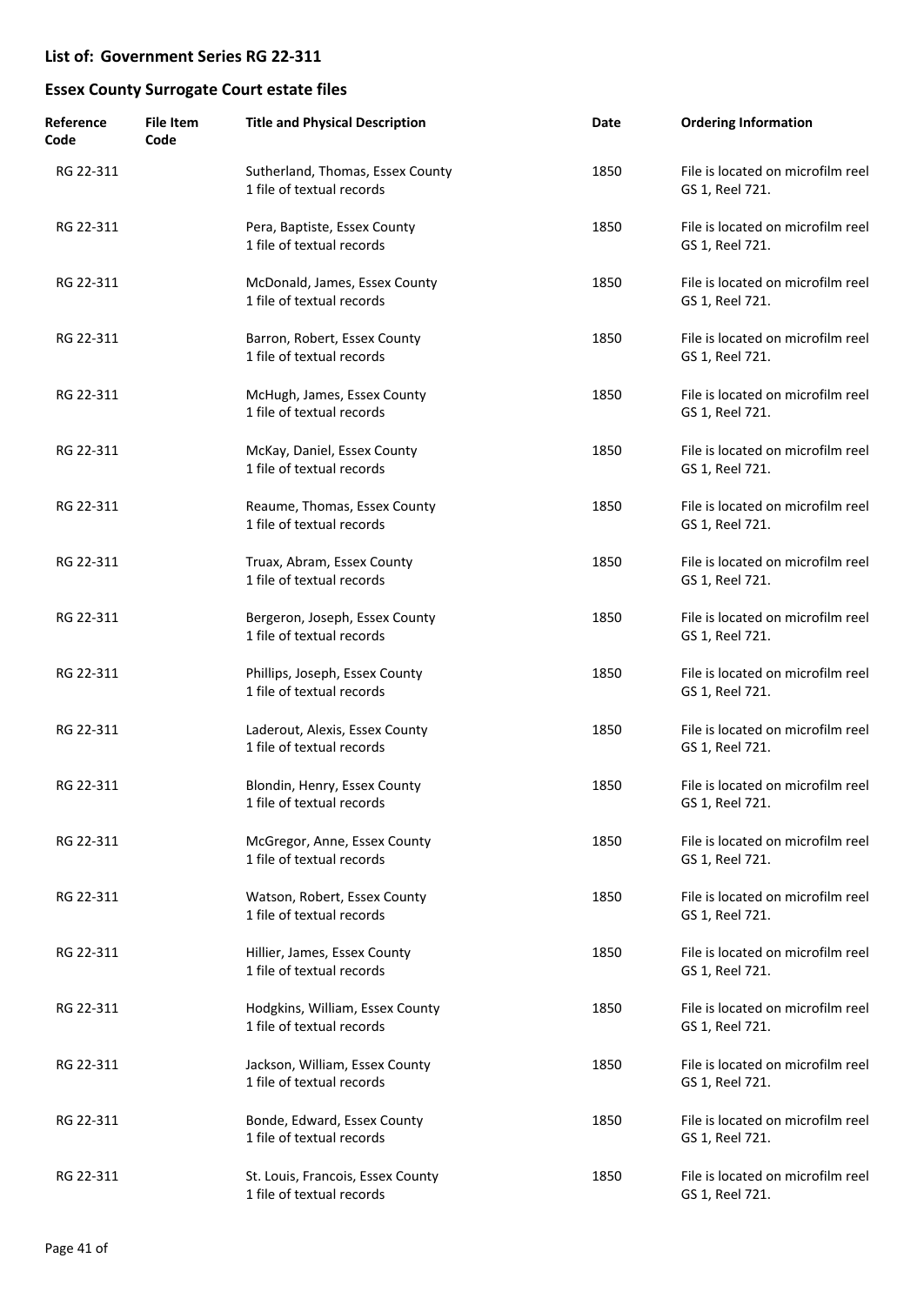| Reference<br>Code | File Item<br>Code | <b>Title and Physical Description</b>                                    | Date | <b>Ordering Information</b>                          |
|-------------------|-------------------|--------------------------------------------------------------------------|------|------------------------------------------------------|
| RG 22-311         |                   | Velair, Francois, Essex County<br>1 file of textual records              | 1850 | File is located on microfilm reel<br>GS 1, Reel 721. |
| RG 22-311         |                   | Carnahan, Margaret, Essex County<br>1 file of textual records            | 1850 | File is located on microfilm reel<br>GS 1, Reel 721. |
| RG 22-311         |                   | Martin, Thomas, Essex County<br>1 file of textual records                | 1850 | File is located on microfilm reel<br>GS 1, Reel 721. |
| RG 22-311         |                   | Dabin, Jean B., Essex County<br>1 file of textual records                | 1850 | File is located on microfilm reel<br>GS 1, Reel 721. |
| RG 22-311         |                   | Travis, William G., Essex County<br>1 file of textual records            | 1850 | File is located on microfilm reel<br>GS 1, Reel 721. |
| RG 22-311         |                   | Young, Peter, Essex County<br>1 file of textual records                  | 1850 | File is located on microfilm reel<br>GS 1, Reel 721. |
| RG 22-311         |                   | Collins, John Jr., Essex County<br>1 file of textual records             | 1850 | File is located on microfilm reel<br>GS 1, Reel 721. |
| RG 22-311         |                   | Taylor, Alexander, Essex County<br>1 file of textual records             | 1850 | File is located on microfilm reel<br>GS 1, Reel 721. |
| RG 22-311         |                   | Wallace, Matthew, Essex County<br>1 file of textual records              | 1850 | File is located on microfilm reel<br>GS 1, Reel 721. |
| RG 22-311         |                   | Paxton, Henry S., Essex County<br>1 file of textual records              | 1850 | File is located on microfilm reel<br>GS 1, Reel 721. |
| RG 22-311         |                   | Cannon, Archange, Essex County<br>1 file of textual records              | 1850 | File is located on microfilm reel<br>GS 1, Reel 721. |
| RG 22-311         |                   | Stewart, Andrew, Essex County<br>1 file of textual records               | 1850 | File is located on microfilm reel<br>GS 1, Reel 721. |
| RG 22-311         |                   | McKillop, Alexander, Essex County<br>1 file of textual records           | 1850 | File is located on microfilm reel<br>GS 1, Reel 721. |
| RG 22-311         |                   | Beattie, David, Essex County<br>1 file of textual records                | 1850 | File is located on microfilm reel<br>GS 1, Reel 721. |
| RG 22-311         |                   | Burks, Charles, Essex County<br>1 file of textual records                | 1850 | File is located on microfilm reel<br>GS 1, Reel 721. |
| RG 22-311         |                   | Robson, Joseph, Essex County<br>1 file of textual records                | 1850 | File is located on microfilm reel<br>GS 1, Reel 721. |
| RG 22-311         |                   | Barron, Robert (Guardianship), Essex County<br>1 file of textual records | 1850 | File is located on microfilm reel<br>GS 1, Reel 721. |
| RG 22-311         |                   | Tramble, Baptiste, Essex County<br>1 file of textual records             | 1850 | File is located on microfilm reel<br>GS 1, Reel 721. |
| RG 22-311         |                   | Webster, Milo, Essex County<br>1 file of textual records                 | 1850 | File is located on microfilm reel<br>GS 1, Reel 721. |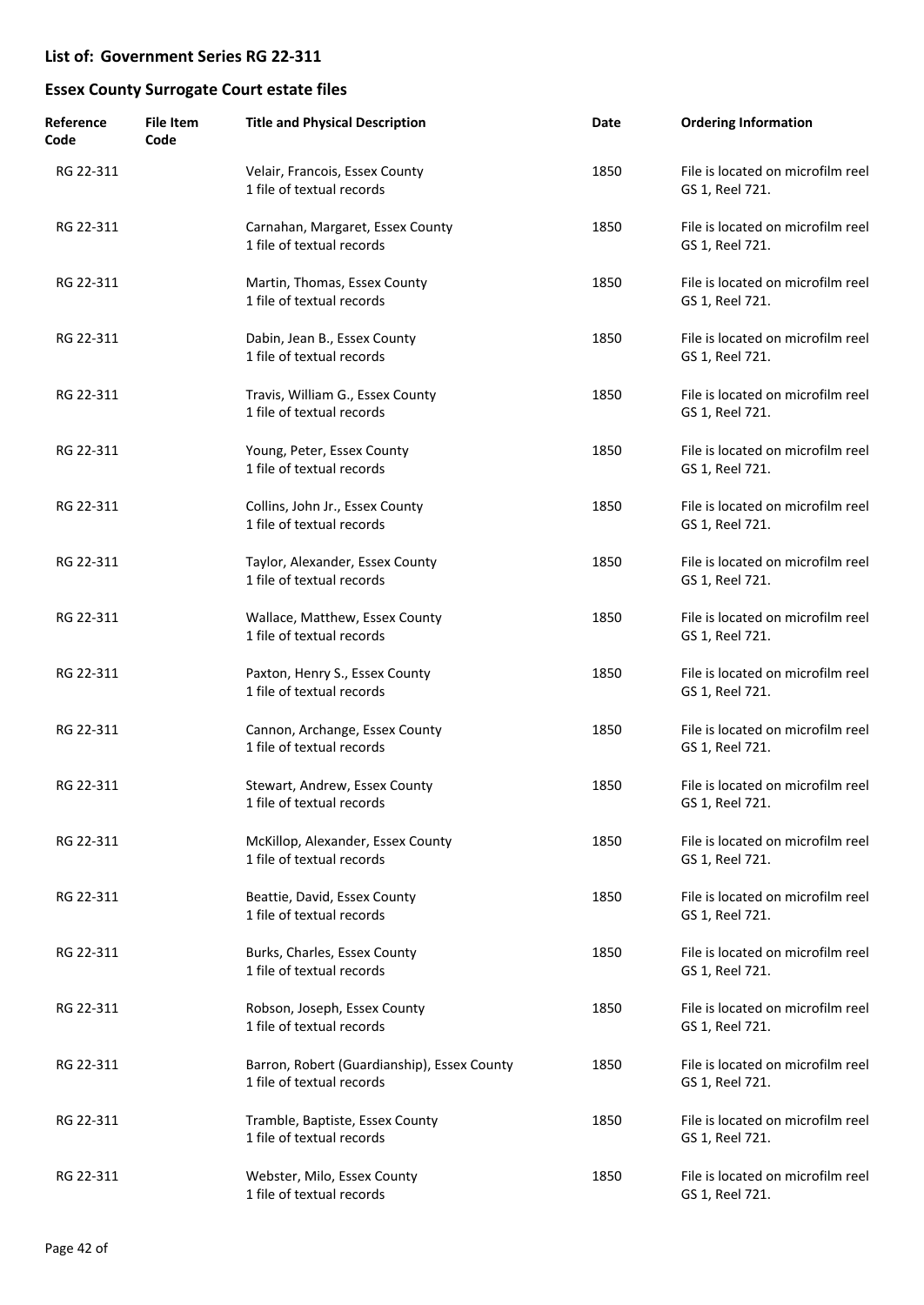| Reference<br>Code | File Item<br>Code | <b>Title and Physical Description</b>                                    | Date | <b>Ordering Information</b>                          |
|-------------------|-------------------|--------------------------------------------------------------------------|------|------------------------------------------------------|
| RG 22-311         |                   | Graham, William, Essex County<br>1 file of textual records               | 1850 | File is located on microfilm reel<br>GS 1, Reel 721. |
| RG 22-311         |                   | Ross, David (Guardianship), Essex County<br>1 file of textual records    | 1850 | File is located on microfilm reel<br>GS 1, Reel 721. |
| RG 22-311         |                   | Paree, Louis, Essex County<br>1 file of textual records                  | 1850 | File is located on microfilm reel<br>GS 1, Reel 721. |
| RG 22-311         |                   | Reeves Infants (Guardianship), Essex County<br>1 file of textual records | 1851 | File is located on microfilm reel<br>GS 1, Reel 721. |
| RG 22-311         |                   | Gore, Arthur, Essex County<br>1 file of textual records                  | 1851 | File is located on microfilm reel<br>GS 1, Reel 722. |
| RG 22-311         |                   | Lockhart, Jeremiah, Essex County<br>1 file of textual records            | 1851 | File is located on microfilm reel<br>GS 1, Reel 722. |
| RG 22-311         |                   | McAulay, Robert, Essex County<br>1 file of textual records               | 1851 | File is located on microfilm reel<br>GS 1, Reel 722. |
| RG 22-311         |                   | Knox, John, Essex County<br>1 file of textual records                    | 1851 | File is located on microfilm reel<br>GS 1, Reel 722. |
| RG 22-311         |                   | Besere, Angelique, Essex County<br>1 file of textual records             | 1851 | File is located on microfilm reel<br>GS 1, Reel 722. |
| RG 22-311         |                   | Wiggins, Julie, Essex County<br>1 file of textual records                | 1851 | File is located on microfilm reel<br>GS 1, Reel 722. |
| RG 22-311         |                   | Ulch, Jacob, Essex County<br>1 file of textual records                   | 1851 | File is located on microfilm reel<br>GS 1, Reel 722. |
| RG 22-311         |                   | Keiting, William, Essex County<br>1 file of textual records              | 1851 | File is located on microfilm reel<br>GS 1, Reel 722. |
| RG 22-311         |                   | Reilly, John, Essex County<br>1 file of textual records                  | 1851 | File is located on microfilm reel<br>GS 1, Reel 722. |
| RG 22-311         |                   | Imerson, Jonathan, Essex County<br>1 file of textual records             | 1851 | File is located on microfilm reel<br>GS 1, Reel 722. |
| RG 22-311         |                   | McDonald, Alexander, Essex County<br>1 file of textual records           | 1851 | File is located on microfilm reel<br>GS 1, Reel 722. |
| RG 22-311         |                   | Haughton, Samuel, Essex County<br>1 file of textual records              | 1851 | File is located on microfilm reel<br>GS 1, Reel 722. |
| RG 22-311         |                   | Dooley, Patrick, Essex County<br>1 file of textual records               | 1851 | File is located on microfilm reel<br>GS 1, Reel 722. |
| RG 22-311         |                   | Fraser, Adam, Essex County<br>1 file of textual records                  | 1851 | File is located on microfilm reel<br>GS 1, Reel 722. |
| RG 22-311         |                   | Giniac, Jean B., Essex County<br>1 file of textual records               | 1851 | File is located on microfilm reel<br>GS 1, Reel 722. |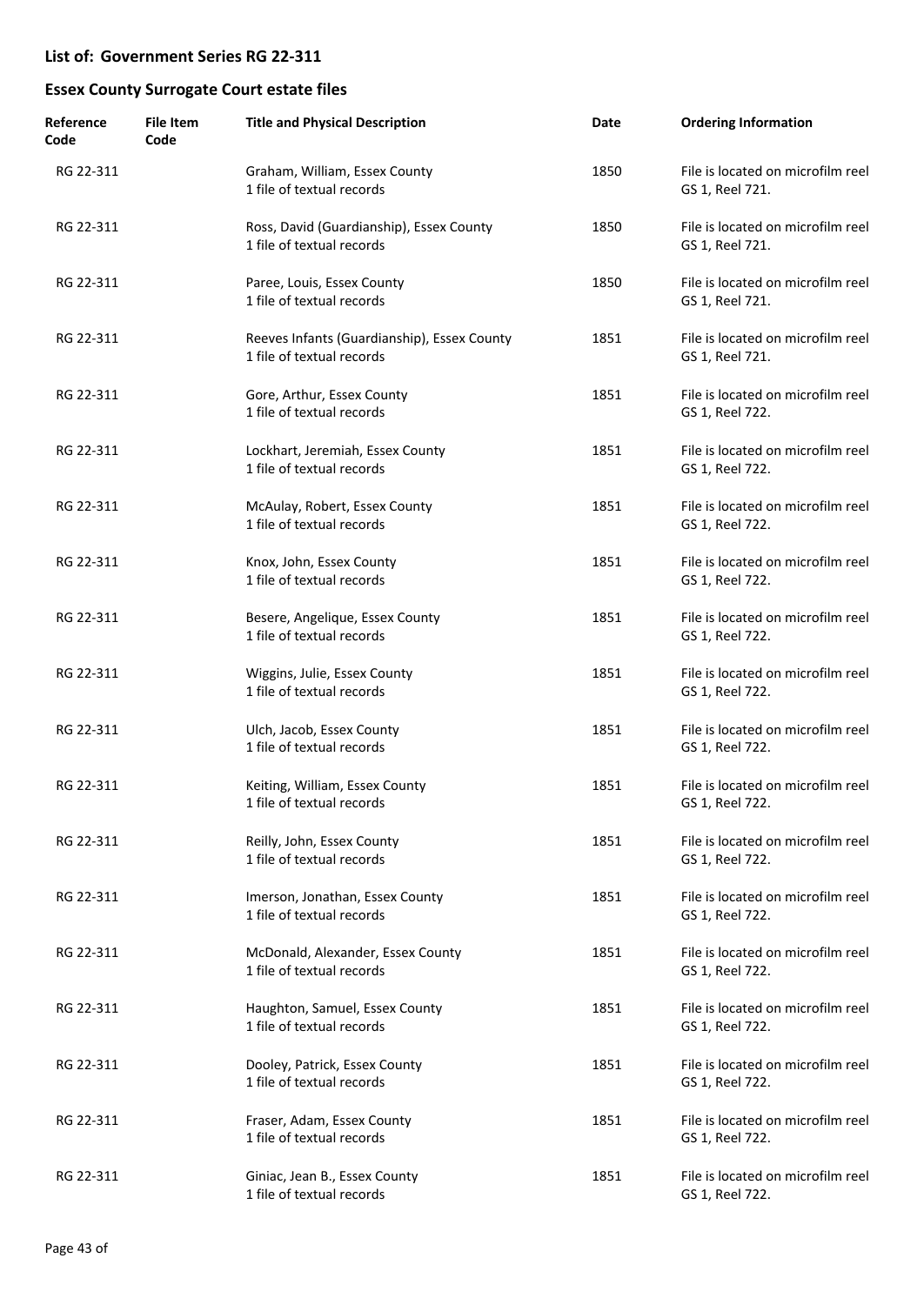| Reference<br>Code | <b>File Item</b><br>Code | <b>Title and Physical Description</b>                                   | Date | <b>Ordering Information</b>                          |
|-------------------|--------------------------|-------------------------------------------------------------------------|------|------------------------------------------------------|
| RG 22-311         |                          | Stokes, Peter, Essex County<br>1 file of textual records                | 1851 | File is located on microfilm reel<br>GS 1, Reel 722. |
| RG 22-311         |                          | Cunningham, John, Essex County<br>1 file of textual records             | 1851 | File is located on microfilm reel<br>GS 1, Reel 722. |
| RG 22-311         |                          | Caldwell, Francis, Essex County<br>1 file of textual records            | 1851 | File is located on microfilm reel<br>GS 1, Reel 722. |
| RG 22-311         |                          | Montreuille, Luc, Essex County<br>1 file of textual records             | 1851 | File is located on microfilm reel<br>GS 1, Reel 722. |
| RG 22-311         |                          | Langlois, Alexis, Essex County<br>1 file of textual records             | 1851 | File is located on microfilm reel<br>GS 1, Reel 722. |
| RG 22-311         |                          | Raynor, George A., Essex County<br>1 file of textual records            | 1852 | File is located on microfilm reel<br>GS 1, Reel 722. |
| RG 22-311         |                          | McQuarter, Francis, Essex County<br>1 file of textual records           | 1852 | File is located on microfilm reel<br>GS 1, Reel 722. |
| RG 22-311         |                          | Moorhouse, Joseph, Essex County<br>1 file of textual records            | 1852 | File is located on microfilm reel<br>GS 1, Reel 722. |
| RG 22-311         |                          | Baby, Jean B., Essex County<br>1 file of textual records                | 1852 | File is located on microfilm reel<br>GS 1, Reel 722. |
| RG 22-311         |                          | Lennon, Robert, Essex County<br>1 file of textual records               | 1852 | File is located on microfilm reel<br>GS 1, Reel 722. |
| RG 22-311         |                          | Griffiths, John, Essex County<br>1 file of textual records              | 1852 | File is located on microfilm reel<br>GS 1, Reel 722. |
| RG 22-311         |                          | Hartley, Jonathan, Essex County<br>1 file of textual records            | 1852 | File is located on microfilm reel<br>GS 1, Reel 722. |
| RG 22-311         |                          | Williams, William, Essex County<br>1 file of textual records            | 1852 | File is located on microfilm reel<br>GS 1, Reel 722. |
| RG 22-311         |                          | Arwison, Gustavis, Essex County<br>1 file of textual records            | 1852 | File is located on microfilm reel<br>GS 1, Reel 722. |
| RG 22-311         |                          | Howe, George, Essex County<br>1 file of textual records                 | 1852 | File is located on microfilm reel<br>GS 1, Reel 722. |
| RG 22-311         |                          | Gregor, John, Essex County<br>1 file of textual records                 | 1852 | File is located on microfilm reel<br>GS 1, Reel 722. |
| RG 22-311         |                          | Baby, Francois, Essex County<br>1 file of textual records               | 1852 | File is located on microfilm reel<br>GS 1, Reel 722. |
| RG 22-311         |                          | Lennon, Culow, Essex County<br>1 file of textual records                | 1852 | File is located on microfilm reel<br>GS 1, Reel 722. |
| RG 22-311         |                          | Mellish, Mary (Guardianship), Essex County<br>1 file of textual records | 1852 | File is located on microfilm reel<br>GS 1, Reel 722. |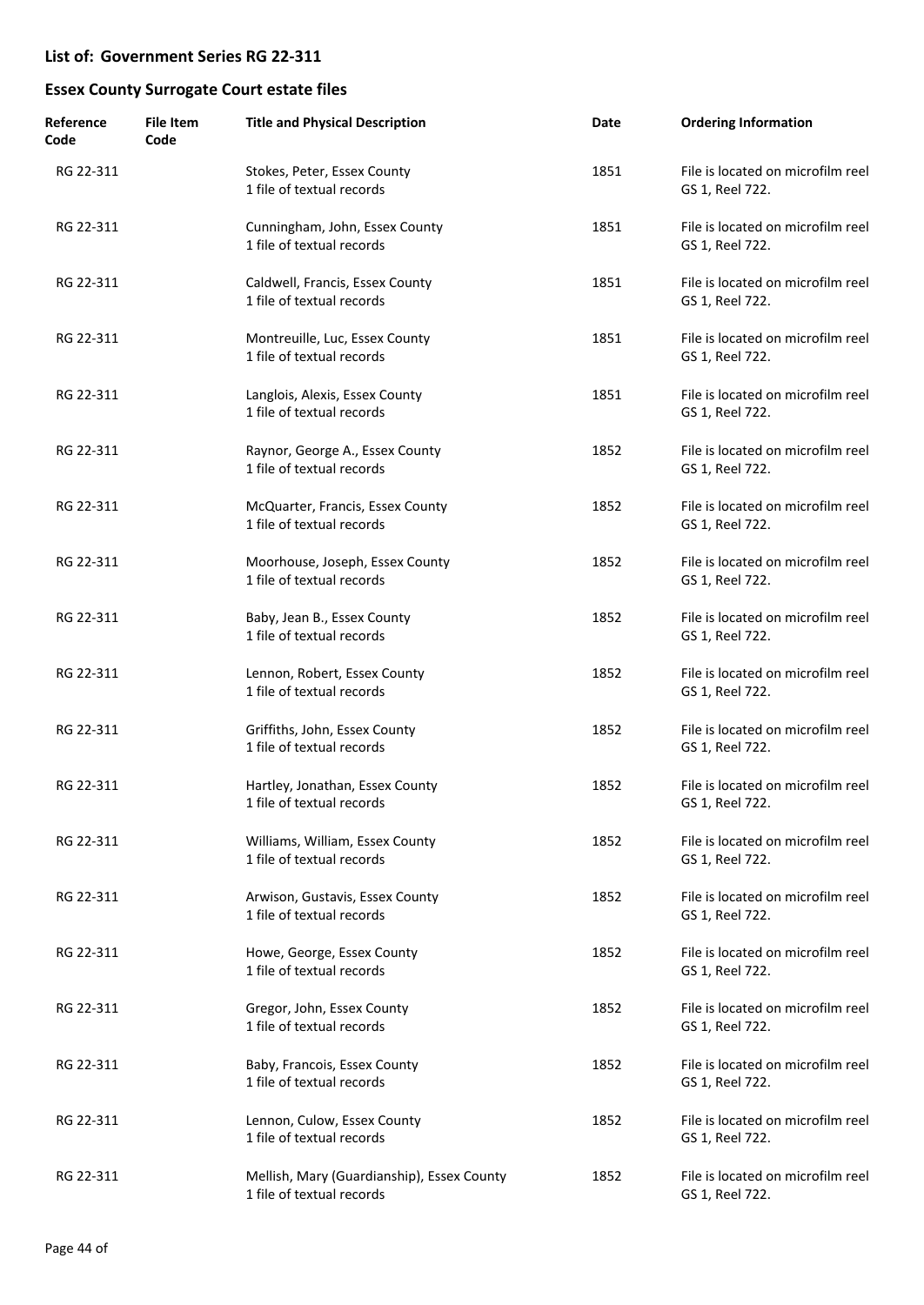| Reference<br>Code | <b>File Item</b><br>Code | <b>Title and Physical Description</b>                                        | Date | <b>Ordering Information</b>                          |
|-------------------|--------------------------|------------------------------------------------------------------------------|------|------------------------------------------------------|
| RG 22-311         |                          | Huffman, Henry, Essex County<br>1 file of textual records                    | 1852 | File is located on microfilm reel<br>GS 1, Reel 722. |
| RG 22-311         |                          | Harris, Sarah, Essex County<br>1 file of textual records                     | 1852 | File is located on microfilm reel<br>GS 1, Reel 722. |
| RG 22-311         |                          | Tourangeau, Dominique, Essex County<br>1 file of textual records             | 1852 | File is located on microfilm reel<br>GS 1, Reel 722. |
| RG 22-311         |                          | Drouillard, Francois, Essex County<br>1 file of textual records              | 1852 | File is located on microfilm reel<br>GS 1, Reel 722. |
| RG 22-311         |                          | Little, George, Essex County<br>1 file of textual records                    | 1852 | File is located on microfilm reel<br>GS 1, Reel 722. |
| RG 22-311         |                          | Pajot, Damas, Essex County<br>1 file of textual records                      | 1852 | File is located on microfilm reel<br>GS 1, Reel 722. |
| RG 22-311         |                          | Petre, Jean B. Sr., Essex County<br>1 file of textual records                | 1852 | File is located on microfilm reel<br>GS 1, Reel 722. |
| RG 22-311         |                          | Grant, Peter, Essex County<br>1 file of textual records                      | 1852 | File is located on microfilm reel<br>GS 1, Reel 722. |
| RG 22-311         |                          | Wilcox, Mary, Essex County<br>1 file of textual records                      | 1852 | File is located on microfilm reel<br>GS 1, Reel 722. |
| RG 22-311         |                          | Hall, Angelique, Essex County<br>1 file of textual records                   | 1852 | File is located on microfilm reel<br>GS 1, Reel 722. |
| RG 22-311         |                          | Blanchett, Anthony, Essex County<br>1 file of textual records                | 1852 | File is located on microfilm reel<br>GS 1, Reel 722. |
| RG 22-311         |                          | Fox, Henry, Essex County<br>1 file of textual records                        | 1852 | File is located on microfilm reel<br>GS 1, Reel 722. |
| RG 22-311         |                          | Spitzelberg, John, Essex County<br>1 file of textual records                 | 1852 | File is located on microfilm reel<br>GS 1, Reel 722. |
| RG 22-311         |                          | Boismier, Laurent, Essex County<br>1 file of textual records                 | 1852 | File is located on microfilm reel<br>GS 1, Reel 722. |
| RG 22-311         |                          | McGregor, William M., Essex County<br>1 file of textual records              | 1852 | File is located on microfilm reel<br>GS 1, Reel 722. |
| RG 22-311         |                          | McHugh, Patrick, Essex County<br>1 file of textual records                   | 1852 | File is located on microfilm reel<br>GS 1, Reel 722. |
| RG 22-311         |                          | Crosswell, Thomas, Essex County<br>1 file of textual records                 | 1852 | File is located on microfilm reel<br>GS 1, Reel 722. |
| RG 22-311         |                          | Rocheleau, Justine (Guardianship), Essex County<br>1 file of textual records | 1852 | File is located on microfilm reel<br>GS 1, Reel 722. |
| RG 22-311         |                          | Barron, Robert (Guardianship), Essex County<br>1 file of textual records     | 1852 | File is located on microfilm reel<br>GS 1, Reel 722. |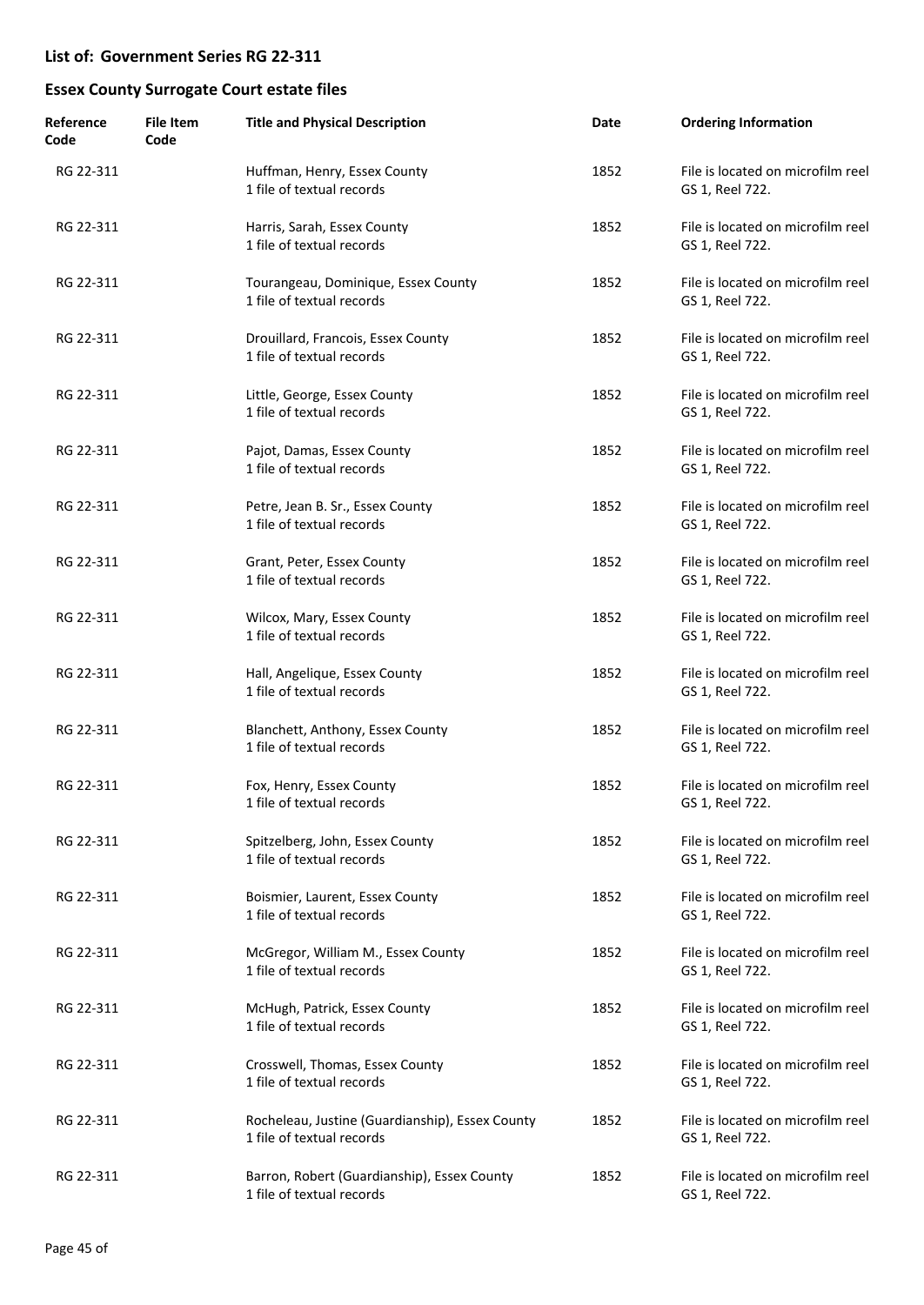| Reference<br>Code | <b>File Item</b><br>Code | <b>Title and Physical Description</b>                                     | Date | <b>Ordering Information</b>                          |
|-------------------|--------------------------|---------------------------------------------------------------------------|------|------------------------------------------------------|
| RG 22-311         |                          | Asberry, Brison, Essex County<br>1 file of textual records                | 1853 | File is located on microfilm reel<br>GS 1, Reel 722. |
| RG 22-311         |                          | Asberry Infants (Guardianship), Essex County<br>1 file of textual records | 1853 | File is located on microfilm reel<br>GS 1, Reel 722. |
| RG 22-311         |                          | Fisher, Thomas, Essex County<br>1 file of textual records                 | 1853 | File is located on microfilm reel<br>GS 1, Reel 722. |
| RG 22-311         |                          | McMullin, Patrick, Essex County<br>1 file of textual records              | 1853 | File is located on microfilm reel<br>GS 1, Reel 722. |
| RG 22-311         |                          | Nante, David, Essex County<br>1 file of textual records                   | 1853 | File is located on microfilm reel<br>GS 1, Reel 722. |
| RG 22-311         |                          | Nixon Infants (Guardianship), Essex County<br>1 file of textual records   | 1853 | File is located on microfilm reel<br>GS 1, Reel 722. |
| RG 22-311         |                          | Sutherland, Grace, Essex County<br>1 file of textual records              | 1853 | File is located on microfilm reel<br>GS 1, Reel 722. |
| RG 22-311         |                          | Stokes, John, Essex County<br>1 file of textual records                   | 1853 | File is located on microfilm reel<br>GS 1, Reel 722. |
| RG 22-311         |                          | Sheldon, Joseph, Essex County<br>1 file of textual records                | 1853 | File is located on microfilm reel<br>GS 1, Reel 722. |
| RG 22-311         |                          | Hinds, Richard, Essex County<br>1 file of textual records                 | 1853 | File is located on microfilm reel<br>GS 1, Reel 722. |
| RG 22-311         |                          | Neil, Allan, Essex County<br>1 file of textual records                    | 1853 | File is located on microfilm reel<br>GS 1, Reel 722. |
| RG 22-311         |                          | Melloche, Jean B., Essex County<br>1 file of textual records              | 1853 | File is located on microfilm reel<br>GS 1, Reel 722. |
| RG 22-311         |                          | Pajot, Clotilde (Guardianship), Essex County<br>1 file of textual records | 1853 | File is located on microfilm reel<br>GS 1, Reel 722. |
| RG 22-311         |                          | Brown, Thomas, Essex County<br>1 file of textual records                  | 1853 | File is located on microfilm reel<br>GS 1, Reel 722. |
| RG 22-311         |                          | Clark, James F., Essex County<br>1 file of textual records                | 1853 | File is located on microfilm reel<br>GS 1, Reel 722. |
| RG 22-311         |                          | Meroux, Joseph, Essex County<br>1 file of textual records                 | 1853 | File is located on microfilm reel<br>GS 1, Reel 722. |
| RG 22-311         |                          | Langlois, Chrisostome, Essex County<br>1 file of textual records          | 1853 | File is located on microfilm reel<br>GS 1, Reel 722. |
| RG 22-311         |                          | Jackson, John Sr., Essex County<br>1 file of textual records              | 1853 | File is located on microfilm reel<br>GS 1, Reel 722. |
| RG 22-311         |                          | Borrie, James, Essex County<br>1 file of textual records                  | 1853 | File is located on microfilm reel<br>GS 1, Reel 722. |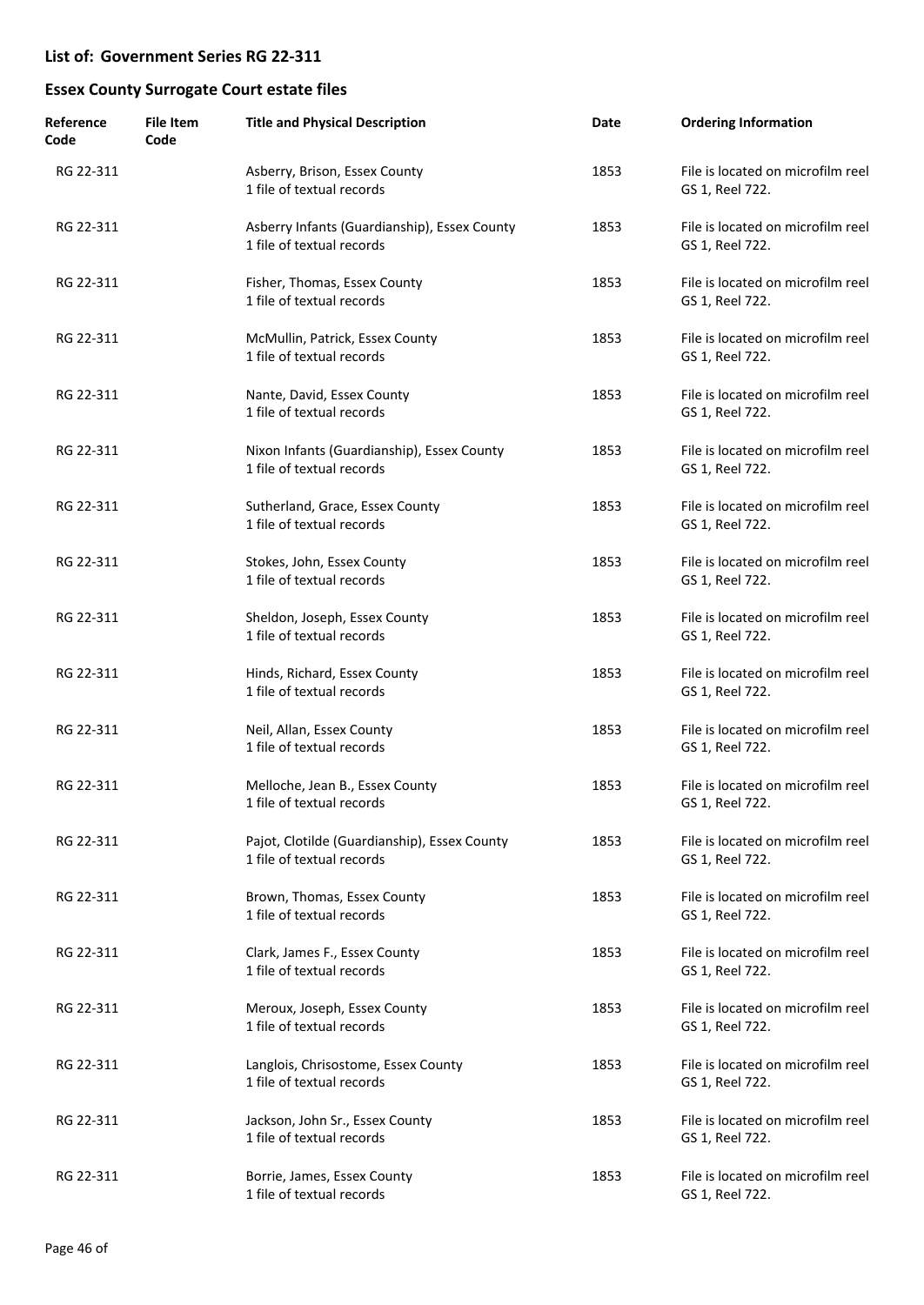| Reference<br>Code | <b>File Item</b><br>Code | <b>Title and Physical Description</b>                          | Date | <b>Ordering Information</b>                          |
|-------------------|--------------------------|----------------------------------------------------------------|------|------------------------------------------------------|
| RG 22-311         |                          | Boismier, Charles, Essex County<br>1 file of textual records   | 1853 | File is located on microfilm reel<br>GS 1, Reel 722. |
| RG 22-311         |                          | Gordon, Lewis G., Essex County<br>1 file of textual records    | 1853 | File is located on microfilm reel<br>GS 1, Reel 722. |
| RG 22-311         |                          | McLean, Donald, Essex County<br>1 file of textual records      | 1853 | File is located on microfilm reel<br>GS 1, Reel 722. |
| RG 22-311         |                          | Bergeron, Simon, Essex County<br>1 file of textual records     | 1853 | File is located on microfilm reel<br>GS 1, Reel 722. |
| RG 22-311         |                          | Durocher, Jean B., Essex County<br>1 file of textual records   | 1853 | File is located on microfilm reel<br>GS 1, Reel 722. |
| RG 22-311         |                          | Lane, Amos, Essex County<br>1 file of textual records          | 1853 | File is located on microfilm reel<br>GS 1, Reel 722. |
| RG 22-311         |                          | Hall, Job, Essex County<br>1 file of textual records           | 1853 | File is located on microfilm reel<br>GS 1, Reel 722. |
| RG 22-311         |                          | Shay, Timothy, Essex County<br>1 file of textual records       | 1853 | File is located on microfilm reel<br>GS 1, Reel 722. |
| RG 22-311         |                          | Strong, James, Essex County<br>1 file of textual records       | 1853 | File is located on microfilm reel<br>GS 1, Reel 722. |
| RG 22-311         |                          | Conway, Lawrence, Essex County<br>1 file of textual records    | 1853 | File is located on microfilm reel<br>GS 1, Reel 722. |
| RG 22-311         |                          | Fletcher, William, Essex County<br>1 file of textual records   | 1853 | File is located on microfilm reel<br>GS 1, Reel 722. |
| RG 22-311         |                          | Fletcher, William, Essex County<br>1 file of textual records   | 1853 | File is located on microfilm reel<br>GS 1, Reel 722. |
| RG 22-311         |                          | Billyard, William, Essex County<br>1 file of textual records   | 1853 | File is located on microfilm reel<br>GS 1, Reel 722. |
| RG 22-311         |                          | Parent, Joseph B., Essex County<br>1 file of textual records   | 1854 | File is located on microfilm reel<br>GS 1, Reel 722. |
| RG 22-311         |                          | Bibb, Henry, Essex County<br>1 file of textual records         | 1854 | File is located on microfilm reel<br>GS 1, Reel 722. |
| RG 22-311         |                          | Hogan, Simon, Essex County<br>1 file of textual records        | 1854 | File is located on microfilm reel<br>GS 1, Reel 722. |
| RG 22-311         |                          | Walker, Richard, Essex County<br>1 file of textual records     | 1854 | File is located on microfilm reel<br>GS 1, Reel 722. |
| RG 22-311         |                          | Rocheleau, Francois, Essex County<br>1 file of textual records | 1854 | File is located on microfilm reel<br>GS 1, Reel 722. |
| RG 22-311         |                          | Dube, Louis, Essex County<br>1 file of textual records         | 1854 | File is located on microfilm reel<br>GS 1, Reel 722. |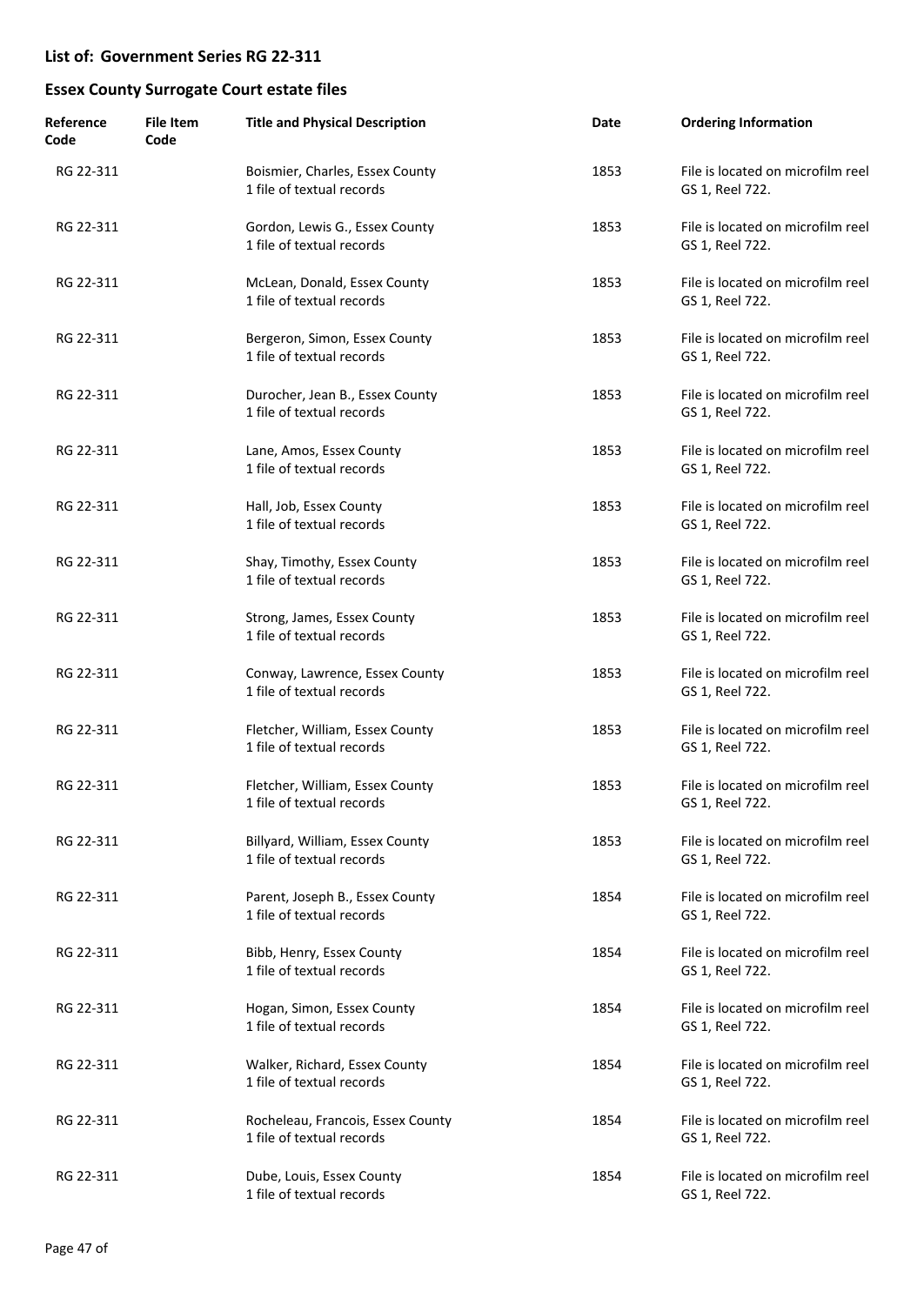| Reference<br>Code | <b>File Item</b><br>Code | <b>Title and Physical Description</b>                                      | Date | <b>Ordering Information</b>                          |
|-------------------|--------------------------|----------------------------------------------------------------------------|------|------------------------------------------------------|
| RG 22-311         |                          | Duby, Louis, Essex County<br>1 file of textual records                     | 1854 | File is located on microfilm reel<br>GS 1, Reel 722. |
| RG 22-311         |                          | Spencer, George, Essex County<br>1 file of textual records                 | 1854 | File is located on microfilm reel<br>GS 1, Reel 722. |
| RG 22-311         |                          | Melloche Infants (Guardianship), Essex County<br>1 file of textual records | 1854 | File is located on microfilm reel<br>GS 1, Reel 722. |
| RG 22-311         |                          | Goussard, Edome A., Essex County<br>1 file of textual records              | 1854 | File is located on microfilm reel<br>GS 1, Reel 722. |
| RG 22-311         |                          | Bower, Martin, Essex County<br>1 file of textual records                   | 1854 | File is located on microfilm reel<br>GS 1, Reel 722. |
| RG 22-311         |                          | Haggerty, James, Essex County<br>1 file of textual records                 | 1854 | File is located on microfilm reel<br>GS 1, Reel 722. |
| RG 22-311         |                          | Brooker, Stephen, Essex County<br>1 file of textual records                | 1854 | File is located on microfilm reel<br>GS 1, Reel 722. |
| RG 22-311         |                          | Brooker, Stephen, Essex County<br>1 file of textual records                | 1854 | File is located on microfilm reel<br>GS 1, Reel 722. |
| RG 22-311         |                          | Beeman, Elam, Essex County<br>1 file of textual records                    | 1854 | File is located on microfilm reel<br>GS 1, Reel 722. |
| RG 22-311         |                          | Morin, Joseph, Essex County<br>1 file of textual records                   | 1854 | File is located on microfilm reel<br>GS 1, Reel 722. |
| RG 22-311         |                          | Walker, Jonathan, Essex County<br>1 file of textual records                | 1854 | File is located on microfilm reel<br>GS 1, Reel 722. |
| RG 22-311         |                          | Brush, Stephen W., Essex County<br>1 file of textual records               | 1854 | File is located on microfilm reel<br>GS 1, Reel 722. |
| RG 22-311         |                          | Irvine, Sarah, Essex County<br>1 file of textual records                   | 1854 | File is located on microfilm reel<br>GS 1, Reel 722. |
| RG 22-311         |                          | Irving, Sarah, Essex County<br>1 file of textual records                   | 1854 | File is located on microfilm reel<br>GS 1, Reel 722. |
| RG 22-311         |                          | Mitchell, Martin P., Essex County<br>1 file of textual records             | 1854 | File is located on microfilm reel<br>GS 1, Reel 722. |
| RG 22-311         |                          | Dupui, Esther, Essex County<br>1 file of textual records                   | 1854 | File is located on microfilm reel<br>GS 1, Reel 722. |
| RG 22-311         |                          | Majester, Esther, Essex County<br>1 file of textual records                | 1854 | File is located on microfilm reel<br>GS 1, Reel 722. |
| RG 22-311         |                          | Taylor, Peter, Essex County<br>1 file of textual records                   | 1854 | File is located on microfilm reel<br>GS 1, Reel 722. |
| RG 22-311         |                          | Mickle, William, Essex County<br>1 file of textual records                 | 1855 | File is located on microfilm reel<br>GS 1, Reel 722. |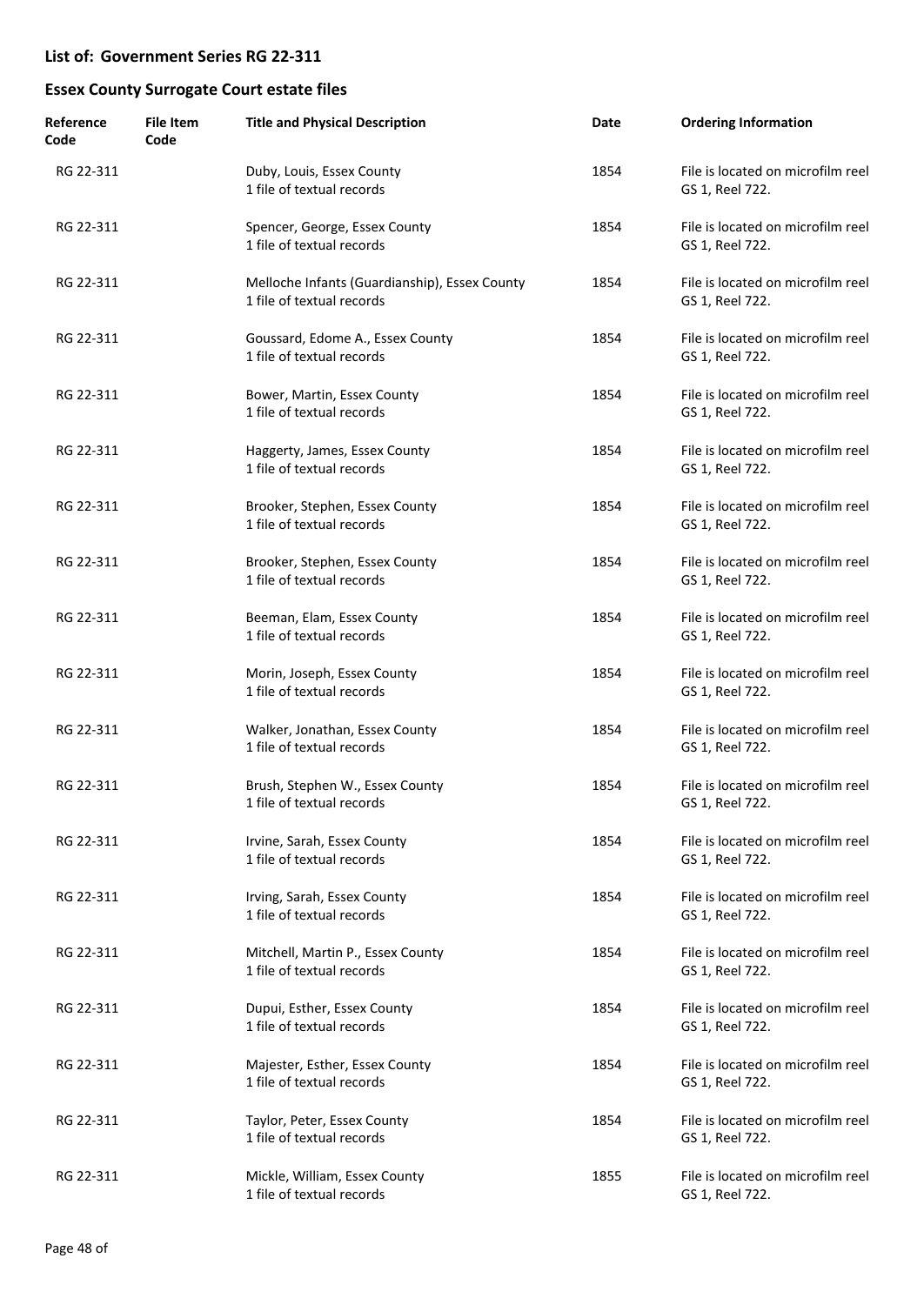| Reference<br>Code | <b>File Item</b><br>Code | <b>Title and Physical Description</b>                                    | Date | <b>Ordering Information</b>                          |
|-------------------|--------------------------|--------------------------------------------------------------------------|------|------------------------------------------------------|
| RG 22-311         |                          | Coultis, William, Essex County<br>1 file of textual records              | 1855 | File is located on microfilm reel<br>GS 1, Reel 722. |
| RG 22-311         |                          | McKenzie, Kenneth B., Essex County<br>1 file of textual records          | 1855 | File is located on microfilm reel<br>GS 1, Reel 722. |
| RG 22-311         |                          | Wales, Robert, Essex County<br>1 file of textual records                 | 1855 | File is located on microfilm reel<br>GS 1, Reel 722. |
| RG 22-311         |                          | Bruner, Adam, Essex County<br>1 file of textual records                  | 1855 | File is located on microfilm reel<br>GS 1, Reel 722. |
| RG 22-311         |                          | Caye, Jean B., Essex County<br>1 file of textual records                 | 1855 | File is located on microfilm reel<br>GS 1, Reel 722. |
| RG 22-311         |                          | Beeman, Chester Jr., Essex County<br>1 file of textual records           | 1855 | File is located on microfilm reel<br>GS 1, Reel 722. |
| RG 22-311         |                          | Beeman Infants (Guardianship), Essex County<br>1 file of textual records | 1855 | File is located on microfilm reel<br>GS 1, Reel 722. |
| RG 22-311         |                          | Potter, George, Essex County<br>1 file of textual records                | 1855 | File is located on microfilm reel<br>GS 1, Reel 722. |
| RG 22-311         |                          | McDonald, John, Essex County<br>1 file of textual records                | 1855 | File is located on microfilm reel<br>GS 1, Reel 722. |
| RG 22-311         |                          | Wright, Henry, Essex County<br>1 file of textual records                 | 1855 | File is located on microfilm reel<br>GS 1, Reel 722. |
| RG 22-311         |                          | Wigle, Reuben, Essex County<br>1 file of textual records                 | 1855 | File is located on microfilm reel<br>GS 1, Reel 722. |
| RG 22-311         |                          | Malcolm, Harrison, Essex County<br>1 file of textual records             | 1855 | File is located on microfilm reel<br>GS 1, Reel 722. |
| RG 22-311         |                          | Stevens, William, Essex County<br>1 file of textual records              | 1855 | File is located on microfilm reel<br>GS 1, Reel 722. |
| RG 22-311         |                          | Quick, John, Essex County<br>1 file of textual records                   | 1855 | File is located on microfilm reel<br>GS 1, Reel 722. |
| RG 22-311         |                          | Hicks, James A., Essex County<br>1 file of textual records               | 1855 | File is located on microfilm reel<br>GS 1, Reel 722. |
| RG 22-311         |                          | Aldrich, Schuyler, Essex County<br>1 file of textual records             | 1855 | File is located on microfilm reel<br>GS 1, Reel 722. |
| RG 22-311         |                          | St. Louis, Pierre, Essex County<br>1 file of textual records             | 1855 | File is located on microfilm reel<br>GS 1, Reel 722. |
| RG 22-311         |                          | Villair, Pierre, Essex County<br>1 file of textual records               | 1855 | File is located on microfilm reel<br>GS 1, Reel 722. |
| RG 22-311         |                          | Torongeau, Jacque Sr., Essex County<br>1 file of textual records         | 1855 | File is located on microfilm reel<br>GS 1, Reel 722. |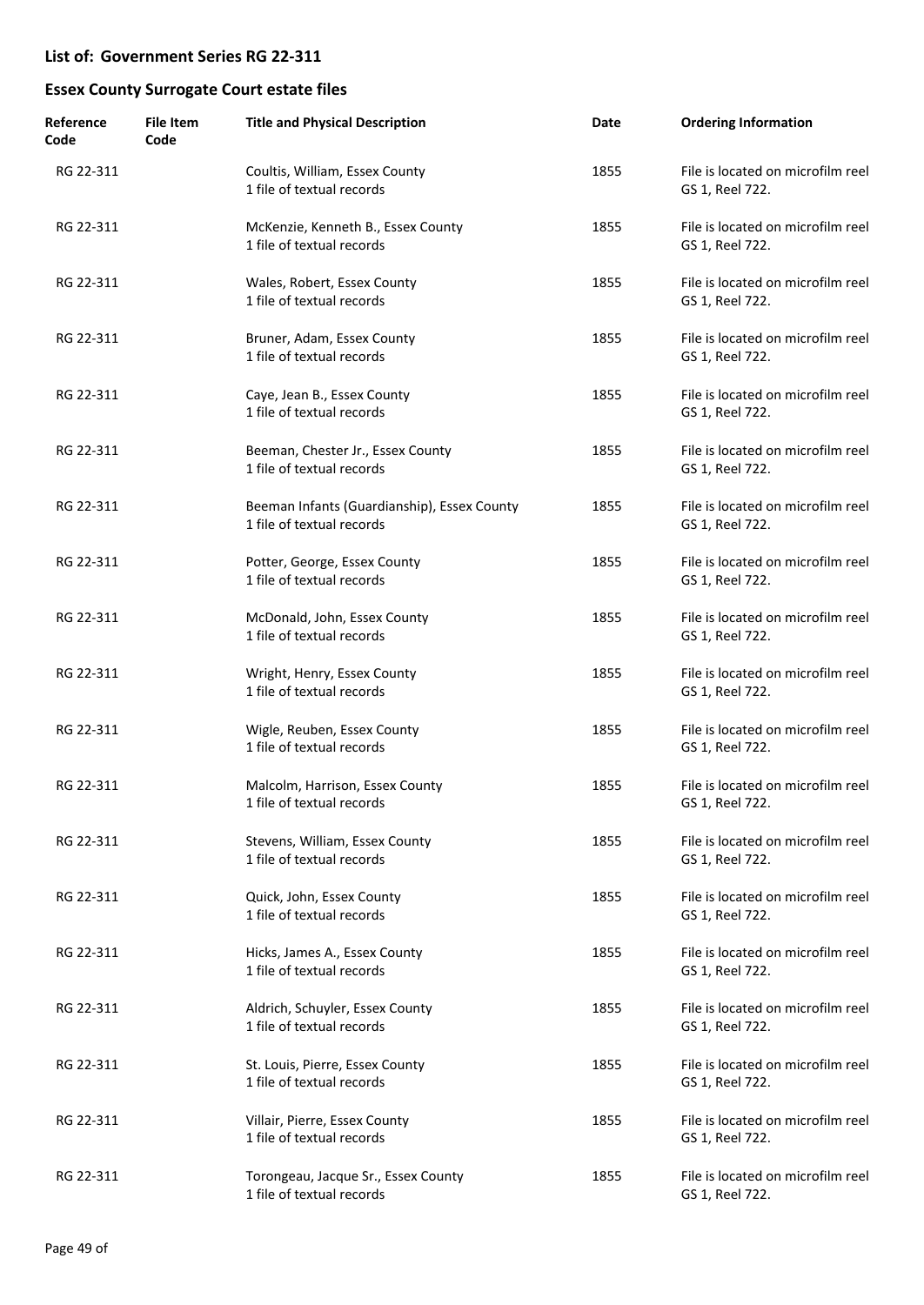| Reference<br>Code | <b>File Item</b><br>Code | <b>Title and Physical Description</b>                         | Date | <b>Ordering Information</b>                          |
|-------------------|--------------------------|---------------------------------------------------------------|------|------------------------------------------------------|
| RG 22-311         |                          | Diamond, Charles, Essex County<br>1 file of textual records   | 1855 | File is located on microfilm reel<br>GS 1, Reel 722. |
| RG 22-311         |                          | Campeau, Jean B., Essex County<br>1 file of textual records   | 1855 | File is located on microfilm reel<br>GS 1, Reel 722. |
| RG 22-311         |                          | Upcott, John R., Essex County<br>1 file of textual records    | 1855 | File is located on microfilm reel<br>GS 1, Reel 722. |
| RG 22-311         |                          | Driscoll, Daniel, Essex County<br>1 file of textual records   | 1855 | File is located on microfilm reel<br>GS 1, Reel 722. |
| RG 22-311         |                          | Cavanagh, John, Essex County<br>1 file of textual records     | 1855 | File is located on microfilm reel<br>GS 1, Reel 722. |
| RG 22-311         |                          | Usher, William, Essex County<br>1 file of textual records     | 1855 | File is located on microfilm reel<br>GS 1, Reel 722. |
| RG 22-311         |                          | Leduc, Simon, Essex County<br>1 file of textual records       | 1855 | File is located on microfilm reel<br>GS 1, Reel 722. |
| RG 22-311         |                          | Lerne, Edward, Essex County<br>1 file of textual records      | 1855 | File is located on microfilm reel<br>GS 1, Reel 722. |
| RG 22-311         |                          | Dixie, Wolston A., Essex County<br>1 file of textual records  | 1855 | File is located on microfilm reel<br>GS 1, Reel 722. |
| RG 22-311         |                          | Wiper, William, Essex County<br>1 file of textual records     | 1856 | File is located on microfilm reel<br>GS 1, Reel 722. |
| RG 22-311         |                          | McCormack, John, Essex County<br>1 file of textual records    | 1856 | File is located on microfilm reel<br>GS 1, Reel 722. |
| RG 22-311         |                          | Martindale, Thomas, Essex County<br>1 file of textual records | 1856 | File is located on microfilm reel<br>GS 1, Reel 722. |
| RG 22-311         |                          | Baldwin, Russel, Essex County<br>1 file of textual records    | 1856 | File is located on microfilm reel<br>GS 1, Reel 722. |
| RG 22-311         |                          | McKay, Archibald, Essex County<br>1 file of textual records   | 1856 | File is located on microfilm reel<br>GS 1, Reel 722. |
| RG 22-311         |                          | Neill, George H., Essex County<br>1 file of textual records   | 1856 | File is located on microfilm reel<br>GS 1, Reel 722. |
| RG 22-311         |                          | Giniac, Simon, Essex County<br>1 file of textual records      | 1856 | File is located on microfilm reel<br>GS 1, Reel 722. |
| RG 22-311         |                          | Sauve, Eubert, Essex County<br>1 file of textual records      | 1856 | File is located on microfilm reel<br>GS 1, Reel 722. |
| RG 22-311         |                          | Ainslie, George, Essex County<br>1 file of textual records    | 1856 | File is located on microfilm reel<br>GS 1, Reel 722. |
| RG 22-311         |                          | Barron, Charles, Essex County<br>1 file of textual records    | 1856 | File is located on microfilm reel<br>GS 1, Reel 722. |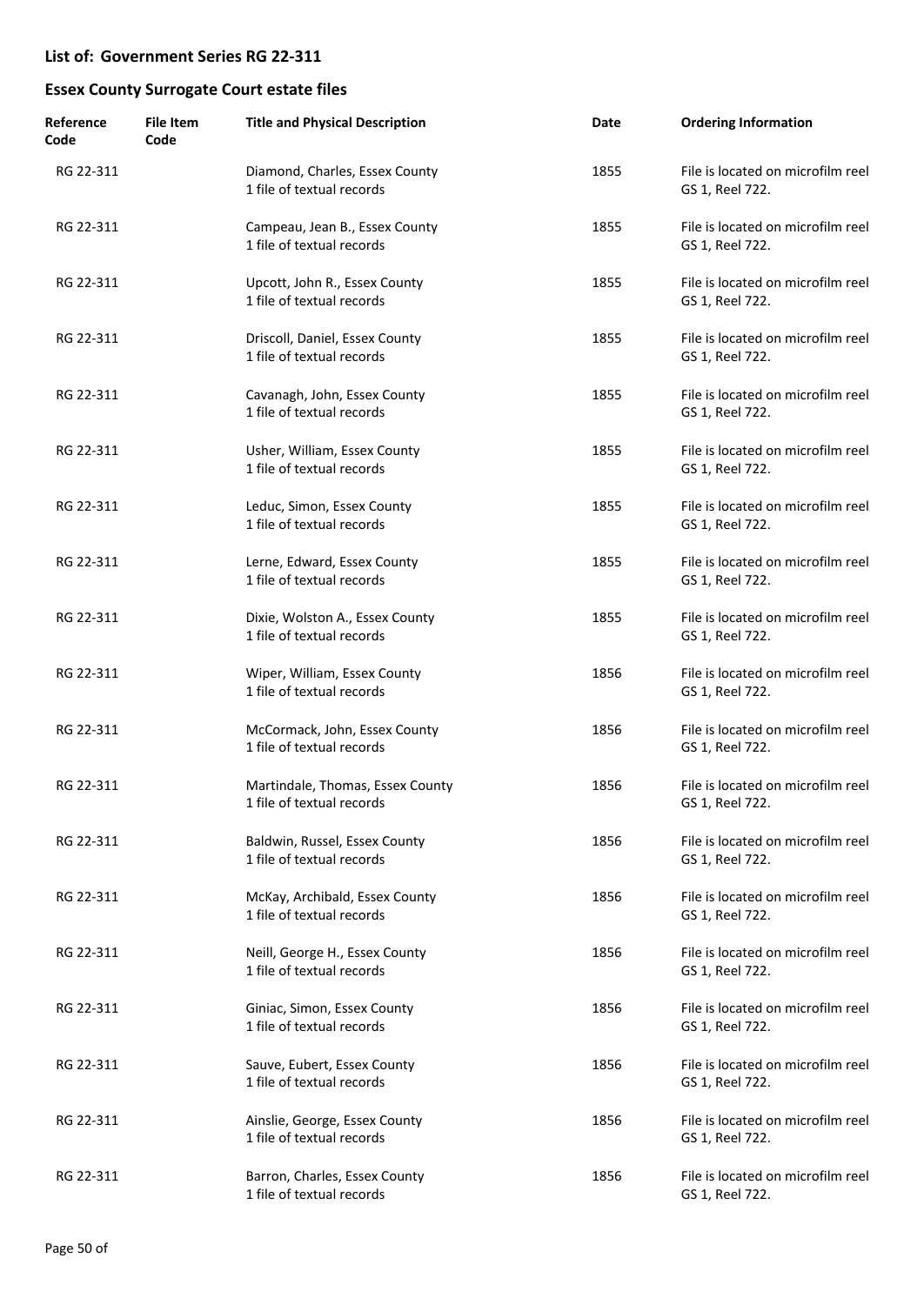| Reference<br>Code | <b>File Item</b><br>Code | <b>Title and Physical Description</b>                                       | Date | <b>Ordering Information</b>                          |
|-------------------|--------------------------|-----------------------------------------------------------------------------|------|------------------------------------------------------|
| RG 22-311         |                          | Durocher, Michael, Essex County<br>1 file of textual records                | 1856 | File is located on microfilm reel<br>GS 1, Reel 722. |
| RG 22-311         |                          | McQuarter Infants (Guardianship), Essex County<br>1 file of textual records | 1856 | File is located on microfilm reel<br>GS 1, Reel 722. |
| RG 22-311         |                          | Bouissey, John B., Essex County<br>1 file of textual records                | 1856 | File is located on microfilm reel<br>GS 1, Reel 722. |
| RG 22-311         |                          | Snider, Adam, Essex County<br>1 file of textual records                     | 1856 | File is located on microfilm reel<br>GS 1, Reel 722. |
| RG 22-311         |                          | Langlois, Dominique, Essex County<br>1 file of textual records              | 1856 | File is located on microfilm reel<br>GS 1, Reel 722. |
| RG 22-311         |                          | Ridsdale, John, Essex County<br>1 file of textual records                   | 1856 | File is located on microfilm reel<br>GS 1, Reel 722. |
| RG 22-311         |                          | Johnson, Baptiste, Essex County<br>1 file of textual records                | 1856 | File is located on microfilm reel<br>GS 1, Reel 722. |
| RG 22-311         |                          | Pratt, Dominique, Essex County<br>1 file of textual records                 | 1856 | File is located on microfilm reel<br>GS 1, Reel 722. |
| RG 22-311         |                          | Morse, Alphens, Essex County<br>1 file of textual records                   | 1856 | File is located on microfilm reel<br>GS 1, Reel 722. |
| RG 22-311         |                          | King, Henry, Essex County<br>1 file of textual records                      | 1856 | File is located on microfilm reel<br>GS 1, Reel 722. |
| RG 22-311         |                          | Filion, John B., Essex County<br>1 file of textual records                  | 1856 | File is located on microfilm reel<br>GS 1, Reel 722. |
| RG 22-311         |                          | Barron, Romaine, Essex County<br>1 file of textual records                  | 1856 | File is located on microfilm reel<br>GS 1, Reel 722. |
| RG 22-311         |                          | Little, Archibald, Essex County<br>1 file of textual records                | 1856 | File is located on microfilm reel<br>GS 1, Reel 722. |
| RG 22-311         |                          | Rocheleau, Chrysostome, Essex County<br>1 file of textual records           | 1856 | File is located on microfilm reel<br>GS 1, Reel 722. |
| RG 22-311         |                          | Gardiner, Samuel, Essex County<br>1 file of textual records                 | 1855 | File is located on microfilm reel<br>GS 1, Reel 722. |
| RG 22-311         |                          | Boydell Infants (Guardianship), Essex County<br>1 file of textual records   | 1857 | File is located on microfilm reel<br>GS 1, Reel 722. |
| RG 22-311         |                          | Tryon, Asahel, Essex County<br>1 file of textual records                    | 1857 | File is located on microfilm reel<br>GS 1, Reel 723. |
| RG 22-311         |                          | Thomson, John, Essex County<br>1 file of textual records                    | 1857 | File is located on microfilm reel<br>GS 1, Reel 723. |
| RG 22-311         |                          | McDonald, James, Essex County<br>1 file of textual records                  | 1857 | File is located on microfilm reel<br>GS 1, Reel 723. |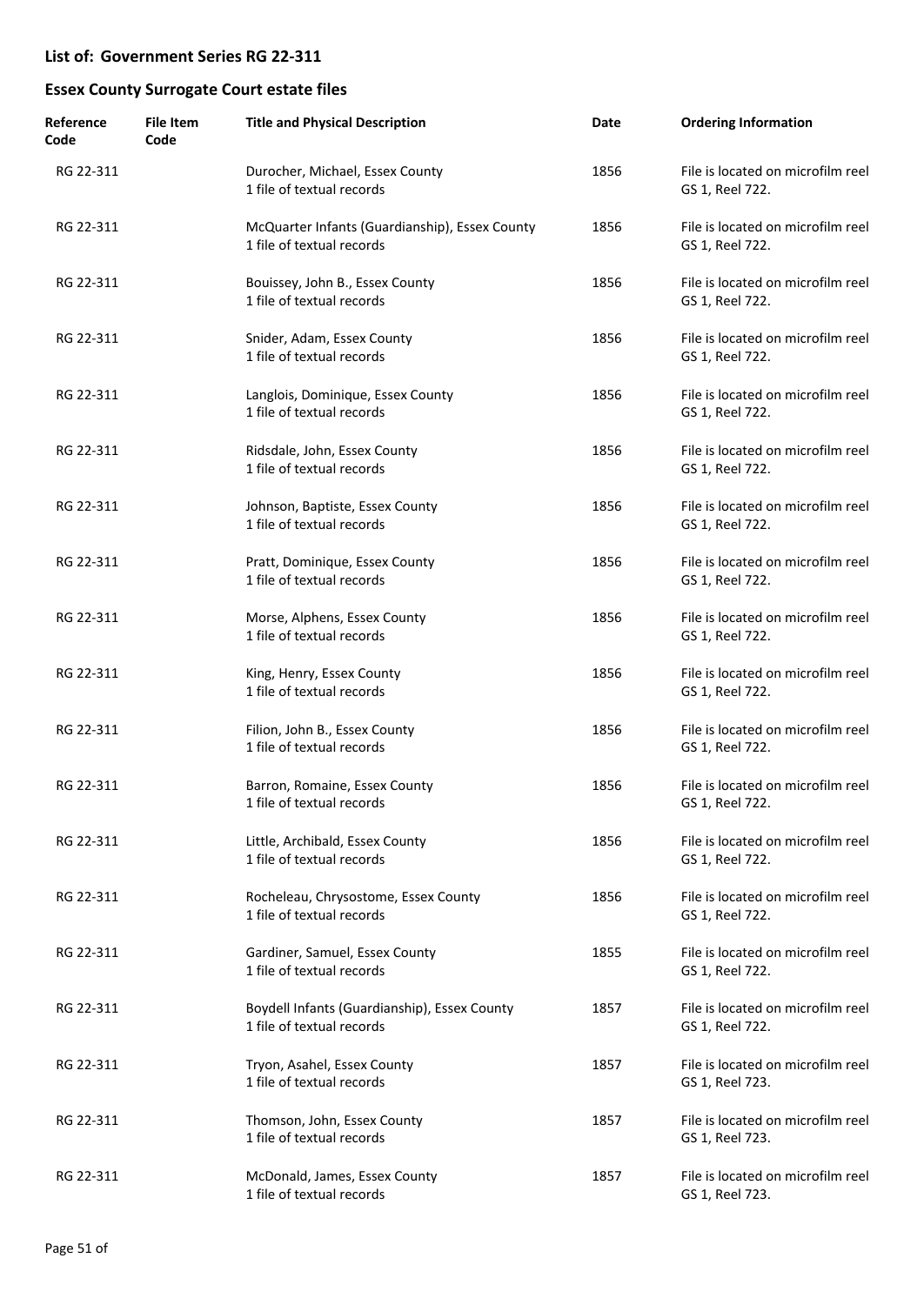| Reference<br>Code | <b>File Item</b><br>Code | <b>Title and Physical Description</b>                                   | Date | <b>Ordering Information</b>                          |
|-------------------|--------------------------|-------------------------------------------------------------------------|------|------------------------------------------------------|
| RG 22-311         |                          | Pratton, William, Essex County<br>1 file of textual records             | 1857 | File is located on microfilm reel<br>GS 1, Reel 723. |
| RG 22-311         |                          | Matthews, Edmund, Essex County<br>1 file of textual records             | 1857 | File is located on microfilm reel<br>GS 1, Reel 723. |
| RG 22-311         |                          | Leduc, Jean B., Essex County<br>1 file of textual records               | 1857 | File is located on microfilm reel<br>GS 1, Reel 723. |
| RG 22-311         |                          | Leduc, Susannah, Essex County<br>1 file of textual records              | 1857 | File is located on microfilm reel<br>GS 1, Reel 723. |
| RG 22-311         |                          | Menzies, Peter, Essex County<br>1 file of textual records               | 1857 | File is located on microfilm reel<br>GS 1, Reel 723. |
| RG 22-311         |                          | Tolliver, Lawson, Essex County<br>1 file of textual records             | 1857 | File is located on microfilm reel<br>GS 1, Reel 723. |
| RG 22-311         |                          | Cabana, Antoine, Essex County<br>1 file of textual records              | 1857 | File is located on microfilm reel<br>GS 1, Reel 723. |
| RG 22-311         |                          | Lassaline, Monique, Essex County<br>1 file of textual records           | 1857 | File is located on microfilm reel<br>GS 1, Reel 723. |
| RG 22-311         |                          | Asberry, Amos, Essex County<br>1 file of textual records                | 1857 | File is located on microfilm reel<br>GS 1, Reel 723. |
| RG 22-311         |                          | Stone, Charles H., Essex County<br>1 file of textual records            | 1857 | File is located on microfilm reel<br>GS 1, Reel 723. |
| RG 22-311         |                          | Barron, Emily (Guardianship), Essex County<br>1 file of textual records | 1857 | File is located on microfilm reel<br>GS 1, Reel 723. |
| RG 22-311         |                          | Deragon, Francois, Essex County<br>1 file of textual records            | 1857 | File is located on microfilm reel<br>GS 1, Reel 723. |
| RG 22-311         |                          | Hairsine, Charles, Essex County<br>1 file of textual records            | 1857 | File is located on microfilm reel<br>GS 1, Reel 723. |
| RG 22-311         |                          | Pattyfoot, Nelson, Essex County<br>1 file of textual records            | 1857 | File is located on microfilm reel<br>GS 1, Reel 723. |
| RG 22-311         |                          | Walsh, Owen, Essex County<br>1 file of textual records                  | 1857 | File is located on microfilm reel<br>GS 1, Reel 723. |
| RG 22-311         |                          | Maisonville, Francois, Essex County<br>1 file of textual records        | 1857 | File is located on microfilm reel<br>GS 1, Reel 723. |
| RG 22-311         |                          | Beethum, George, Essex County<br>1 file of textual records              | 1857 | File is located on microfilm reel<br>GS 1, Reel 723. |
| RG 22-311         |                          | Janette, Narcisse A., Essex County<br>1 file of textual records         | 1857 | File is located on microfilm reel<br>GS 1, Reel 723. |
| RG 22-311         |                          | Parent, David, Essex County<br>1 file of textual records                | 1858 | File is located on microfilm reel<br>GS 1, Reel 723. |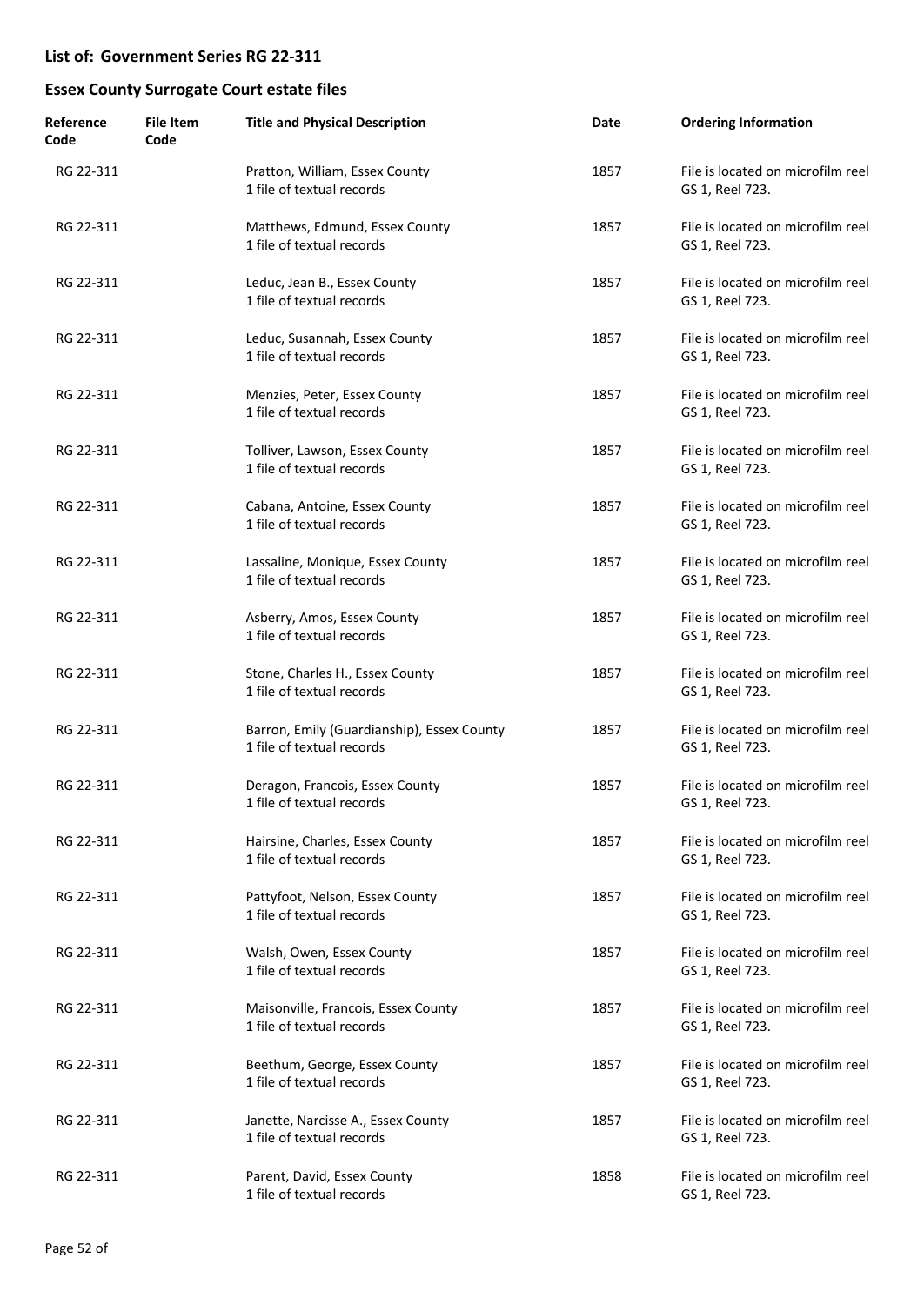| Reference<br>Code | <b>File Item</b><br>Code | <b>Title and Physical Description</b>                             | Date | <b>Ordering Information</b>                          |
|-------------------|--------------------------|-------------------------------------------------------------------|------|------------------------------------------------------|
| RG 22-311         |                          | Grier, Victorie, Essex County<br>1 file of textual records        | 1858 | File is located on microfilm reel<br>GS 1, Reel 723. |
| RG 22-311         |                          | Eliot, Charles, Essex County<br>1 file of textual records         | 1858 | File is located on microfilm reel<br>GS 1, Reel 723. |
| RG 22-311         |                          | Sutton, Alfred B., Essex County<br>1 file of textual records      | 1858 | File is located on microfilm reel<br>GS 1, Reel 723. |
| RG 22-311         |                          | Fairfax, Ceasar, Essex County<br>1 file of textual records        | 1858 | File is located on microfilm reel<br>GS 1, Reel 723. |
| RG 22-311         |                          | Salmoni, Thomas, Essex County<br>1 file of textual records        | 1858 | File is located on microfilm reel<br>GS 1, Reel 723. |
| RG 22-311         |                          | Parant, Antoine, Essex County<br>1 file of textual records        | 1858 | File is located on microfilm reel<br>GS 1, Reel 723. |
| RG 22-311         |                          | Bruse, James, Essex County<br>1 file of textual records           | 1833 | File is located on microfilm reel<br>GS 1, Reel 723. |
| RG 22-311         |                          | Barron, Antoine, Essex County<br>1 file of textual records        | 1858 | File is located on microfilm reel<br>GS 1, Reel 723. |
| RG 22-311         |                          | Couttis, Mary, Essex County<br>1 file of textual records          | 1858 | File is located on microfilm reel<br>GS 1, Reel 723. |
| RG 22-311         |                          | Wigle, Joseph F., Essex County<br>1 file of textual records       | 1858 | File is located on microfilm reel<br>GS 1, Reel 723. |
| RG 22-311         |                          | Meloney, John, Essex County<br>1 file of textual records          | 1858 | File is located on microfilm reel<br>GS 1, Reel 723. |
| RG 22-311         |                          | Garrett, Henry, Essex County<br>1 file of textual records         | 1858 | File is located on microfilm reel<br>GS 1, Reel 723. |
| RG 22-311         |                          | Wiper, Thomas, Essex County<br>1 file of textual records          | 1858 | File is located on microfilm reel<br>GS 1, Reel 723. |
| RG 22-311         |                          | Reneau, Charles, Essex County<br>1 file of textual records        | 1858 | File is located on microfilm reel<br>GS 1, Reel 723. |
| RG 22-311         |                          | Hennell, William, Essex County<br>1 file of textual records       | 1858 | File is located on microfilm reel<br>GS 1, Reel 723. |
| RG 22-311         |                          | Ambridge, Frederick A., Essex County<br>1 file of textual records | 1858 | File is located on microfilm reel<br>GS 1, Reel 723. |
| RG 22-311         |                          | McLean, John, Essex County<br>1 file of textual records           | 1858 | File is located on microfilm reel<br>GS 1, Reel 723. |
| RG 22-311         |                          | Poisson, Paul, Essex County<br>1 file of textual records          | 1858 | File is located on microfilm reel<br>GS 1, Reel 723. |
| RG 22-311         |                          | Fox, Michael M., Essex County<br>1 file of textual records        | 1858 | File is located on microfilm reel<br>GS 1, Reel 723. |